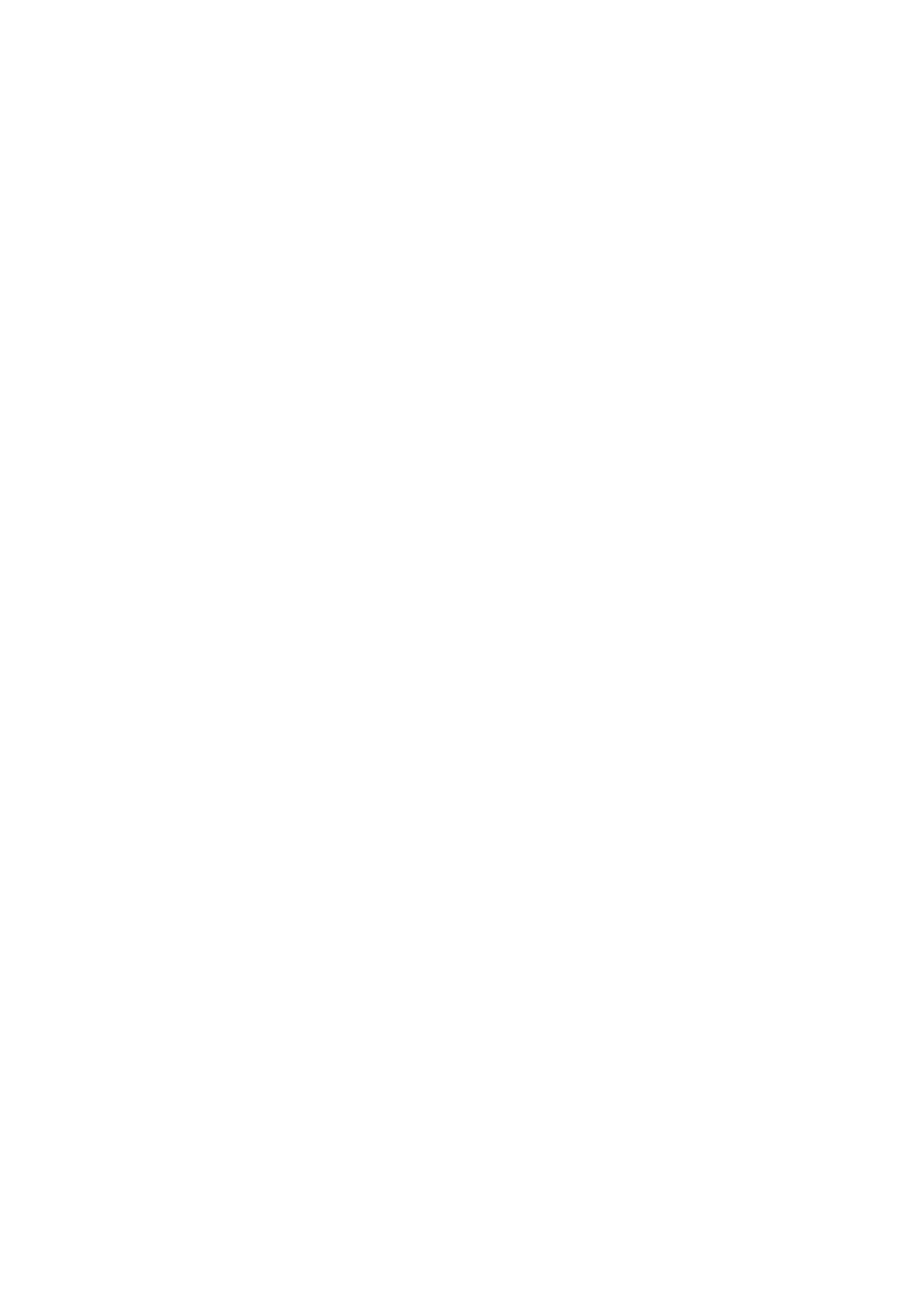# UNDERSTANDING ENVIRONMENTAL CHANGE IN COMPLEX SYSTEMS: SAEON CORE SCIENCE FRAMEWORK

South African Environmental Observation Network (SAEON) TG O'Connor 2010

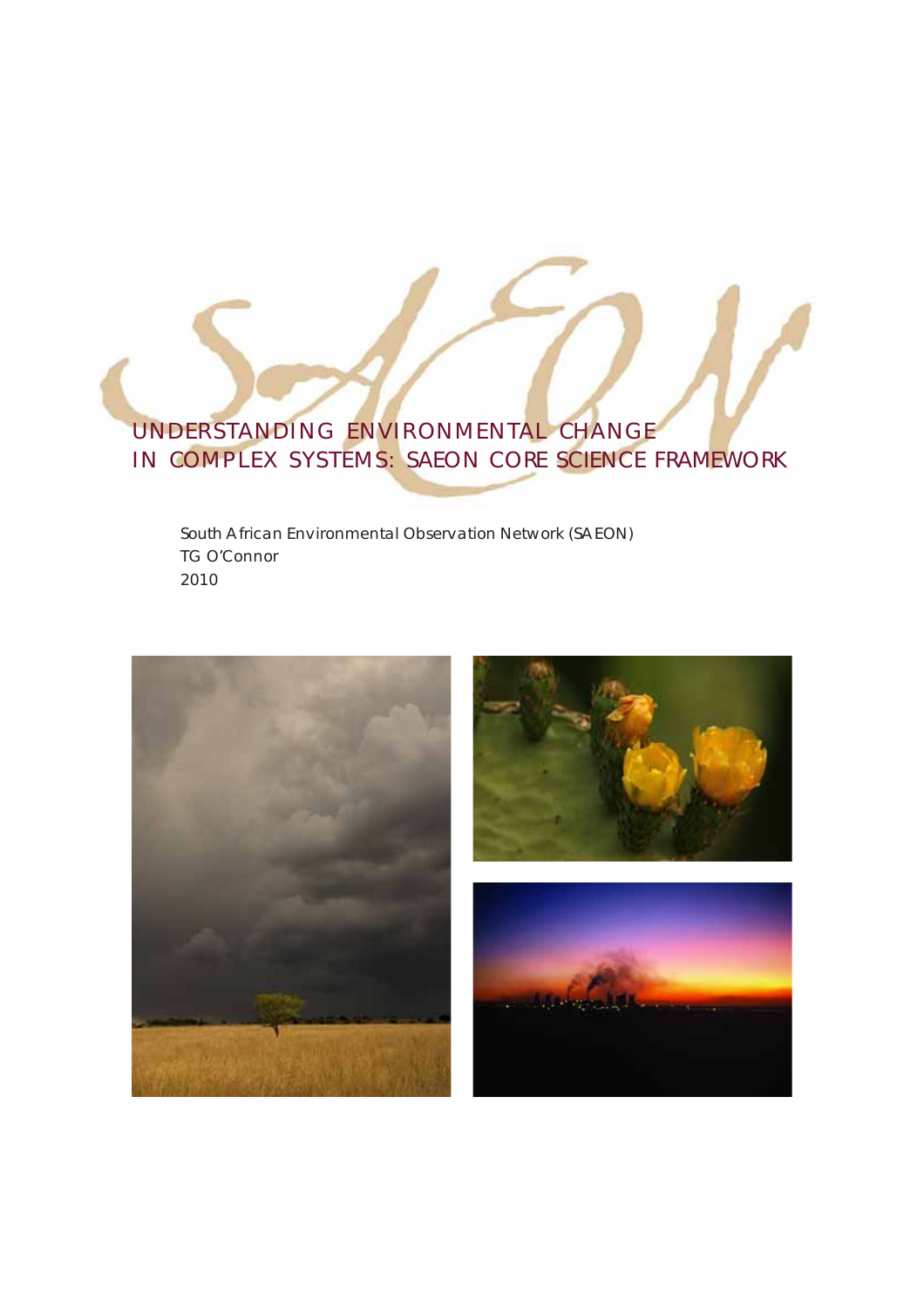Understanding Environmental Change in Complex Systems: SAEON Core Science Framework TG O'Connor

First edition, 2010. Published by SAEON, Pretoria.

Copyright © SAEON 2010 All rights reserved. No part of this publication may be reproduced in any form without prior written permission from the publisher and the author.

ISBN 978-0-620-46599-1

Photographs Cover: Rudi van Aarde

Title page: Left: Rudi van Aarde Right, top: Rudi van Aarde Right, bottom: Johan Pauw

Design and production: HOND CC, Muckleneuk (012) 341 2702 – brak@telkomsa.net Printed and bound by BusinessPrint, Silverton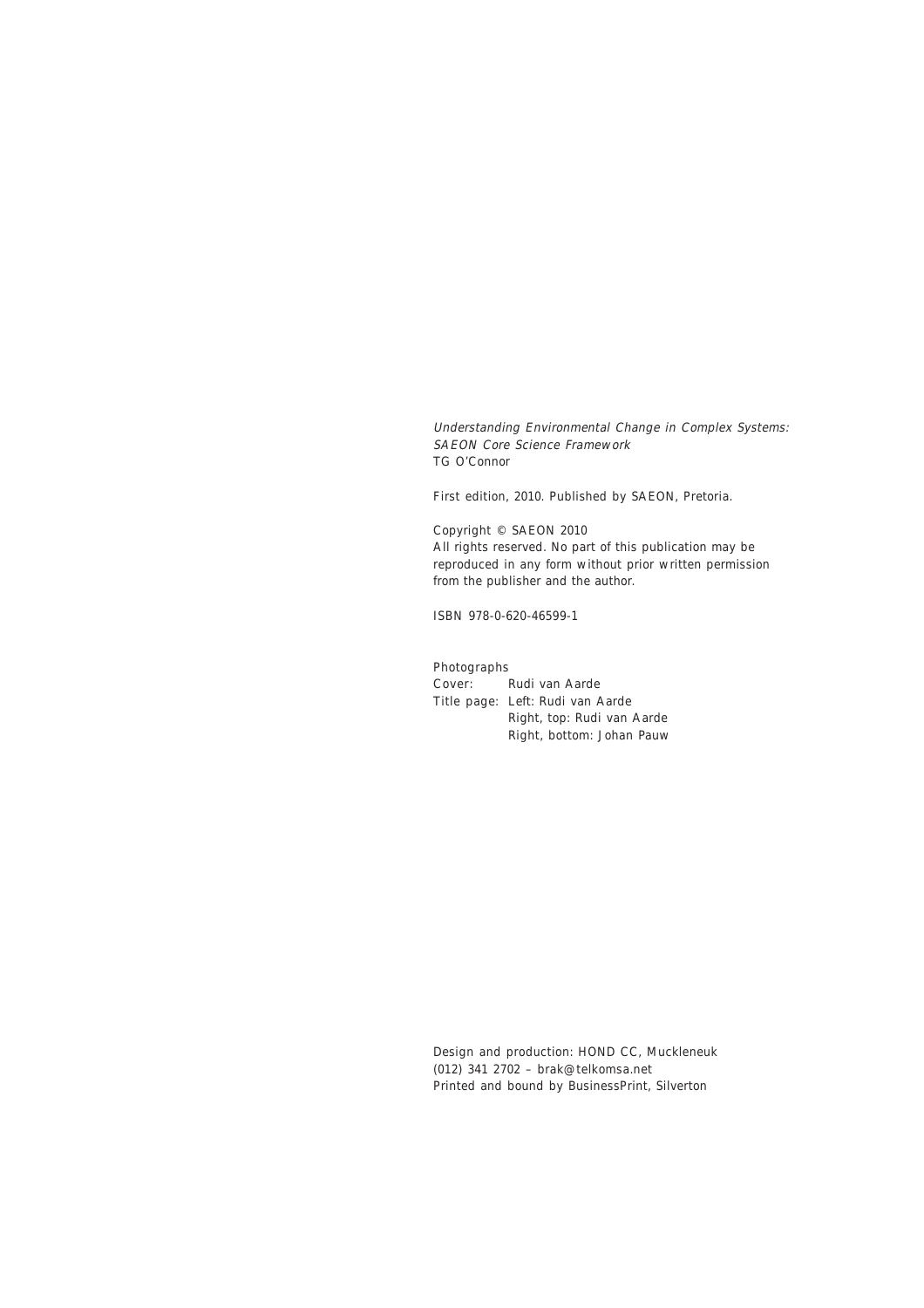FOREWORDPOTA

This document stems from the need for SAEON and its partners to clarify our scientific approach across the spectrum of disciplines and ecosystems. It is a guiding and high-level statement by SAEON at this early stage of its development and follows on the document "Design of SAEON" which was produced by the SAEON Technical Steering Committee in 2003, as well as Van Jaarsveld & Biggs (2000).

Research leaders and funders should find in the document a useful reference for decision making as it elevates priorities for a question-driven approach to environmental change monitoring and research in complex systems. Prospective research students and partnering researchers will be able to contextualise and motivate their research work by referring to this document.

The "Framework of the Core Science Plan" is intended to provide momentum and substance to the wide-ranging long-term environmental research and monitoring programmes that have been and are still being developed by SAEON and its partners. The document is expected to have a 3–6 year lifespan and will be reviewed and refined by SAEON as our scientific understanding improves and to accommodate relevant changes and realities in the National System of Innovation.

The following people made valuable comments during the draft and production stages of this publication: N. Allsopp, P. Anderson, K.S. Bernard, W.J. Bond, P.S. Goodman, W.S. Goschen, J.C. Hermes, M.T. Hoffman, G.F. Midgley, J.C. Pauw, A.W. Paterson, A.M. Swemmer, W.S.W. Trollope and H. Wolfaardt.

Johan Pauw Managing Director, SAEON Pretoria, November 2009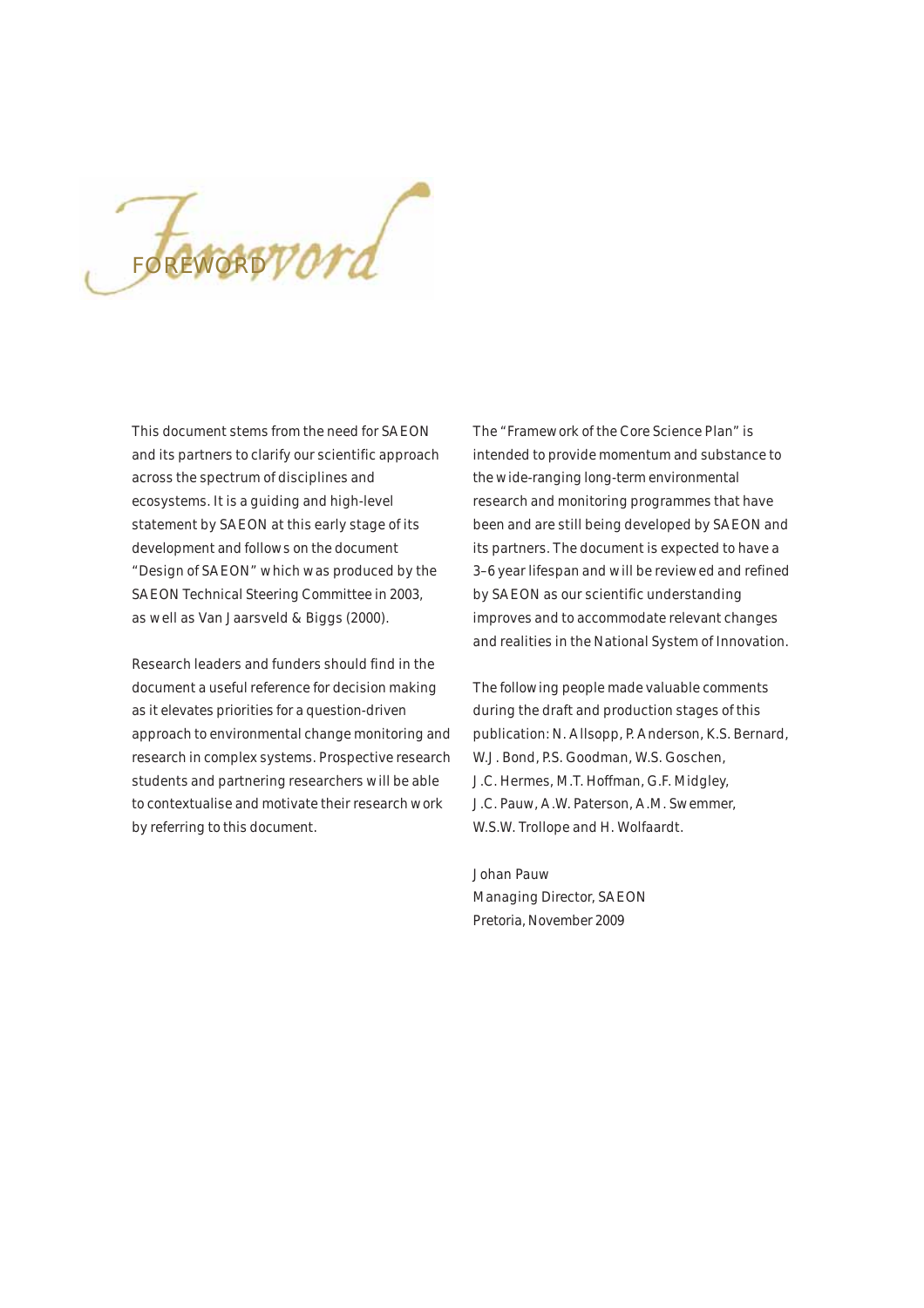

An understanding of ecosystem responses to anthropogenic and natural drivers requires detailed, long-term observation and documentation. Drivers of environmental change are not always as immediately obvious as the one shown above. The nature of response might require additional investigation of the ecosystem under observation.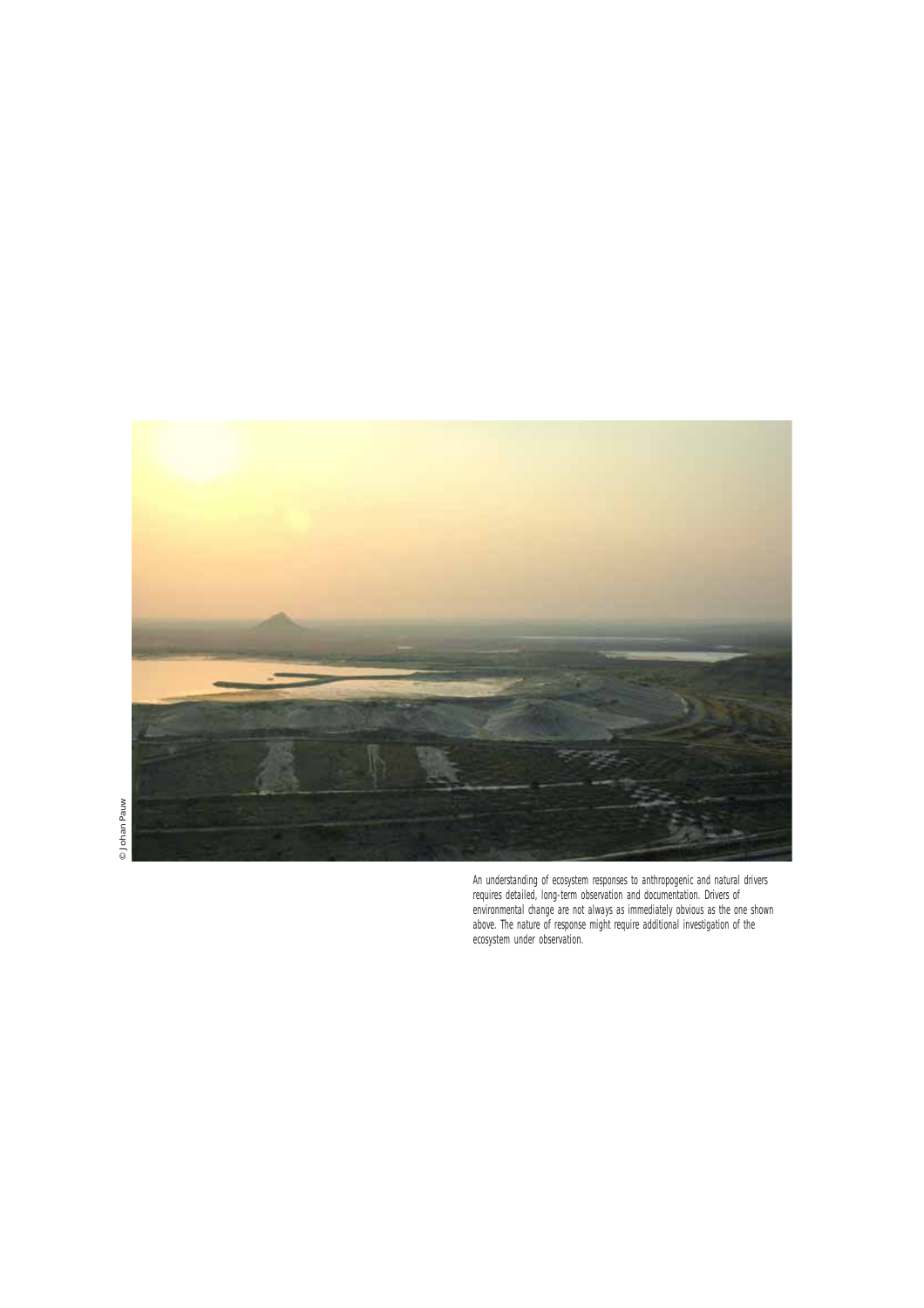

The mandate of the South African Environmental Observation Network (SAEON) is "to develop and sustain a dynamic South African observation and research network that provides the understanding, based on long-term information, needed to address environmental issues". Observation focuses on aspects of ecosystem functioning which benefit society. These include biodiversity, hydrology, biogeochemical cycling and production, soils and sediments, and disturbance regimes.

A primary objective of observation is to distinguish natural variability of ecosystem functioning, including extreme events, from response to anthropogenic impact resulting from global change. Global change drivers encompass CO<sub>2</sub> loading, climate change, changing marine geophysical patterns, sea-level rise, ocean acidification, land or sea use and management, harvesting, nutrient loading, acid deposition, hydrological functioning, sedimentation, alien organisms, diseases, pests, and pollution. Discrete yet integrated observation programmes are conducted for the main biomes or environments of the country, including large marine systems, coastal habitats, savanna, fynbos, grassland, wetland, forest, arid ecosystems, and freshwater aquatic environments.

This document describes a number of complementary approaches for meeting this mandate. Particular emphasis is placed on understanding the response of each aspect of ecosystem functioning to anthropogenic or natural drivers. Observation design seeks to differentiate individual effects. This includes detailed observation of a single or few sites, comparison across a set of sites, and geographically distributed observation, depending on the response or process under consideration. Two additional approaches are more holistic. First, observation is made of ecosystems which function as relatively discrete entities, such as Algoa Bay, the Drakensberg, and Lake St Lucia. Secondly, cross-cutting themes are investigated, including degradation of dryland environments and sustainability of harvesting. Finally, flexibility is ensured through responding to special cases which might arise.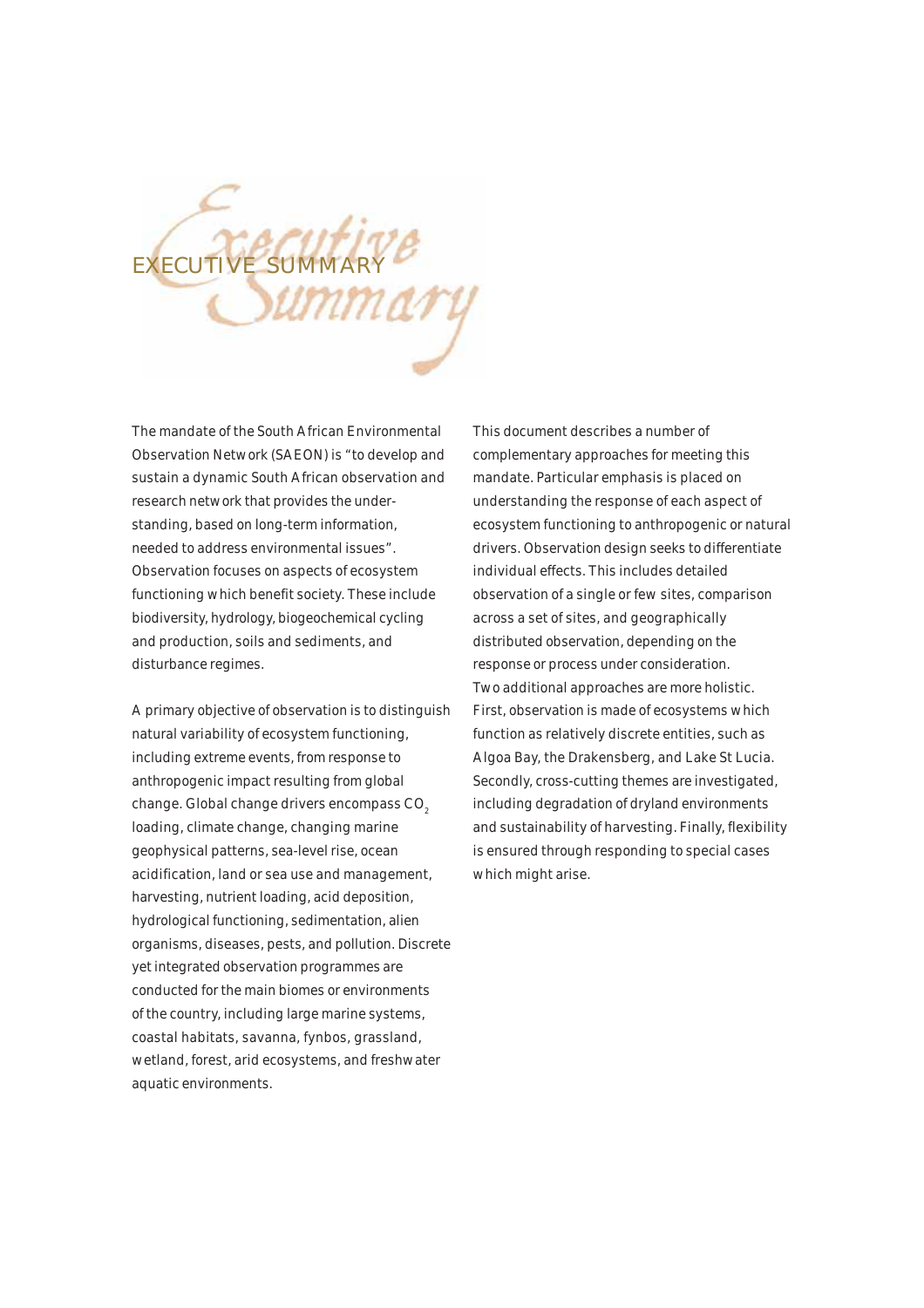

## 1. INTRODUCTION – page 11

## 2. SAEON THEMES – page 12

## 3. OBSERVATION APPROACH – page 15

- 3.1. Introduction page 15
- 3.2. Environmental Change as Driver and Response Variables page 15

### 4. RESPONSES TO CHANGE – page 21

- 4.1. Introduction page 21
- 4.2. Biodiversity page 21
	- 4.2.1. Introduction page 21
	- 4.2.2. Shifts of biomes, coastal bioregions, and marine ecosystems page 22
		- 4.2.2.1. Terrestrial biomes
		- 4.2.2.2. Coastal biogeographic regions
		- 4.2.2.3. Large marine ecosystems
	- 4.2.3. Biodiversity changes of terrestrial or coastal ecosystems page 23
	- 4.2.4. Species changes page 26
- 4.3. Biogeochemical Cycling and Productivity page 27
	- 4.3.1. Introduction page 27
	- 4.3.2. Carbon cycling page 27
	- 4.3.3. Primary and secondary production page 28
		- 4.3.3.1. Introduction
		- 4.3.3.2. Marine environment
		- 4.3.3.3. Coastal environments
		- 4.3.3.4. Savanna, grassland and arid environments
		- 4.3.3.5. Forest
		- 4.3.3.6. Production systems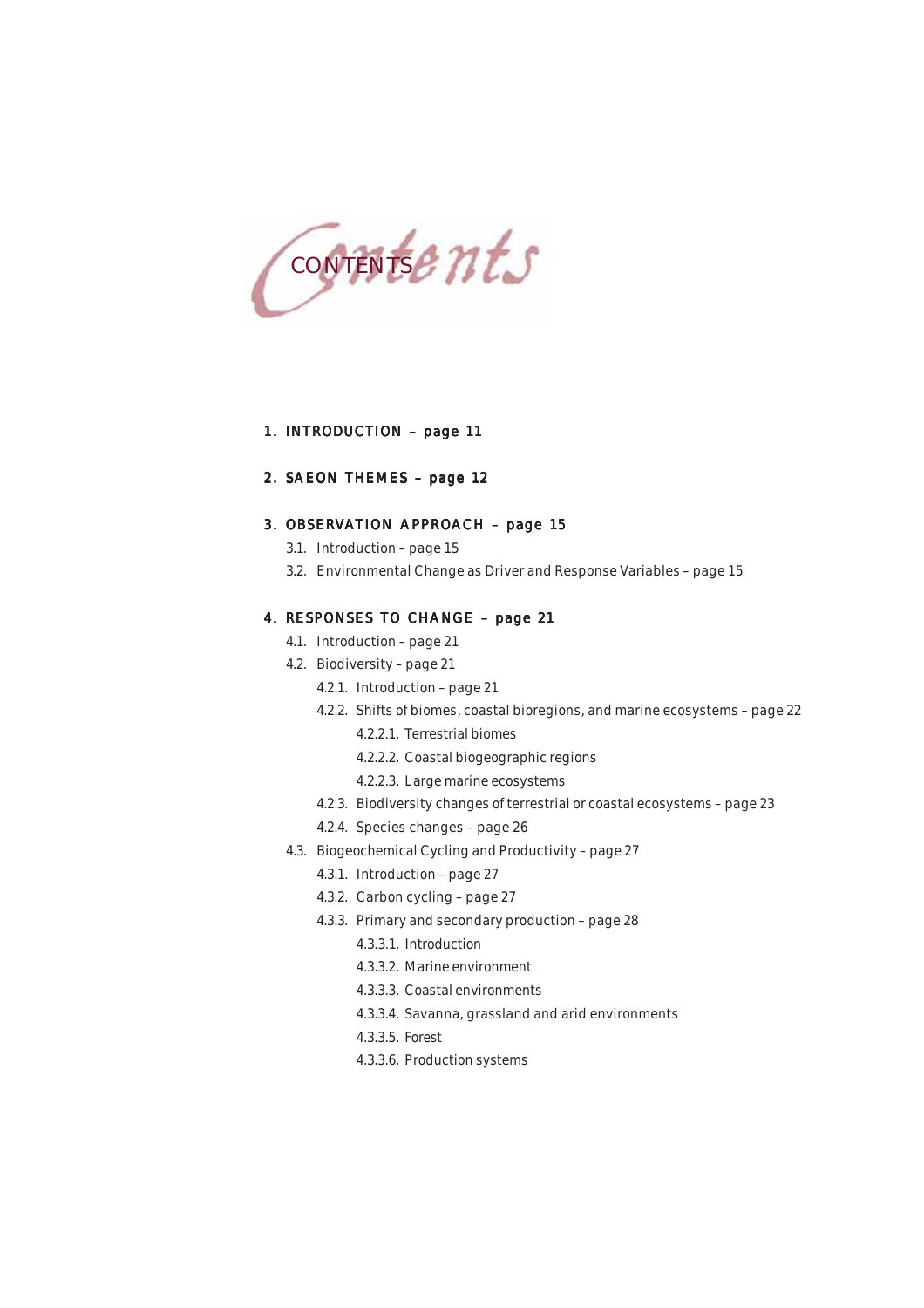- 4.4. Hydrological Functioning and Sediments page 30
	- 4.4.1. Introduction page 30
	- 4.4.2. Hydrological flow page 31
	- 4.4.3. Water quality page 32
	- 4.4.4. Observation of river systems page 33
	- 4.4.5. National index of fluvial sediment transport page 34
- 4.5. Fire Regime page 35

## 5. INTEGRATION AND SYNTHESIS – page 37

- 5.1. Within Nodes page 37
- 5.2. Across Nodes page 37

## 6. COMPLEMENTARY APPROACHES – page 41

- 6.1. Introduction page 41
- 6.2. Observation of Ecosystems page 41
- 6.3. Cross-cutting Themes page 41
	- 6.3.1. Degradation of rangelands and other systems page 41
	- 6.3.2. Sustainable productivity of harvested systems page 42
	- 6.3.3. Special case studies page 42

## 7. ABOUT SAEON – page 43

8. REFERENCES – page 46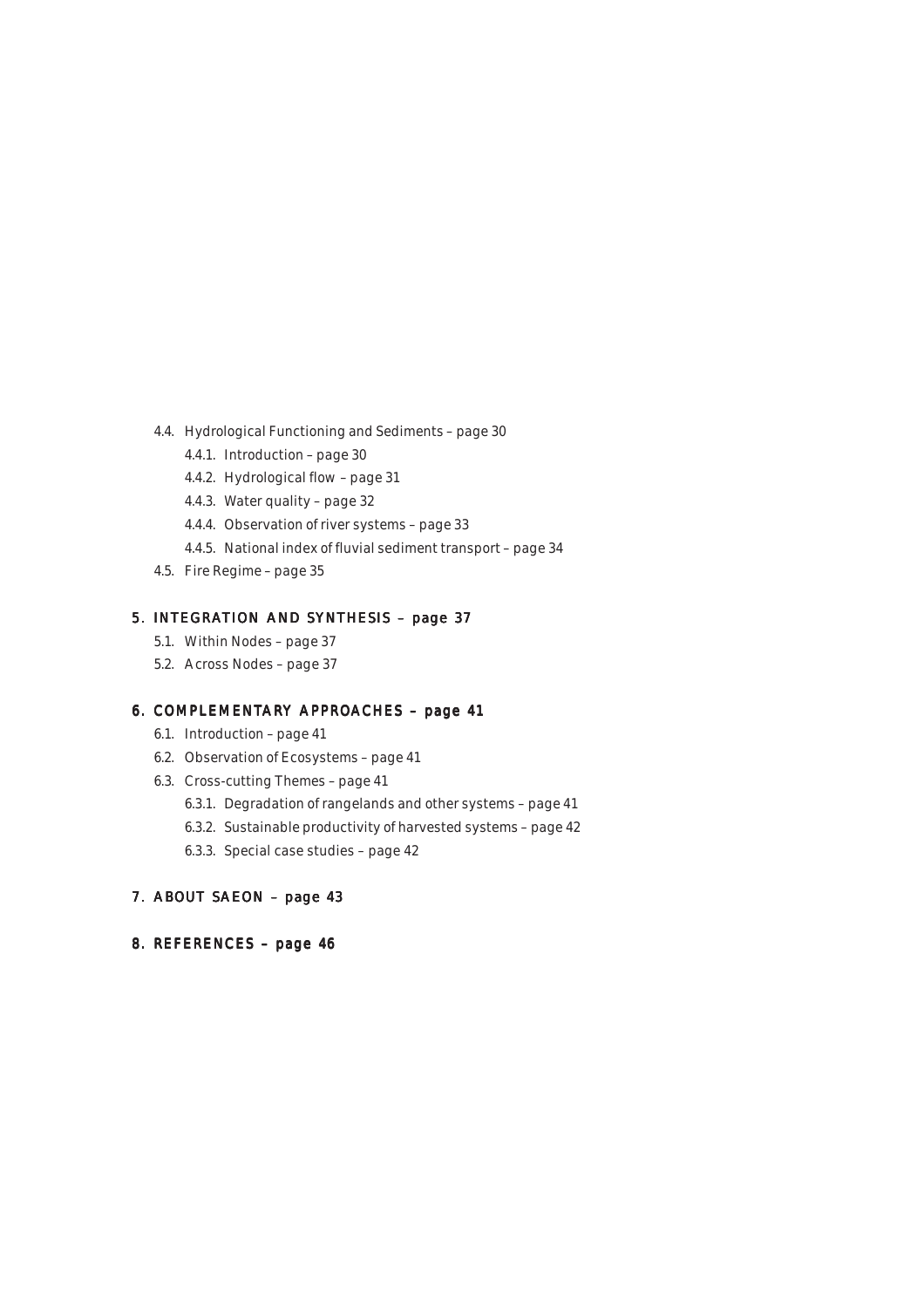#### 10 SOUTH AFRICAN ENVIRONMENTAL OBSERVATION NETWORK (SAEON) – FRAMEWORK OF CORE SCIENCE PLAN





Extreme drought and floods, as large infrequent events, impact severely on ecosystems. The rainfall and hydro- graphs on the left clearly record a flood event at Swartvlei near Knysna, Western Cape (2006). The picture illustrates the impact of such an event on the terrestrial environment of the Keisie River near Montagu, Western Cape (2008).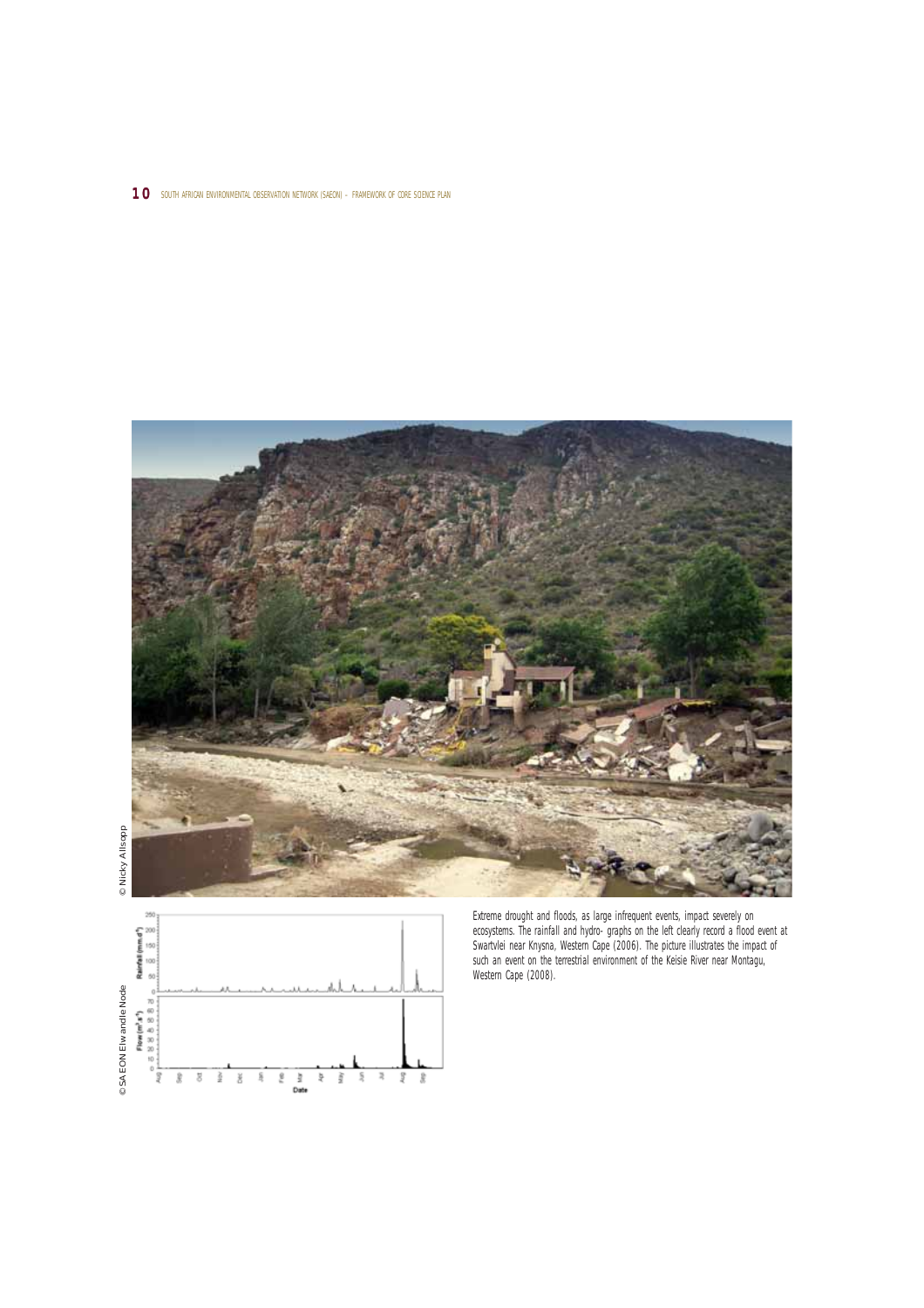Introduction ion

Global environmental change refers to humaninduced transformations of the composition, structure and functioning of the world's ecosystems. Concern about the global effect of these changes on human well being has led to a number of initiatives to identify key knowledge requirements for adaptation to and mitigation of global change. The reader is referred to a number of recent reviews for appropriate background (e.g. Fischlin et al. 2007; Scholes et al. 2008; Burns et al. 2008). Society's response to environmental change requires sound information and understanding about long-term patterns of change. The South African Environmental Observation Network (SAEON) was formed to meet this need. Its mandate is "to develop and sustain a dynamic South African observation and research network that provides the understanding, based on longterm information, needed to address environmental issues" (SAEON Advisory Board 2003).

This document describes the framework of SAEON's core science plan for meeting its mandate. The following features have influenced this plan. First, a global response has been to establish remote-sensing based Earth observation systems. In situ observation is required to validate remote-sensing products and to address issues which cannot effectively be addressed by remote

sensing. SAEON's mandate is to concentrate on in situ observation. Where possible, however, an appropriate combination of in situ and remotesensing observation, aided by modelling, is sought for each objective. Second, observation needs to distinguish natural variability from humaninduced directional change. Third, South Africa contains a rich diversity of biomes and ecosystems that are impacted in complex ways by humans. This presents a threat of environmental observation developing as a set of fragmented and poorly integrated activities unless there is an integrated approach. The structure of this summary is as follows.

SOUTH AFRICAN ENVIRONMENTAL OBSERVATION NETWORK (SAEON) - FRAMEWORK OF CORE SCIENCE PLAN  $\,\,1$   $\,1$ 

- Section 2 identifies SAEON's scope of interest.
- Section 3 describes the main drivers of change of interest to SAEON.
- Section 4 comprises the bulk of the document and describes the intended approach to observation of individual responses to multiple drivers.
- Section 5 describes the general approach to integration of observation results both within an individual node and across nodes.
- Section 6 addresses some cross-cutting themes and activities, including observation of discrete ecosystems.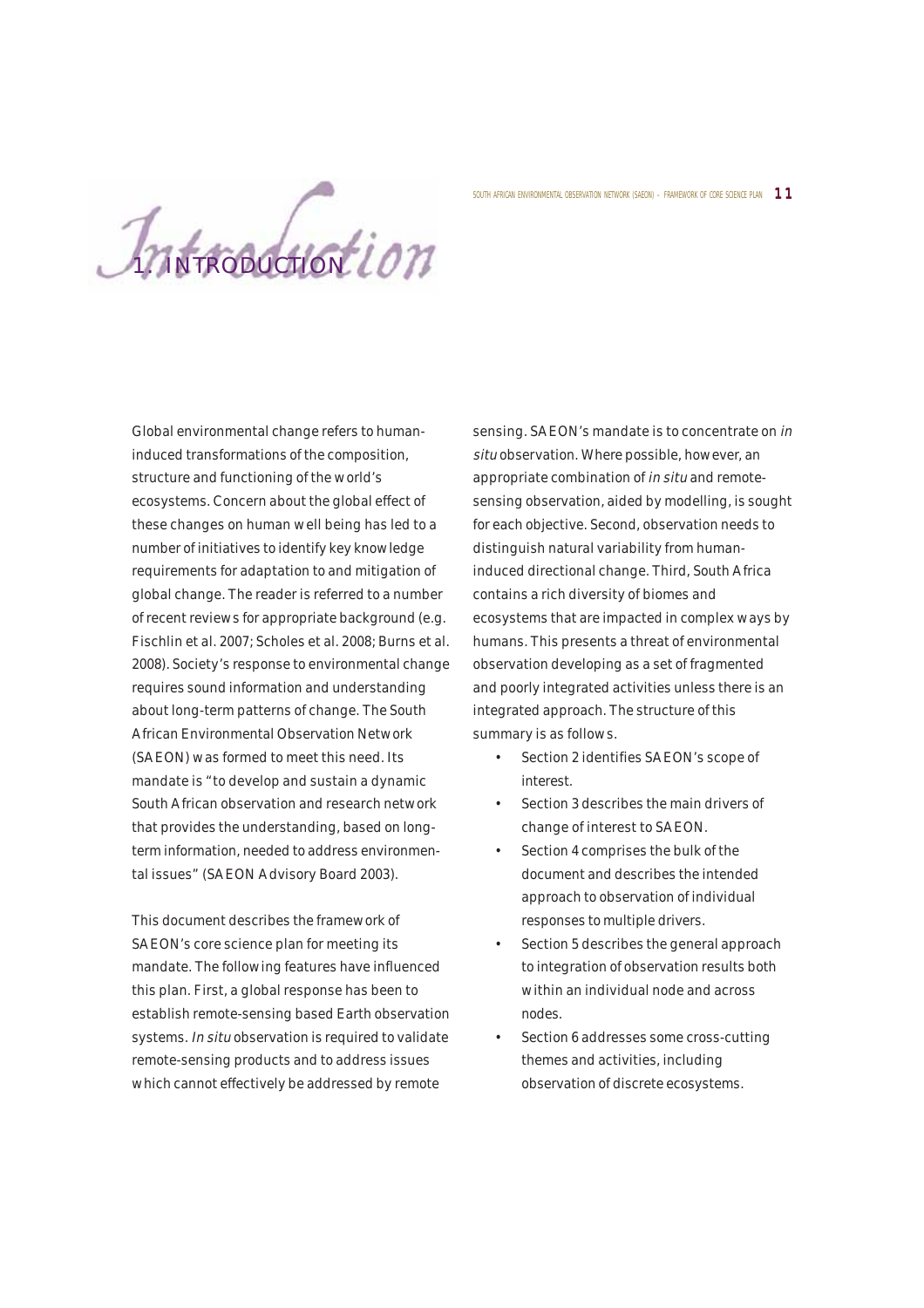THEME hemes



A colour-enhanced satellite image\* (above) shows growth of algae (red) around the South African coast while the graph<sup>\*\*</sup> shows seasonal spikes in zooplankton abundance in response to increases in phytoplankton abundance.

\* http://oceancolor.gsfc.nasa.gov/FEATURE/IMAGES/S2003135100038.L2\_HPRE.SouthAfrica.jpg \*\* L. Hutchings, M.R. Roberts and H.M. Verheye. 2009. Marine environmental monitoring programmes in South Africa: a review. In: South African Journal of Science 105, March/April.

A set of ecological themes was identified for SAEON during the course of its development. This history is briefly recounted in order to provide a perspective. The original intention (pre-2000) was to establish a set of Long-Term Ecological Research (LTER) sites based on the American model but adapted for the South African scientific landscape (Biggs et al. 1999). The proposed structure of this initiative was formulated by a committee over a number of years which culminated in a workshop held at Skukuza in 1999. The resulting publication from this workshop (Van Jaarsveld and Biggs 2000) sketched the template of both SAEON's themes and organisational structure. The main aim expressed then remains the core aim of SAEON: "to formally establish a network of research sites in South Africa that can answer long-term ecological questions relevant to society, particularly those elucidating the effects of anthropogenic opposed to natural change in the environment (e.g., climate change)" (p63, Van Jaarsveld and Biggs 2000). It further identified a strong need to observe ecosystem functioning that related to societal benefits – in other words ecosystem services. An emphasis on ecosystem services was further promoted by the Millenium Ecosystem Assessment (2005). When an LTER programme was proposed to government, it requested that it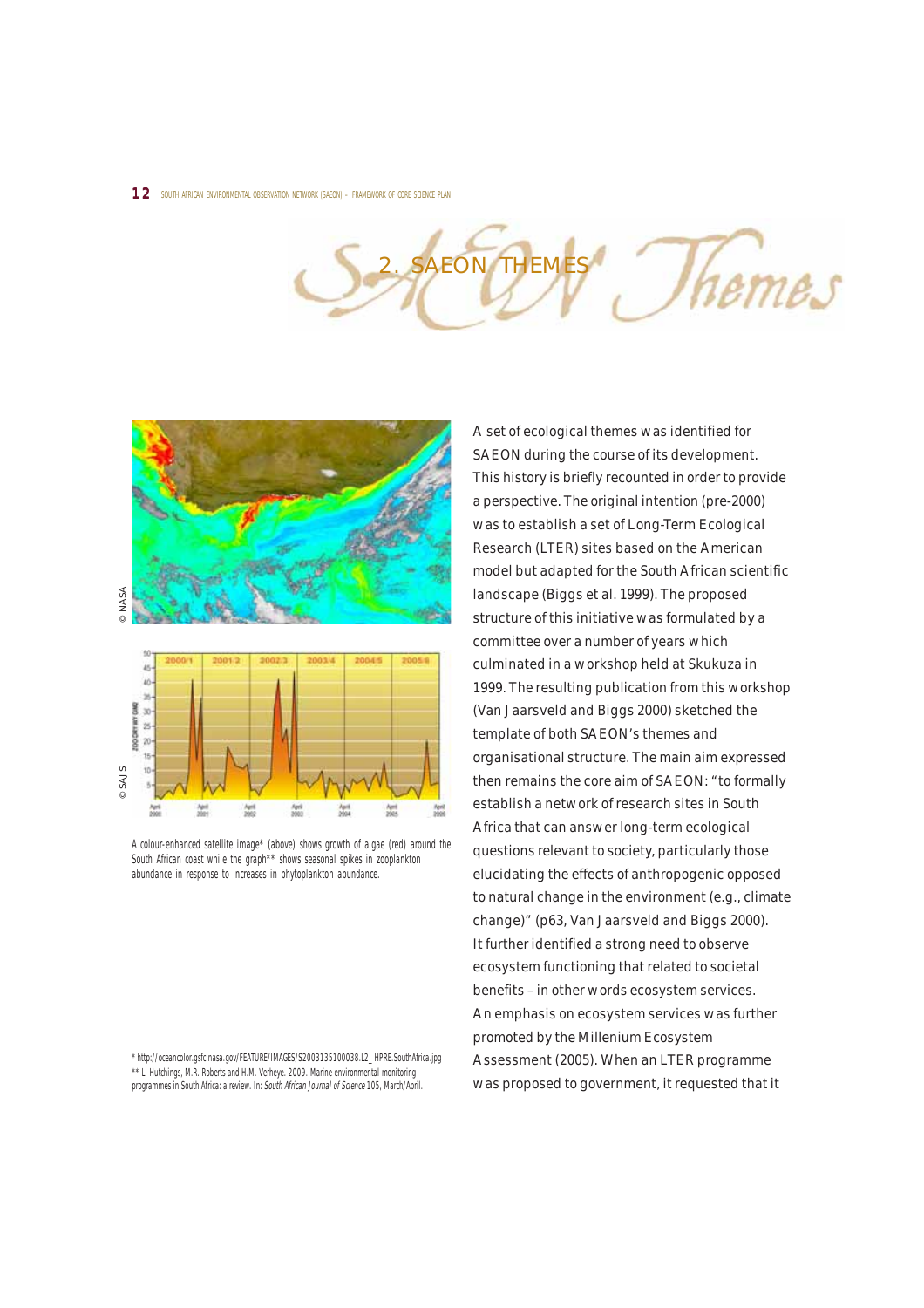#### SOUTH AFRICAN ENVIRONMENTAL OBSERVATION NETWORK (SAEON) – FRAMEWORK OF CORE SCIENCE PLAN  $\,\,1\,3$

be adapted to a long-term environmental observation network, a request influenced in part by the World Summit on Sustainable Development of 2002 (Anon 2002). Early formulation of the SAEON concept continued to emphasize ecosystem functioning and services. Following the constitution of SAEON in 2002, a task team was commissioned to review further SAEON's scientific themes and organisational structure (SAEON Advisory Board 2003). The resulting set listed below retained the previously identified themes and made some additions.

- Water
- Carbon/nutrient cycles (including primary and secondary productivity, nutrient loading and deposition)
- Soils and sediments
- **Biodiversity**
- Disturbance regimes and their outcomes (including large, infrequent events)
- Climate/atmosphere

This list was the basis for developing the structure of the observation plan described in the following sections. A number of complementary approaches have been adopted. First, an observation design is described in Sections 3, 4 and 5 which treats each response separately and seeks to isolate the effect of a specific driver on that response. However, ecosystems are complex and respond to multiple drivers acting together. Accordingly, complementary approaches are described in Section 6 that are more holistic in nature, being based on observation of ecosystems, special case studies, and cross-cutting themes.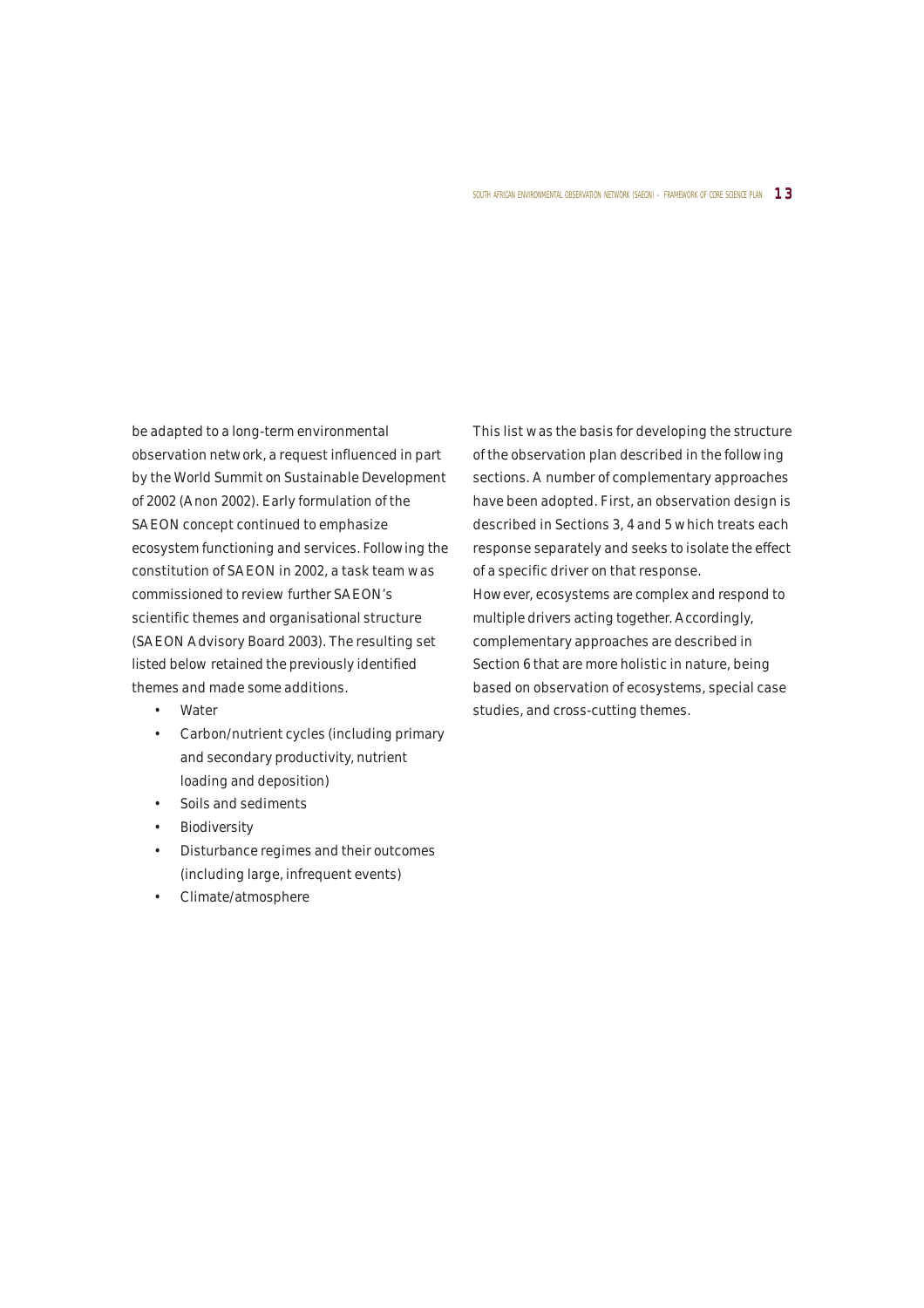## 14 SOUTH AFRICAN ENVIRONMENTAL OBSERVATION NETWORK (SAEON) - FRAMEWORK OF CORE SCIENCE PLAN



A number of anthropogenic drivers may impact an environment such as this river and its riparian fringe, in combination with natural drivers of change. For prioritisation of which drivers need to be observed, enumeration of all anthropogenic and natural drivers of change is a necessary first step.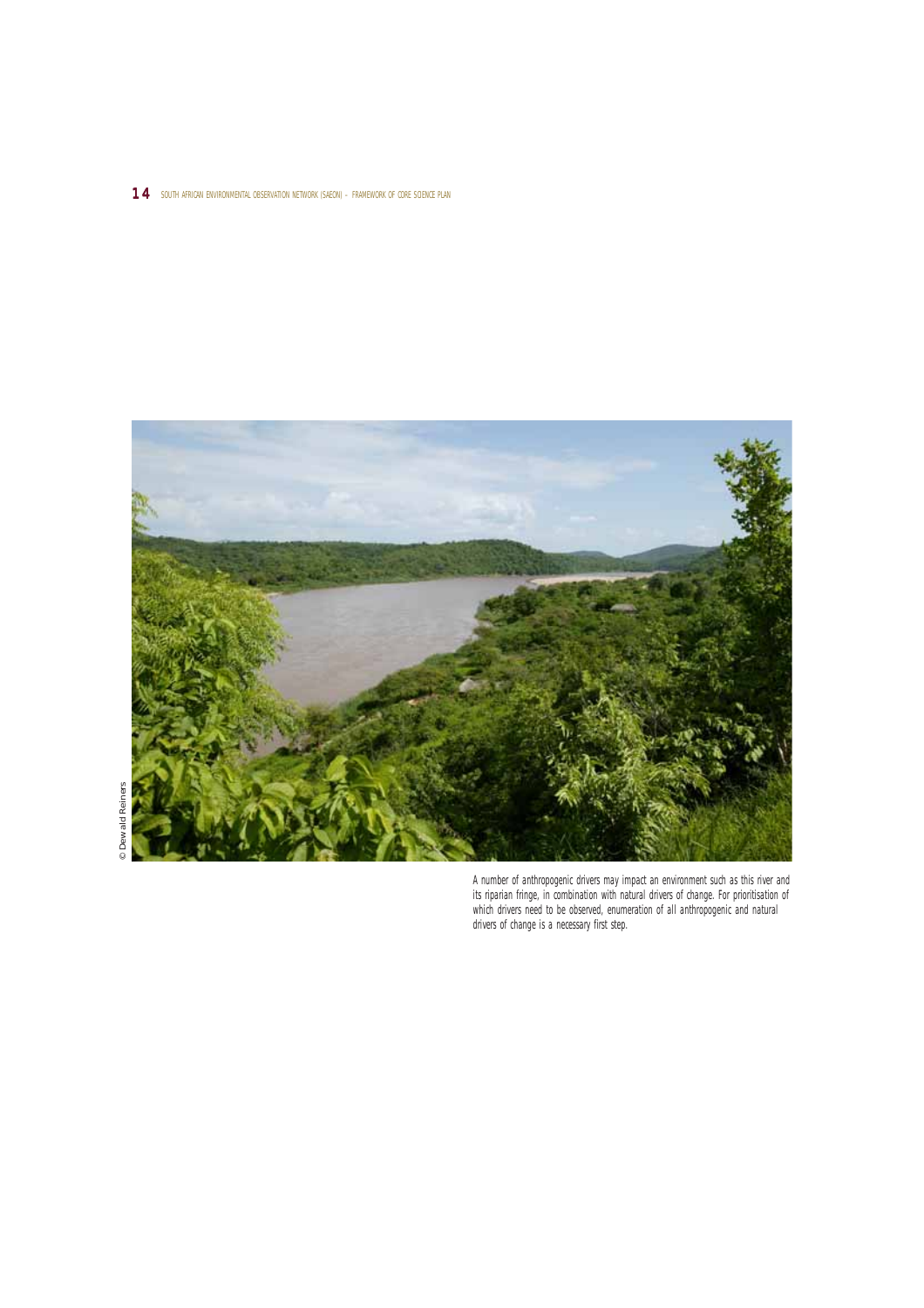RVATION APPROACH

## 3.1. Introduction

In addition to detecting change, SAEON seeks to identify the main causes of environmental change through its observation activities, which presents a major challenge for designing an observation approach. For example, if a variable of interest (e.g., primary production, species richness) showed directional change, then this would be considered evidence for global change rather than natural variability. But demonstrating directional change would not necessarily reveal the cause of that change. It may result from a single driver, or a number of anthropogenic drivers acting simultaneously, or from interaction of anthropogenic drivers with patterns of natural variability. Sections 3 and 4 describe an observation approach designed to distinguish the impact of individual drivers as well as to elucidate some of their interactive effects.

## 3.2. Environmental Change as Driver and Response Variables

For the purpose of developing an observation design, the set of ecological themes described above was redefined as a set of driver and response variables following Van Jaarsveld and Biggs (2000) (Table 1). The driver variables reflect the most important anthropogenic and natural

drivers forcing long-term change of the main ecosystems of the country; the response variables represent ecosystem components or processes of interest. Representing the structure in this manner makes it easier to include any additional driver or response variables that might have to be considered in the future. The main anthropogenic and natural drivers of change to be considered are briefly described in Box 1 (p.16–17). Eighteen are listed, which highlights the potential complexity that an observation system needs to address. A main component of planning observation has been to make projections of each driver's impact on a response of interest, and then further to consider interactions if possible. Projections serve to profile potential spatial and temporal patterns of change, and conditions for change, that are used for consideration of geographic distribution of observation, frequency of sampling, and other design elements. These efforts are not presented here but are accessible on the web. Interested parties are encouraged to offer revision which may then be incorporated into observation design.

Box 1 highlights the following features.

a. There are too many different impacts on ecosystems for all of them to be accommodated in an observation design.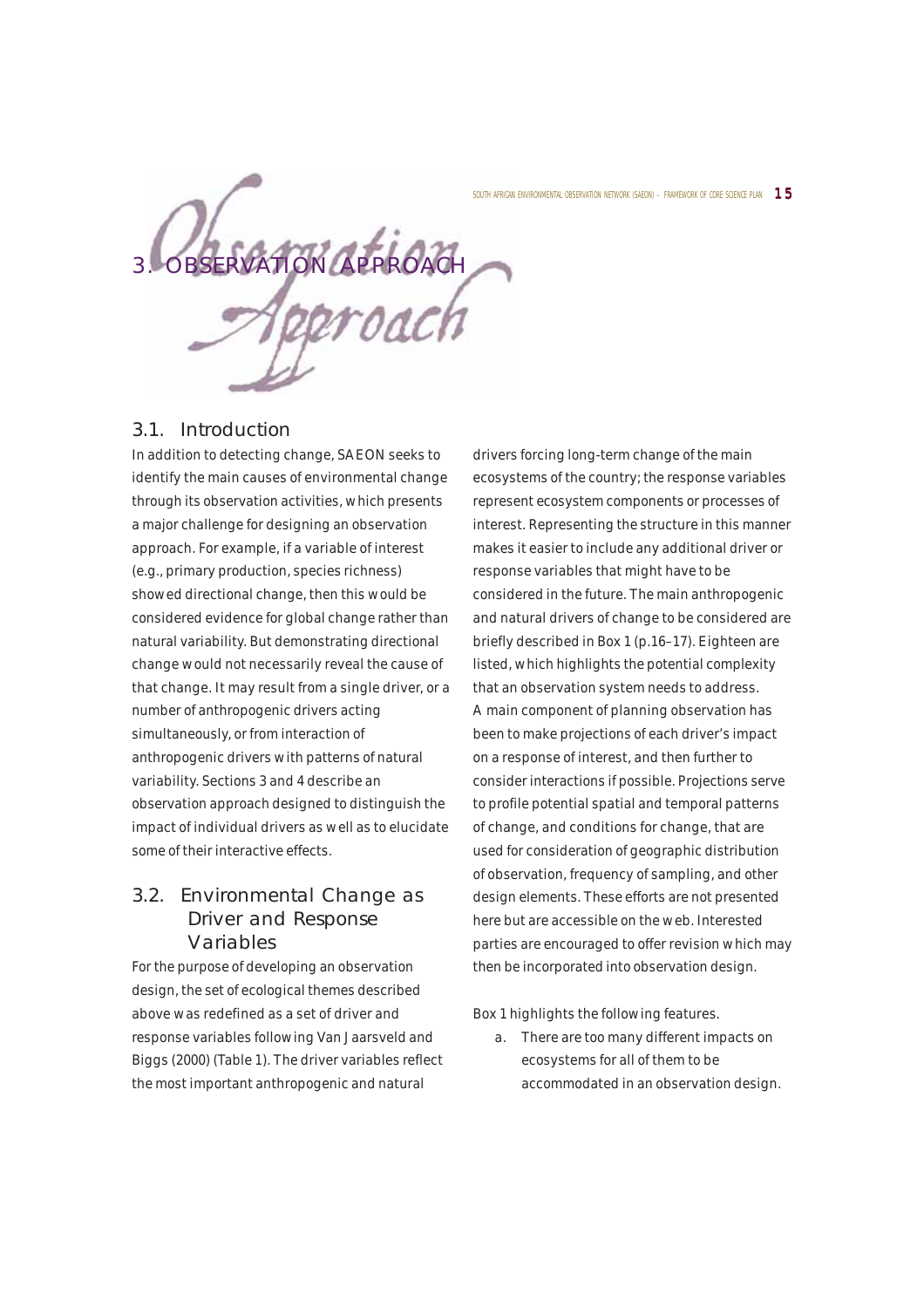#### 16 SOUTH AFRICAN ENVIRONMENTAL OBSERVATION NETWORK (SAEON) – FRAMEWORK OF CORE SCIENCE PLAN



SAEON seeks to recognise the main causes of environmental change through its observation activities. Here high school learners are immersed in the intricacies of ecosystem monitoring during a SAEON Science Camp in Phalaborwa. Monitoring of this nature is invaluable for ensuring sustainable resource use by communities which are directly reliant on natural resources for their well-being.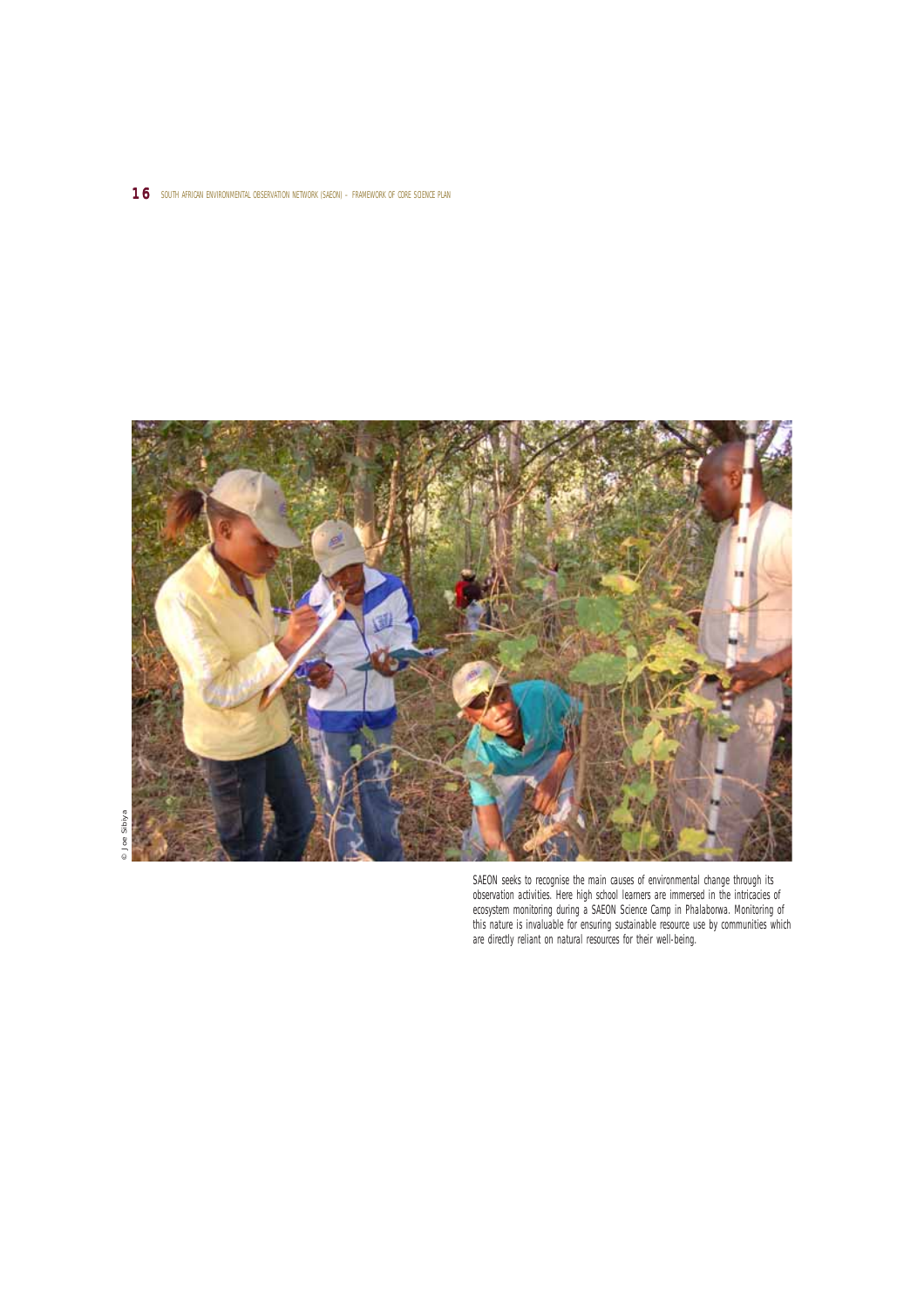#### SOUTH AFRICAN ENVIRONMENTAL OBSERVATION NETWORK (SAEON) – FRAMEWORK OF CORE SCIENCE PLAN  $\quad$   $\bf 1$   $\bf 7$

Table 1. List of driver and response variables considered by SAEON. The driver variables reflect the most important anthropogenic and natural agents forcing change of the main ecosystems of the country; the response variables represent the key predetermined areas of interest for SAEON. A response variable may be affected by multiple driver variables but the identity of these would depend on the ecosystem in question.

| <b>Drivers</b>                       | Response variables                           |
|--------------------------------------|----------------------------------------------|
| Climate change                       | <b>Biodiversity</b><br>$\bullet$             |
| $CO2$ loading                        | (biome, ecosystem, species)                  |
| Marine geophysical patterns          | <b>Biogeochemical cycling</b><br>$\bullet$   |
| Sea-level rise                       | <b>Primary production</b><br>$\bullet$       |
| Ultra-violet radiation               | Secondary production<br>$\bullet$            |
| Land use and management              | • Sediments                                  |
| • Coastal/marine use                 | <b>Hydrological functioning</b><br>$\bullet$ |
| and management                       | • Disturbance regimes                        |
| • Harvesting                         | Marine geophysical patterns                  |
| • Acid deposition                    |                                              |
| <b>Nutrient loading</b><br>$\bullet$ |                                              |
| Pollution (plus poisons)             |                                              |
| <b>Disease</b>                       |                                              |
| Pests                                |                                              |
| Alien organisms                      |                                              |
| Disturbance regimes<br>$\bullet$     |                                              |
| <b>Hydrological functioning</b>      |                                              |
| Sediments                            |                                              |
| • Large infrequent events            |                                              |

Enumerating all anthropogenic and natural aspects of change is, however, a necessary first step for prioritisation of which drivers need to be observed.

- b. The task is simplified because not all drivers will affect a particular ecosystem, nor will all operate all the time or at the same time. Design of SAEON's observation approach has attempted to maximise use of differences in the spatiotemporal pattern of drivers and responses in order to distinguish the individual and relative impact of drivers on a response of interest.
- c. A variable may function as both a driver and a response, depending on context. For example, hydrological functioning is a driver of river systems but itself responds to climate change and land use.
- d. The listing in Table 1 indicates only the direct effects of a single driver but indirect effects and interactions between drivers are expected to result in the greatest change. Uncovering these is a major challenge facing science.

The response variables in Table 1 cover ecosystem structure and functioning. These variables were originally proposed (Van Jaarsveld and Biggs 2000; Scholes et al. 2004) because they underpin ecosystem services. The observation design for each response variable is described below in Section 4.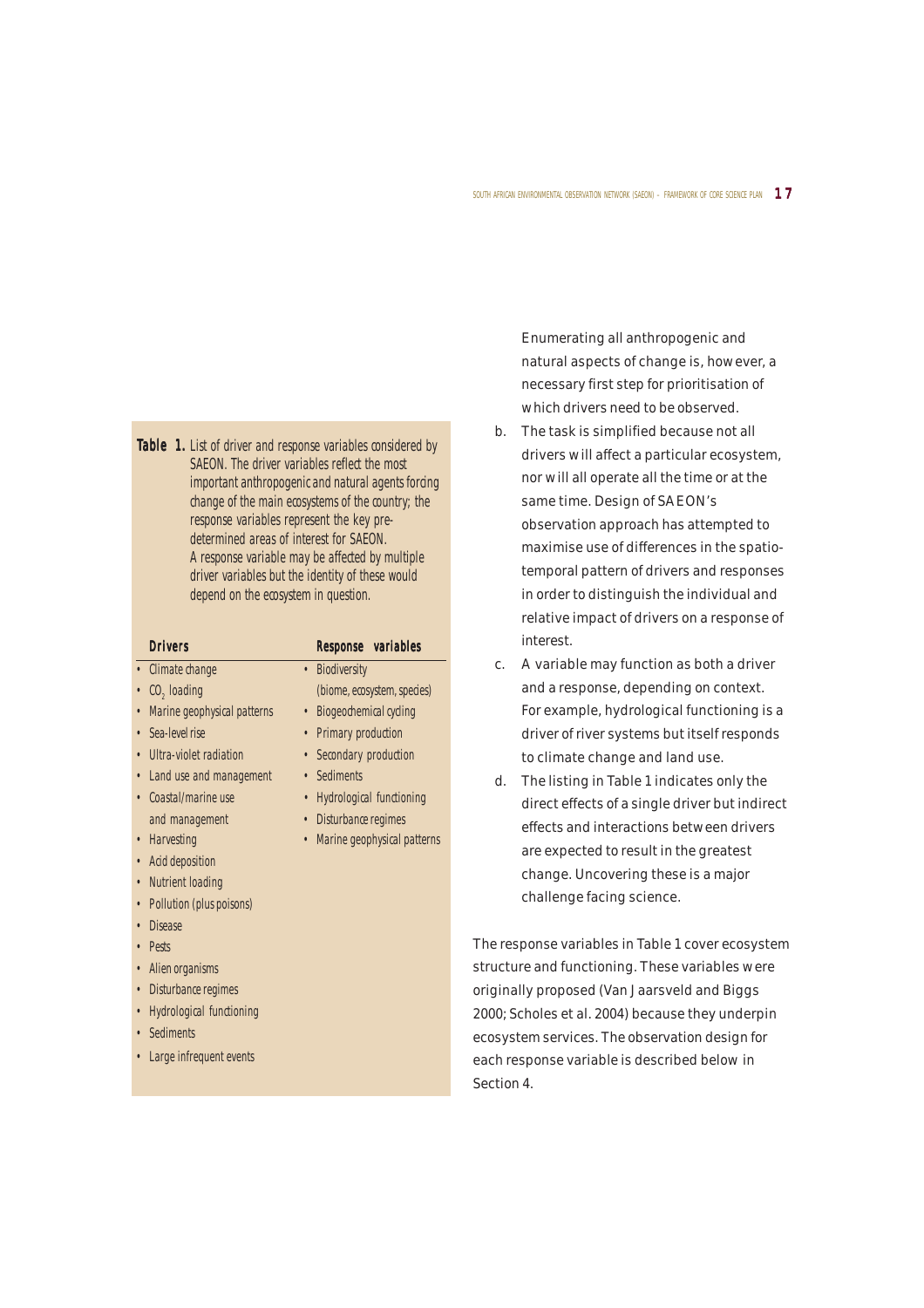- Box 1. Drivers to be considered by SAEON: The following is a list of what are considered to be the most important agents of anthropogenic change and of natural variability affecting South African ecosystems.
- **Climate change** refers to human-induced changes in the patterns of precipitation, temperature, wind, and radiation. Climate affects every facet of ecosystem structure and functioning of terrestrial, aquatic, coastal and marine ecosystems. Climate change is therefore expected to result in directional change that needs to be distinguished from patterns of natural variability.
- Increase of atmospheric  $CO<sub>2</sub>$  concentration (CO<sub>2</sub> loading) has direct effects through 'carbon fertilisation' of the growth of some plants and not others, and is responsible for ocean acidification.
- Other atmospheric gases, including particulates, are monitored because of their contribution to climate change.
- The marine geophysical environment may be altered by climate change. Changes in winds, heat and freshwater fluxes will alter currents and upwelling patterns that would affect the composition, structure and functioning of marine and coastal ecosystems. These, in turn, will have feedbacks on climate.
- **Sea level rise** is a direct consequence of climate change that is impacting coastal environments and possibly adjacent inland ecosystems that are influenced by inundation or salinisation of groundwater. Sea level is currently rising at 3 mm per annum along the South African coast and may rise more than 0.5 m during the forthcoming century.
- **Ultra-violet radiation** can disrupt physiological functioning of organisms that may affect population processes and ecosystem functioning.
- Land use and management are distinguished. Land use is the choice which is made for a parcel of land. Change in land use may be characterised by land transformation. Land management refers to the choice of approach for pursuing a specific land use, such as the grazing and burning system adopted by a livestock rancher.
- **Coastal/marine use and management** is comparable to land use in that discrete geographic areas of coast or open sea may experience a specific form of use such as mining, protection, controlled or uncontrolled access, or aquaculture. Each of these forms of use may be managed in different ways.
- Harvesting of marine, coastal, freshwater, or terrestrial resources is the targeted exploitation of specific organisms, such as medicinal plants or animals, or of coastal or marine resources for food. The manner in which harvesting is undertaken may be important.
- Acid deposition resulting from dry or wet fallout of atmospheric emissions can affect freshwater aquatic and terrestrial systems through its effect of biogeochemical cycles and consequent biological effects.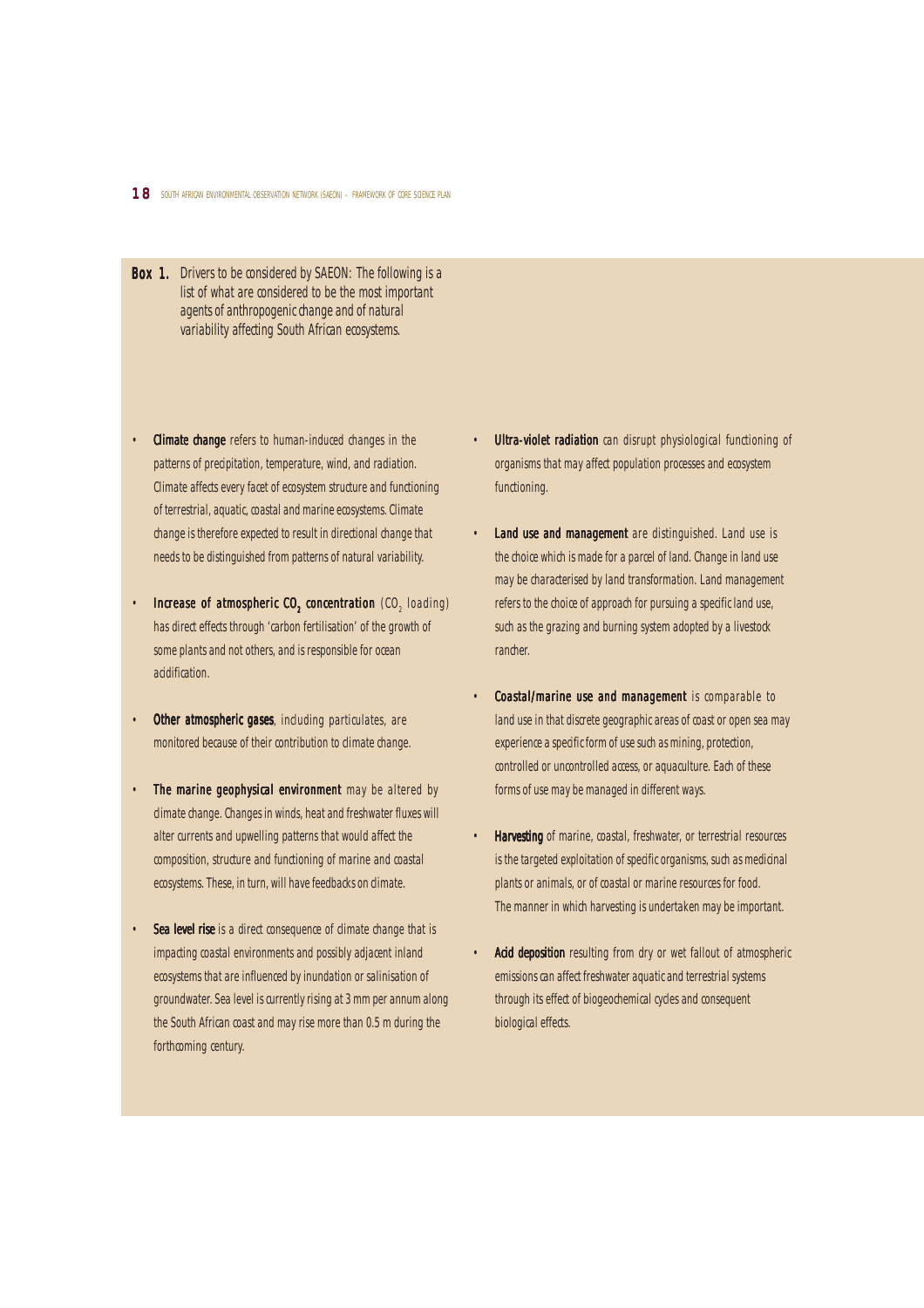- **Nutrient loading** refers to the increased concentration of elements in soil, freshwater, or coastal waters that may perturb biogeochemical cycling and consequently disrupt ecosystem composition and productivity. Nitrogen and phosphorus receive the most attention.
- **Pollution (plus poisons)** is a catch-all term for the multitude of contaminants which are released into the environment. Contaminants as different as oil pollution, heavy metals, or pesticides are very different in their dynamics and effects on ecosystems and therefore need to be addressed individually.
- Disease epidemics may reshape ecosystems through their affect on the abundance of key species (e.g., rinderpest pandemic during the late 1800s). Disease outbreaks may be naturally variable while some may be alien introductions (e.g. rinderpest) that can spread rapidly. They are usually infrequent events.
- **Pests** are usually indigenous organisms such as locusts which may attain outbreak proportions as a result of other human impacts on the environment. They are usually infrequent events that may leave a significant imprint on an ecosystem.
- Alien organisms are plant and animal species which have invaded habitats outside of their natural range of distribution through dispersal by humans. Their success in a new habitat is a threat to indigenous biodiversity and they may substantially alter ecosystem functioning.
- **Disturbance regime** refers to a range of biotic agents and abiotic events that may temporarily restructure an ecosystem. For terrestrial environments, the most conspicuous agents of disturbance are fire and herbivory. Disturbance regimes are therefore confounded with land use and management. By contrast, extreme weather events are the main disturbance experienced by marine environments.
- Hydrological functioning refers to the amount, quality, and seasonality of river flow. It is a driver of aquatic, estuarine and nearshore systems but is itself influenced by climate change, land transformation and use, impoundments, and water abstraction.
- Sediments are also an important driver of aquatic, estuarine, nearshore and coastal dune systems. Sediment dynamics depend directly on hydrological functioning in fluvial environments.
- Large infrequent events differ in their nature depending on environment or biome. Droughts and floods are conspicuous such events in terrestrial and coastal environments. Coastal and marine areas are also occasionally impacted by extreme storms and tsunamis, that are expected to change with climate change.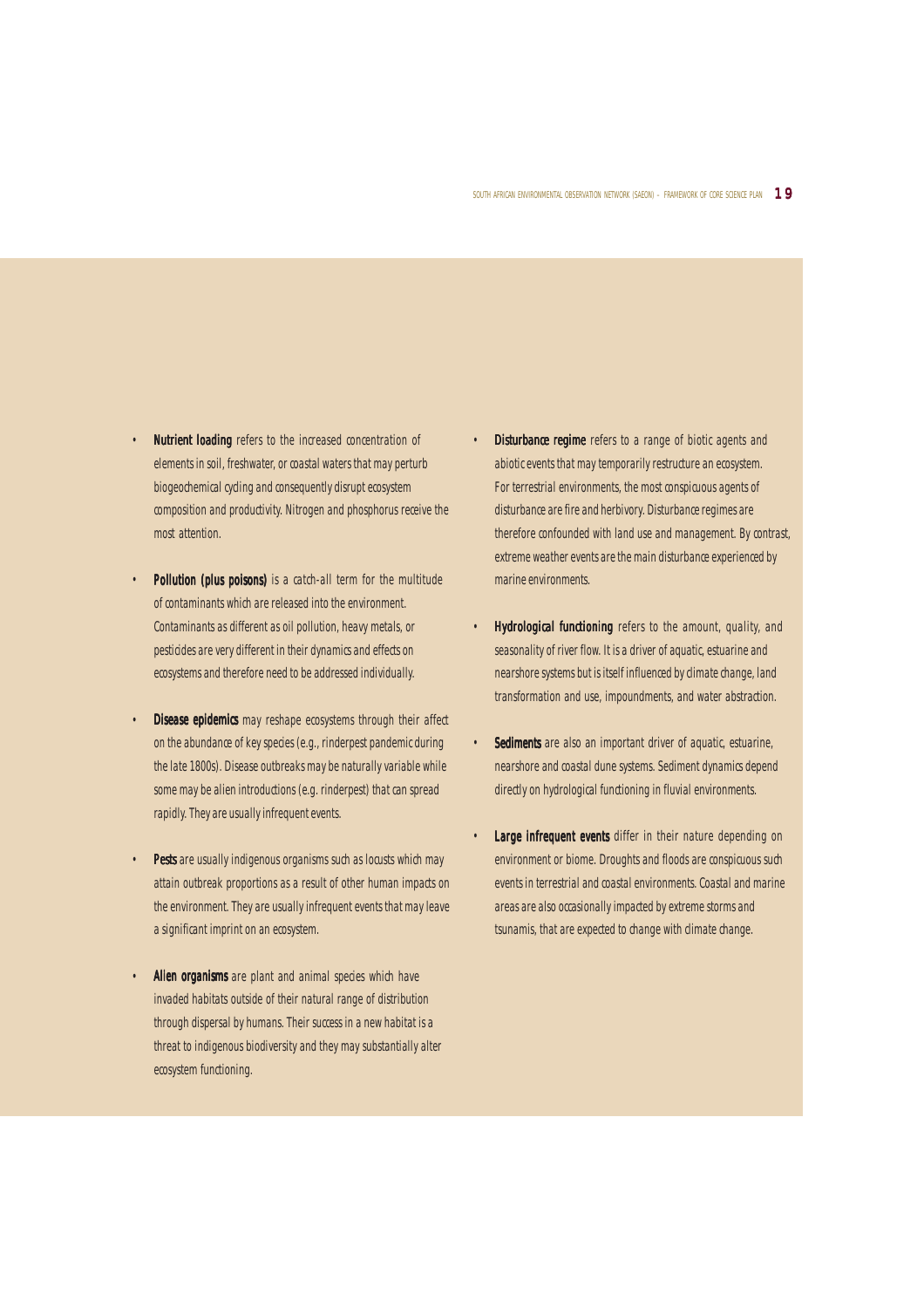## 20 south african environmental observation network (saeon) – framework of core science plan



The monitoring of long-term trends in biodiversity includes the investigation of the impact of changes in land-use and management on species diversity. The impact of, for instance, alien invasive plants on indigenous biodiversity, is revealed by observation over time.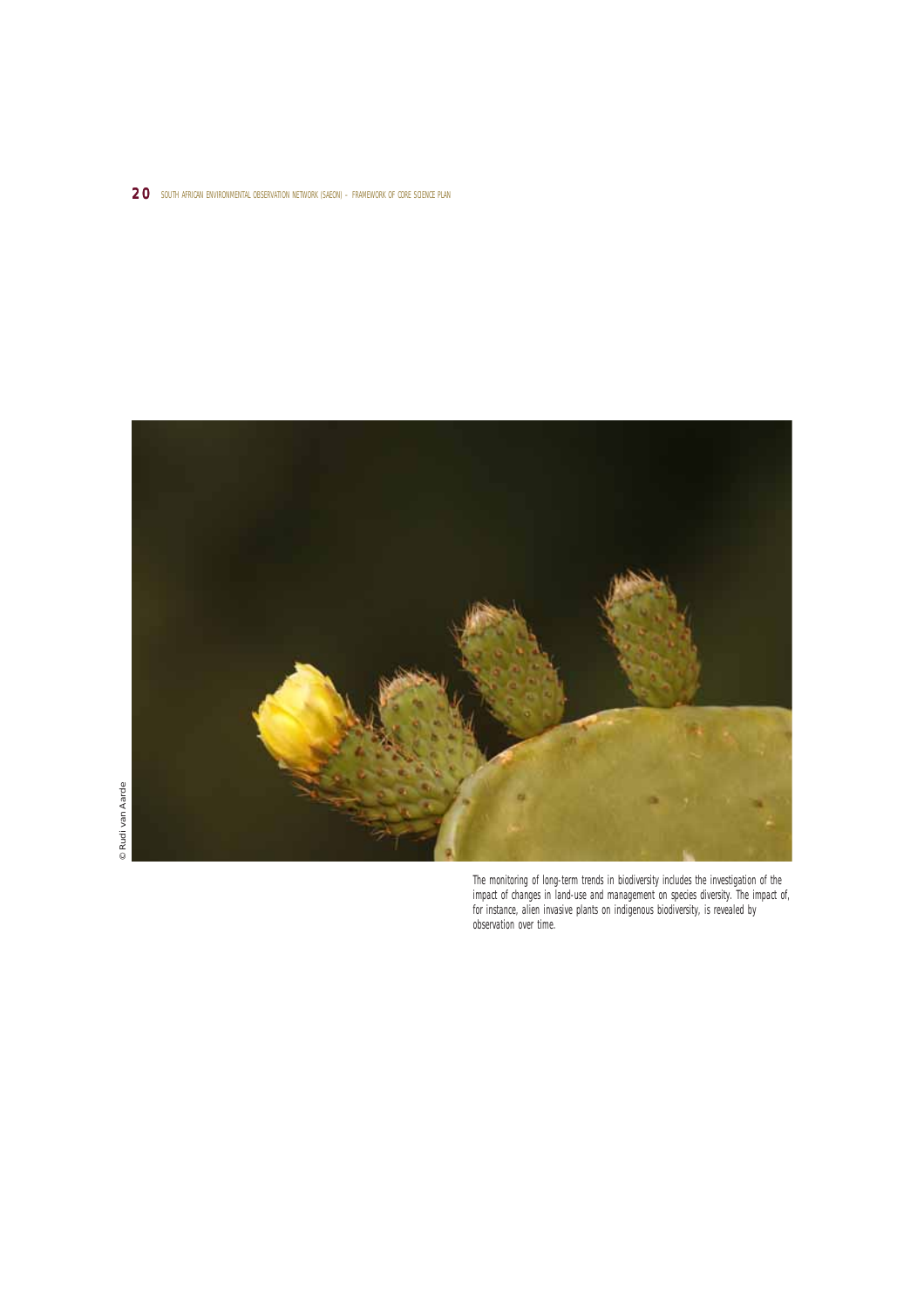

## 4.1. Introduction

In this section an observation design is outlined separately for each of the main response variables of interest to SAEON. In reality these variables all function in an interconnected manner, which is addressed further in Section 6.

## 4.2. Biodiversity

## 4.2.1. Introduction

The South African National Biodiversity Institute (SANBI), in conjunction with conservation agencies, is responsible for developing a national strategy for biodiversity conservation. Part of its mandate is biodiversity monitoring, whereas SAEON will seek an understanding of long-term trends in biodiversity in response to natural and anthropogenic drivers (Table 1). Biodiversity has been defined by SANBI as biomes, ecosystems, species, and genes.

The ecosystem units used by SAEON are the terrestrial ecosystems used by SANBI (Mucina and Rutherford 2006), the three main biogeographic regions along the coastline (Brown and Jarman 1978), and the three large marine systems surrounding southern Africa (Sherman and Hempel 2009). Observation of biodiversity therefore needs to recognise its different units and the manner in which they might show change.

Accordingly, observation is conducted at four distinct, yet inter-related, hierarchical levels.

- a. Shifts in the extent and position of terrestrial biomes, coastal biogeographic regions, and large marine ecosystems.
- b. Shifts in the extent and position of terrestrial ecosystems (vegetation types) within biomes; changes in the extent of coastal habitats.
- c. Changes in biodiversity integrity (richness, composition, structure) across trophic levels of terrestrial ecosystems, coastal habitats, and large marine ecosystems.
- d. Changes in the distribution and abundance of individual species.

The aims of observation are to quantify change and to understand the drivers primarily responsible for change of different hierarchical levels of biodiversity. Different drivers would have a different effect at each level. An individual node would therefore aim to observe a set of selected cases of change of each of these elements that were best suited for understanding causes of biodiversity change. Accordingly, an approach to observation is described separately for each biodiversity level.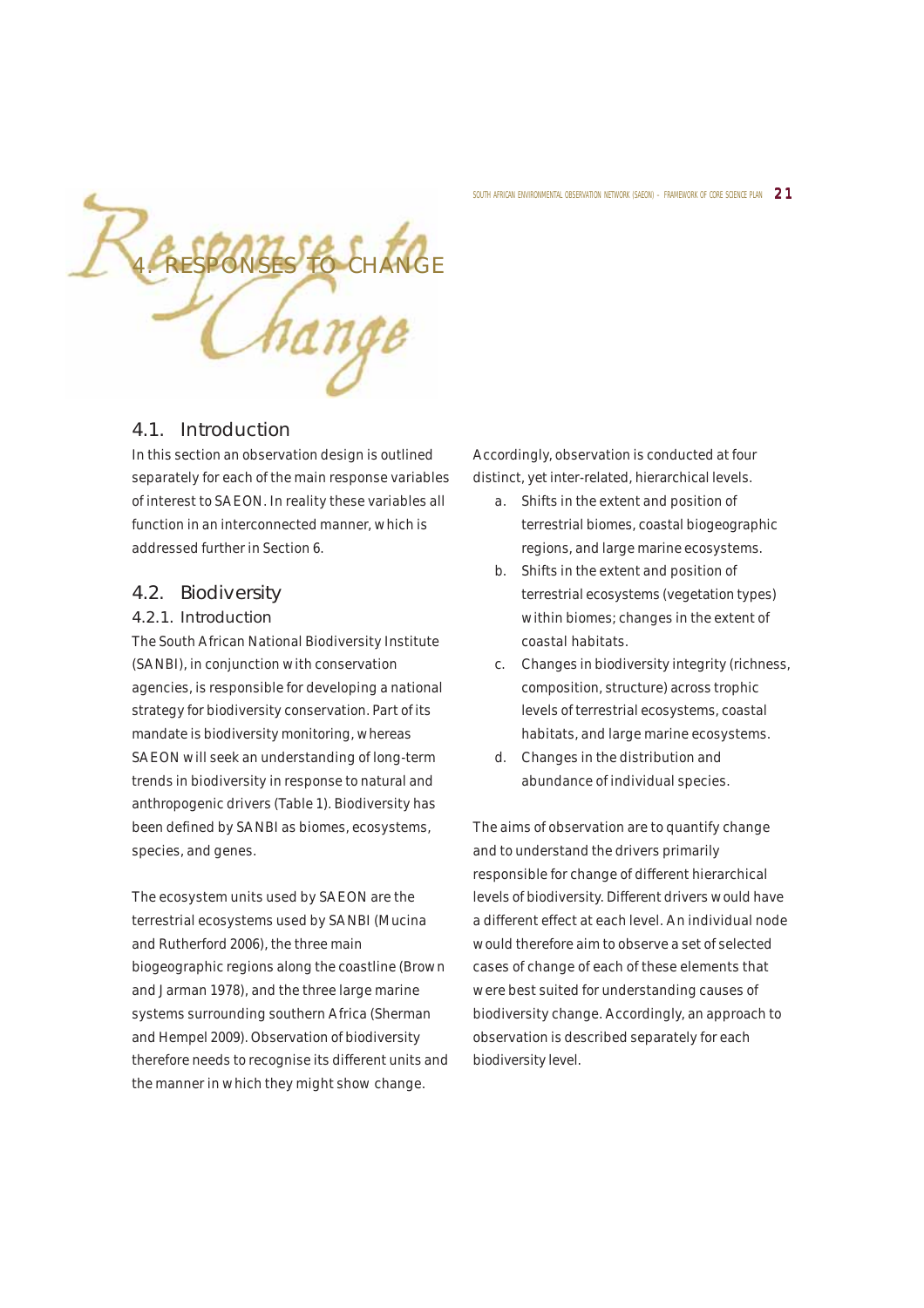## 4.2.2. Shifts of biomes, coastal bioregions, and marine ecosystems

### 4.2.2.1. Terrestrial biomes

Changes in the position of terrestrial biomes are expected in response to climate change because biomes each occur within a well-defined climatic envelope. Other drivers potentially promoting a shift in biome position are the effect of carbon loading through benefiting woody  $\text{C}_\text{\tiny{3}}$  plants at the expense of  $\text{C}_\text{4}$  herbaceous species; change in the fire regime, which usually limits woody plants; patterns of land degradation resulting from livestock management; and loss of natural asset through land transformation. The most conspicuous projected changes are:

- a. Invasion of grassland by savanna;
- b. Expansion (or retreat) of karoo bushes into grassland;
- c. Expansion (or retreat) of forest into grassland;
- d. Possible increase of savanna elements in arid grassland;
- e. Contraction of succulent karoo; and
- f. Loss of lowland fynbos.

Observation of biome shifts is conducted using a combination of remote sensing and in situ monitoring along biome boundaries. Expansion of large woody plants in response to increasing

atmospheric CO $_{\tiny 2}$  concentrations, which have increased substantially since the 1940's, could have occurred and will be examined using the aerial photographic record.

4.2.2.2. Coastal biogeographic regions Three distinct biogeographic regions are recognized along the 3000 km of our coastline: a cool-temperate bioregion along the west coast; a warm-temperate bioregion along the southern coast; and a sub-tropical bioregion along the eastern coast. Thirteen coastal regions are recognised across the three bioregions. These regions are defined by climate, currents, and water properties. Change in the geophysical character of the coastline will be observed as a first indicator of potential shifts in these bioregions and coastal regions. Observation in coastal regions is based on distinct habitats such as estuaries, rocky inter-tidal, rocky sub-tidal, beaches and coastal dunes, and focuses on welldefined transition zones between bioregions as these are the expected location of rapid change.

#### 4.2.2.3. Large marine ecosystems

The three large marine ecosystems surrounding southern Africa (Benguela, Agulhas, Southern Ocean) are monitored for change in their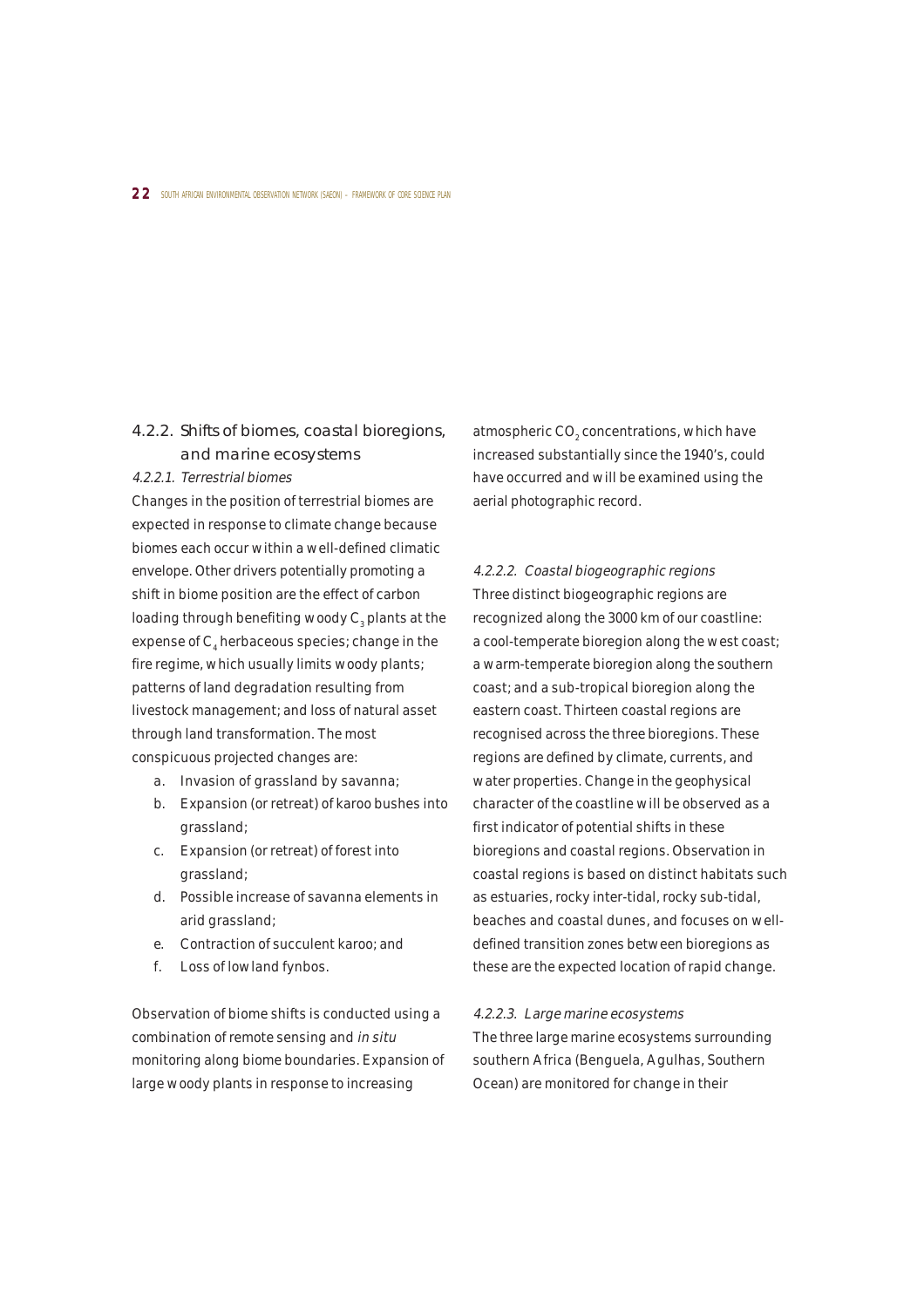geophysical character (e.g. current patterns and oceanic fronts, heat flux) that would drive changes in their ecosystem structure, with additional focus on meso-scale variability within each system. Data are derived from remotesensing and in situ observation using floats, buoys, and ships. Modelling is an essential tool for data processing.

## 4.2.3. Biodiversity changes of terrestrial or coastal ecosystems

Different approaches are required for observing changes in the position of an ecosystem and for assessing changes in its biodiversity integrity. Observation of shifts in an ecosystem boundary is similar in approach to that for biome shifts, and will be most easily observed for ecosystems with distinct composition and sharp boundaries. An example is the proposed shift of Colophospermum mopane woodland in the savanna biome in response to climate change. Its woody vegetation is almost mono-specific and its boundary is abrupt. The main anthropogenic drivers which might affect a boundary or result in loss of area of a terrestrial vegetation type includes climate change, carbon loading, land transformation, land use and management, fire regime, and alien plant invasion. The position and extent of terrestrial units can be observed using remote sensing in

conjunction with ground truthing. Change in sealevel rise or marine geophysical conditions are likely to be particularly important in forcing change in coastal ecosystems.

Change in biodiversity integrity (richness, composition, structure) of a marine, coastal or terrestrial ecosystem requires direct site-based sampling of appropriate indicator taxa of that system. Commonly employed approaches attempt to capture a system's variability by sampling along the main environmental gradients. Observation of biodiversity integrity is used to illustrate some of the challenges common to observation of all responses. It would be an easy matter to establish observation of biodiversity change in a system of interest by mapping its distributional shift over time and obtaining corresponding information on its integrity from site-based sampling. But this will not meet the aim of identifying which anthropogenic or natural drivers were responsible for forcing change. To this end the observation plan has adopted an approach which will isolate, as best can be done, the effect of individual drivers of change. Box 2 (p. 16–17) provides a brief outline of the means whereby the impact of some drivers can be distinguished from that of others. In circumstances where observation of one impact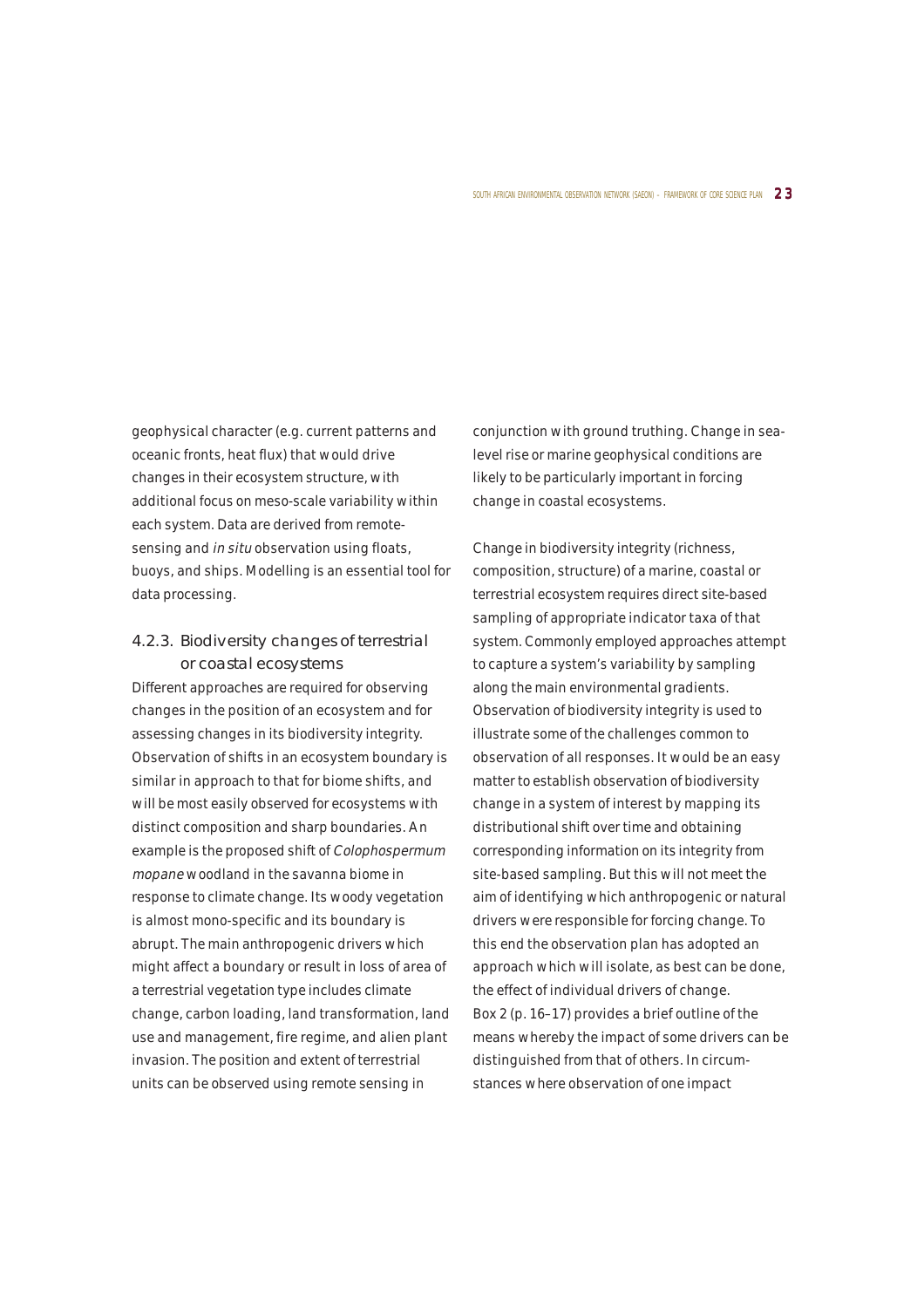#### Box 2. Distinguishing individual anthropogenic impacts.

- The impact of **climate change** on biodiversity integrity is revealed when other anthropogenic impacts can be minimised. Large protected areas offer the best environment for achieving this, using sites distributed along a climatic gradient, or geophysical gradient in the case of marine or coastal systems. There is a higher likelihood of detecting climate- (or geophysical) induced changes sooner rather than later where sharp gradients occur over short distances, such as along altitudinal transects in mountains or through coastal biogeographic transition zones. Examples of currently existing biodiversity monitoring that should reveal climate change impacts on biodiversity integrity are found within Kruger National Park, Kgalagadi-Transfrontier Park, Maloti-Drakensberg Transfrontier Park, Richtersveld National Park, Tsitsikamma National Park Marine Protected Area, and Table Mountain National Park Marine Protected Area. Similarly, change of the marine geophysical environment and consequent change of the distribution and composition of marine biota across trophic levels (pelagic and benthic) can be revealed by sampling along cruise lines. Associated species-based observation would reveal the consequences of such shifts for top fish predators, birds and mammals dependent on these fisheries. Modelling projections are a key tool for anticipating patterns of change of all these variables.
- Sea-level rise will inundate coastal habitats thereby reducing radiation, displace tidal systems landward, salinise groundwater and freshwater, and promote increased landward penetration of storm surges. Examples of appropriate indicators for such impacts include: displacement or attrition of salinity-sensitive mangroves; composition of rocky inter-tidal and sub-tidal communities; extent and condition of coastal wetlands; and undercutting of vegetated sand dunes through elevated erosion.
- Impact of **ocean acidification** is becoming evident through change in the abundance and condition of organisms with calcified exoskeletons (e.g. corals, thecosome pteropods), and is expected to influence phytoplankton growth.
- An effect of carbon loading on terrestrial systems should be evident from an increase in life forms benefiting from carbon fertilization (e.g. bush invasion).
- **Land uses** that rely mainly on natural vegetation are the primary matrix for biodiversity in the country. Different land uses are compared across a landscape within a region of relatively uniform climate and soils. The main land uses are commercial livestock or game ranching, communal rangeland, and protected areas; the main biomes are savanna, grassland, Nama-Karoo, and succulent Karoo. Monitoring loss of natural asset to development and transformation relies on national remote-sensing efforts.
- Coastal or marine use addresses regions where different levels of harvesting pressure or use are found adjacent to one another, or where a specific use is made of an area (e.g. mining, harbours). These environments require in situ observation.
- Land management choices of grazing and fire regime for rangelands affect more than 70 % of the country's land surface. Observation is based on comparison across properties. Long-term experiments are monitored for describing the extent and rate of change occurring under a defined management level. Biome-specific management actions are observed as appropriate, such as water distribution using gradient studies, bush clearing or elephant impact in savannas using comparative approaches, and the effect of fragmented landscapes on fire regime.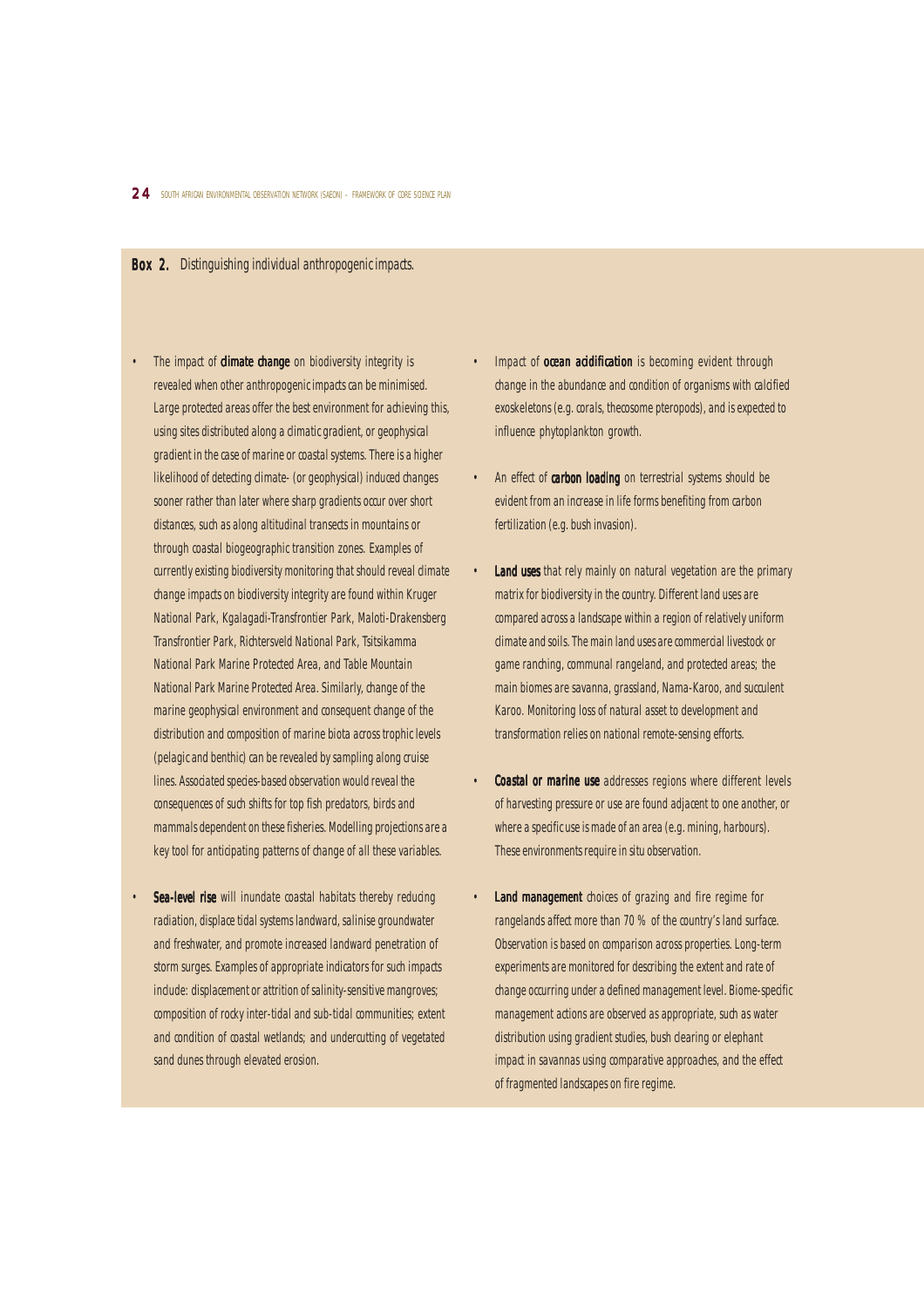- Sea management concerns decisions such as opening or dredging of estuaries has a direct effect on the structure and functioning of these ecosystems.
- Nutrient loading and acid deposition of terrestrial environments result from atmospheric emissions of sulphuror nitrogen-based compounds whose main sources are urbanindustrial complexes and coal-based power stations in Mpumalanga. The well defined spatial pattern of deposition allows for a gradient approach to observing impacts on surrounding terrestrial ecosystems, concentrating on vulnerable low nutrient ecosystems of grassland, fynbos and forest. Current long-term fertilisation experiments provide a special opportunity for determining the nature of biodiversity change in response to nutrient loading and soil acidification.
- Nutrient loading and acidification of freshwater systems owes to atmospheric and terrestrial inputs from point and diffuse sources, which are observed along a river system based on monitoring of water quality and biological indicators by DWAF.
- Nutrient loading in coastal environments is an outcome of supply via rivers, direct waste discharge and upwelling patterns. Comparative and gradient approaches of river and discharge impacts are possible for estuaries, beaches, and rocky sub-tidal or inter-tidal habitats, taking upwelling patterns into account. Harmful Algal Blooms are specific events, usually marked by mass mortalities of fish and invertebrates, resulting from increased nutrient availability.
- **Ultra-violet radiation** is expected to become more intense as a consequence of effects on the ozone layer, some of which have abated over the past few decades. Increasing UV may perturb photosynthesis and nutrient cycling of certain species, which would be difficult to distinguish from other impacts on these processes.
- Response of alien invasive plants or animals to all impacts described above is revealed by observation of biodiversity response. Their impact on indigenous biodiversity is revealed by observation over time. For terrestrial environments, this is complemented by comparison of sites with differing degrees of infestation, and of cleared sites.
- Levels of **pollutants and poisons** in the environment may be monitored but ascribing an impact to a specific poison requires a level of understanding (e.g., DDT and egg shell thickness) that is not available for most. Individual cases where contaminants originate from point sources (e.g. waste, sewage, smelter fallout) will be approached using gradient approaches. Individual nodes would identify cases worthy of observation.
- Large infrequent events may not be spatially predictable but a geographically distributed observation network is more likely to 'capture' events such as disease or pest outbreaks, or discrete pollution events such as oil spills at sea.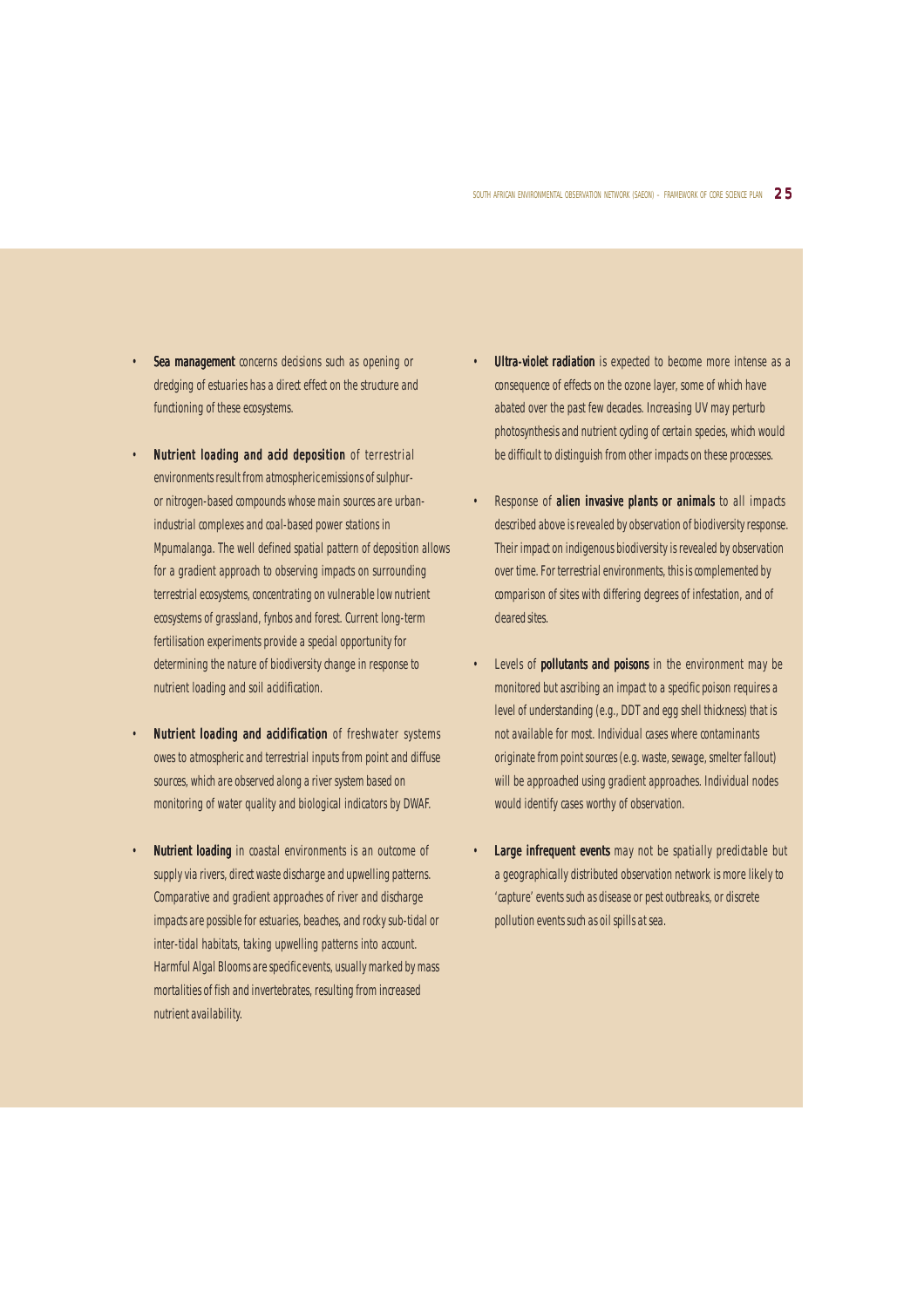(e.g. land management) can be nested within that of another (land use), there would then be some measure of interactive effects.

## 4.2.4. Species changes

The ecology of many individual species is well understood, which offers an opportunity for improving our understanding of the influence of anthropogenic drivers and natural variability on changes in the distribution and abundance of individual species, and the remixing and formation of communities. Reliance on well studied species will bias observation toward plants and vertebrates. Species subject to harvesting (Table 2) are amongst the most closely studied and monitored, providing an opportunity for determining the impact of this effect alone or in conjunction with other anthropogenic impacts using tools of population study such as modelling. Furthermore, these species often index the state of biodiversity in their respective systems. Observation approaches need to be individually devised for different species on account of differences in rates of population turnover, metapopulation structure, drivers of relevance, and differences in life form and motility.

Table 2. Examples (not intended to be comprehensive) of current monitoring efforts relating to harvesting of individual species or groups of species and indirectly affected species or groups.

| Environment/group              | Species or group                     |
|--------------------------------|--------------------------------------|
| Pelagic                        | Krill                                |
|                                | Main species of commercial fisheries |
|                                | Long-lived sea birds                 |
|                                | Top fish predators                   |
|                                | <b>Turtles</b>                       |
|                                | Sea mammals, including whales        |
| Coastal                        | <b>Prawns</b>                        |
|                                | Squid                                |
|                                | Abalone                              |
|                                | I ine fish                           |
| <b>Terrestrial vertebrates</b> | <b>Parrots</b>                       |
|                                | Oribi                                |
|                                | Aardvark                             |
|                                | <b>Vultures</b>                      |
|                                | Selected reptile species             |
| <b>Terrestrial plants</b>      | Selected species of medicinal plants |
|                                | Selected timber species              |
|                                | Cycads                               |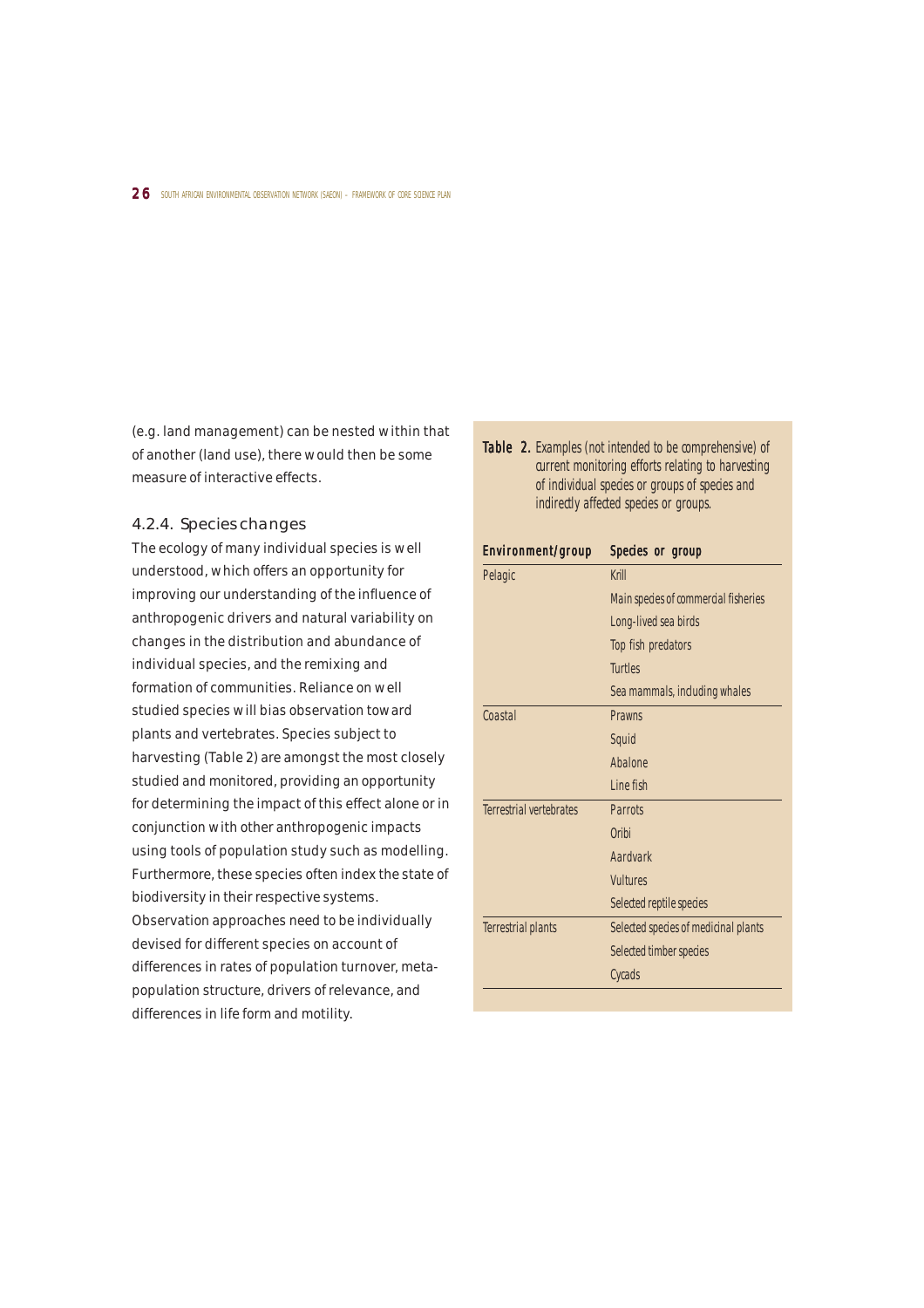## 4.3. Biogeochemical Cycling and Productivity

## 4.3.1. Introduction

A need for observation of anthropogenic impact on biogeochemical cycling and productivity stems from the central role these processes play in the fate of greenhouse gases and hence climate change, and in the supply of provisioning services. Secondary production, whether it is in the form of viewing wildlife in a reserve or consuming livestock reared on rangeland or marine fish, is of obvious importance to society. Long-term changes in secondary production depend directly on changes in biogeochemical cycling and primary production. Observation therefore attempts to address these related processes as a whole. Similarly, the fate of carbon and other greenhouse gases is an outcome of biogeochemical cycling and production.

#### 4.3.2. Carbon cycling

Climate change is driven mainly by an increasing concentration of atmospheric  $\mathrm{CO}_2^{}$  and other greenhouse gases, both carbon-based (e.g., methane) or not (e.g., nitrous oxide). Atmospheric  $\mathrm{CO}_2^{}$  has risen from a pre-industrial level of 280  $\,$ ppm to over 380 ppm today, and is set to continue to rise. An improved understanding of climate change therefore depends directly on improving

understanding of the ability of different environments across the globe in sequestering atmospheric carbon. This has formed the basis of a number of globally coordinated observation initiatives such as GCOS, GTOS and GOOS of GEOSS, amongst others. A strong methodology for observation has been developed linking remotesensing with detailed and intensive in situ observation of carbon flux, productivity, and biogeochemical cycling in order to better understand the fate of carbon. South Africa has an important contribution to make to this global effort for both terrestrial and marine environments on account of our geographical position and the limited number of observation initiatives across Africa and its surrounding oceans, despite their importance for global climate. The uniform approach and methodology of international efforts would be adopted. Intensive observation is conducted on a core site of limited size for terrestrial environments whereas a distributed observation approach is employed in the marine environment. Capital outlay and maintenance costs are high so that observation would be conducted only in priority biomes. The marine environment is considered particularly important for uptake of annual CO<sub>2</sub> emissions, with the Southern Ocean playing a conspicuous role. The country's sub-tropical savannas and grasslands are important because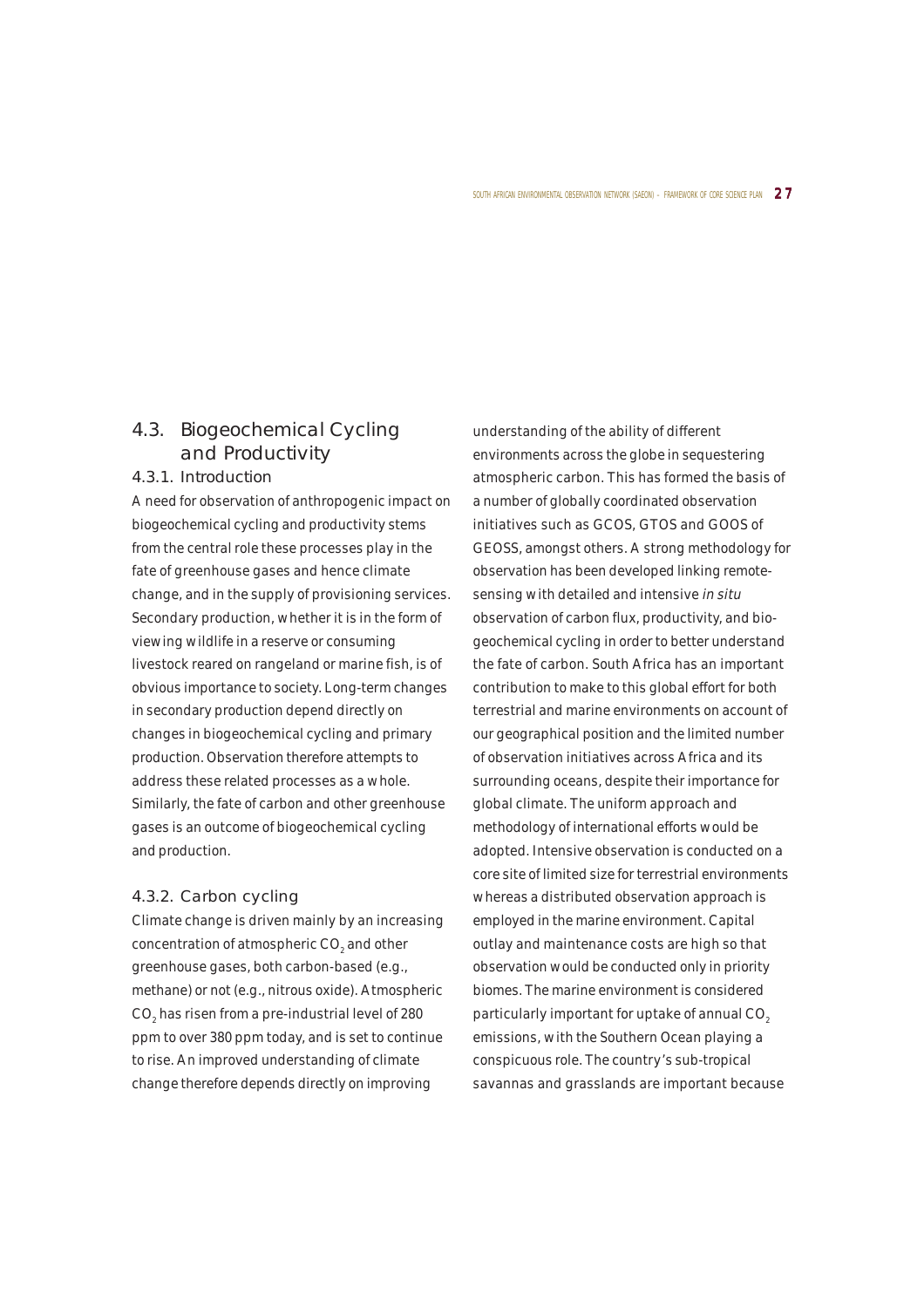#### 2 8 SOUTH AFRICAN ENVIRONMENTAL OBSERVATION NETWORK (SAEON) - FRAMEWORK OF CORE SCIENCE PLAN

Inter-annual rainfall variability impacts on primary and secondary production and it is critical for hydrological functioning. Long-term observation is needed in order to distinguish patterns of natural variability from directional changes induced by global change for informing decision-making for management and policy. The graph shows variable rainfall measured at six different stations in the Jonkershoek area over a period of 69 years, thus providing a rare opportunity for determining whether directional change might be occurring (DC Le Maitre, pers. comm.).

similar vegetation occurs throughout much of the non-forested portion of sub-Saharan Africa. A core site would be located where it is broadly representative of a biome's climate, soils, and land use.

## 4.3.3. Primary and secondary production 4.3.3.1. Introduction

The preceding section outlines a global approach of determining primarily the impact of climate change and carbon loading on primary production through its effect on biogeochemical cycling. In this section an approach for observation on primary and secondary production is outlined separately for each environment. In all cases choices of an approach are grounded in what is desirable and what can realistically be achieved.

#### 4.3.3.2. Marine environment

The three large marine ecosystems or regions (Benguela, Agulhas, Southern Ocean) are monitored for changes in productivity of all levels of the trophic web for both the photic pelagic zone and benthic environment, in conjunction with changes in climate and geophysical character (section 4.2.2.3.) including ocean acidification, sea surface temperature, ocean circulation and upwelling, and ultra-violet radiation. Monitoring of primary productivity and some key geophysical



variables are based on remote-sensing, whereas in situ sampling from ships is used for surveillance of geophysical variables, carbon, nutrient availability, zooplankton, fish stocks, and top fish predators. Populations of a number of bird and mammal species have been monitored for a long time. Significant changes in fish stocks are expected to result from climate change in conjunction with harvesting; harvest is recorded by operators. Remote-sensing will ensure surveillance of infrequent events, whether climaterelated, geophysical, or oil pollution spills.

#### 4.3.3.3. Coastal environments

Functioning of coastal environments is addressed on a habitat basis (e.g., rocky reefs, rocky shores, estuaries, salt marshes, soft sediment, coastal pelagic). The influence of drivers relevant to each of these habitats on nutrient stocks, as well as phytoplankton, macroalgae, zooplankton and fish production will be monitored. The main drivers whose effect would be monitored include seawater temperature, salinity, and pH, ocean circulation and upwelling patterns, ultra-violet radiation, seawater-freshwater exchange, sedimentation, and nutrient loading. Harmful algal blooms will receive special attention.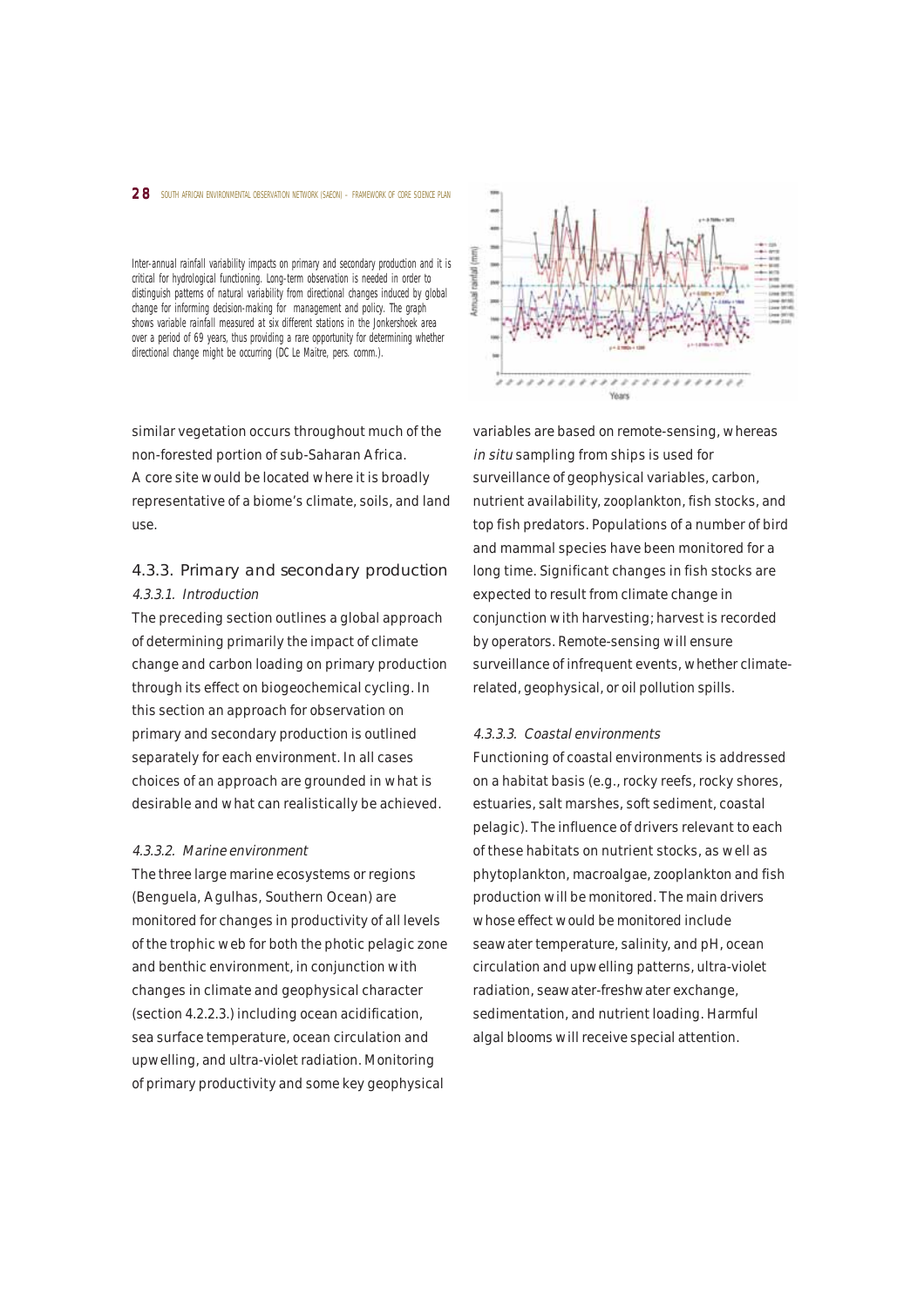

4.3.3.4. Savanna, Grassland and Arid Systems The influence of inter-annual rainfall variability on primary and secondary production has presented a major management challenge in these three biomes in which natural vegetation supports large mammalian herbivores. These patterns of natural variability need to be understood if humaninduced directional change is to be detected.

The use of a core site, in addition to investigating carbon flux (section 4.3.2), would provide detailed insight about biogeochemical cycling and primary productivity in relation to climate change and carbon loading, and possible consequent changes in dominant life form. Only a handful of sites can be established nation wide. Additional efforts are

required for surveillance of the impact of other drivers on primary production, and for understanding responses in secondary production. Affiliated sites, especially long-term experiments and fence-line contrasts, would be used to observe effects of land use, fire, herbivory, and biome-specific management practices such as water point distribution, bush clearing, or alien plant invasion and control. The use of affiliated sites would increase the likelihood of observing the impact of infrequent weather events, or pest or disease outbreaks.

#### 4.3.3.5. Forest

Forest primary production has a history of monitoring because of an interest in timber, for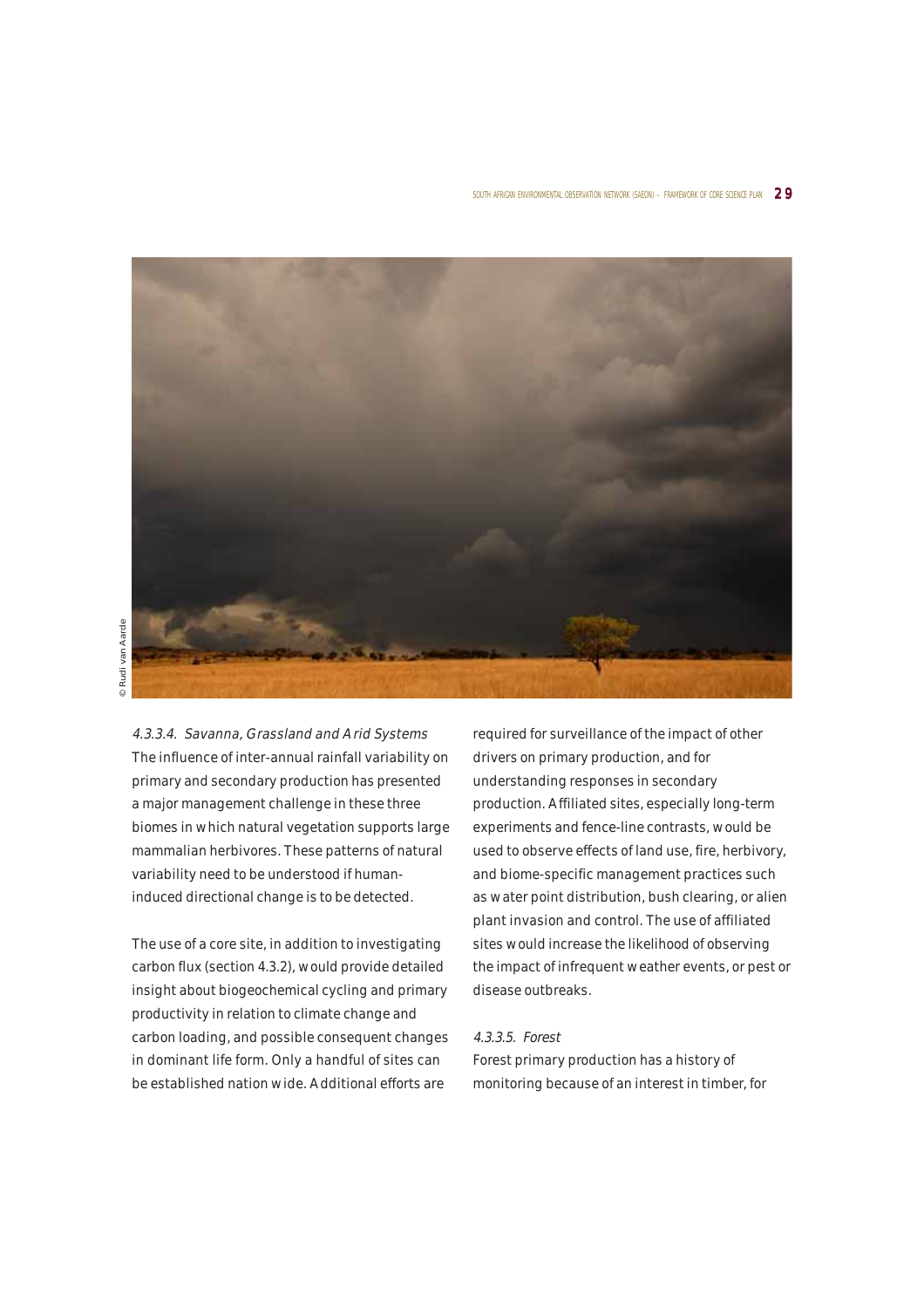which stem wood has been the main variable monitored. This variable is also useful for indexing carbon storage in forests. The existing network of monitoring stands will be expanded across the climatic and topo-edaphic gradients over which forests occur in South Africa.

The distribution of this network is suitable for observing the impact of the following on forest primary production: carbon loading; climate change; infrequent weather or climate events; forest use (e.g., protected, controlled harvesting, communal access); nutrient loading and acid deposition; forest fire; alien invasive plants; and elephants and other large herbivores.

#### 4.3.3.6. Production systems

Production crops are closely managed in terms of nutrient availability, genetic diversity, pest impacts, and in other ways that serves to minimise variability in production. They are therefore fine-scaled indicators of change in production by comparison with natural systems and will serve to provide additional evidence of certain anthropogenic impacts.

Interpretation of trends is enhanced by the depth of physiological understanding of these species by comparison with indigenous plant species.

- The *plantation forestry* industry maintains a network of plots for detailed monitoring of tree and stand growth that covers the climatic and topo-edaphic gradient of afforested areas in South Africa. As with indigenous forests, continued monitoring of these plots is adequate for revealing changes in production in response to carbon loading, climate change, rare weather events, nutrient loading and acid rain.
- Production of key cereal crops, namely maize and wheat, plus sugarcane is similarly monitored and could provide further evidence of the impact of the same impacts affecting plantation forestry.

## 4.4. Hydrological Functioning and Sediments

## 4.4.1. Introduction

Hydrological functioning is defined as the quantity, seasonality, and quality of water flowing through a drainage system. The quantity of water flowing through a stretch of river can be reduced through impoundments, abstraction, and increased evapo-transpiration; whilst increases in the amount of flow may result from inter-basin transfers, increased runoff from changed land surfaces, and decreased evapo-transpiration.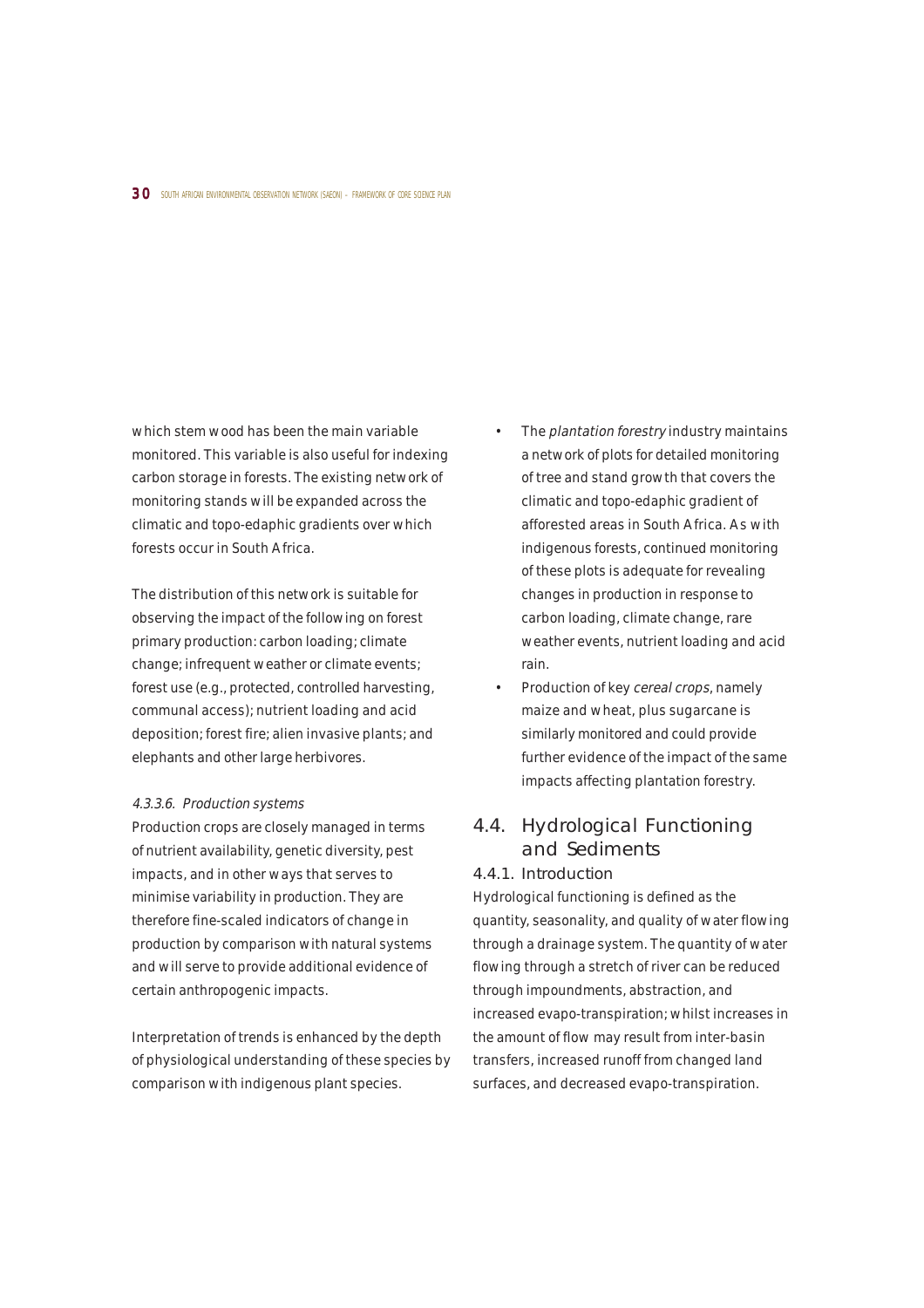#### SOUTH AFRICAN ENVIRONMENTAL OBSERVATION NETWORK (SAEON) - FRAMEWORK OF CORE SCIENCE PLAN  $\,3\,1\,$

Impoundments may further alter the seasonality of flow. Hydrological flow is a well understood physical process which can be successfully modelled at a catchment level. Water quality may deteriorate from accelerated soil erosion, or from increased inputs of nutrients, waste, and pollutants, or simply from reduced flow because of lessened dilution. The many different drivers which may affect water quality have resulted in assessments in South Africa being based mainly on the biological state of the river.

Sediments affect ecosystem structure and functioning of rivers, dams, wetlands, estuaries, rocky shores and reefs, whilst a supply of sediment is essential for maintaining sandy beaches and for creating coastal dunes. The supply of sediment in all these cases depends on soil erosion and sediment transport by rivers. Changes in land use or management in the catchment are the principal cause of changes in the extent of soil erosion by water. The amount of sediment transported through a fluvial system will depend further on the amount of water flow, and may be substantially reduced by impoundments. Wind patterns along the coast have an additional direct effect on the building or decline of beaches and coastal dunes. Similarly, wind patterns determine the dynamics of dune systems in arid areas.

Soil erosion usually results in a decrease in water and nutrient availability, hence primary productivity of impacted terrestrial environments. The effect of different agricultural practices on soil erosion has been a concern for over a century. This concern highlights our poor knowledge of the rate of soil formation, a process which requires longterm study.

#### 4.4.2. Hydrological flow

Observation of long-term changes in river flow requires gauging weirs, which are expensive to construct and maintain. Maximum use therefore needs to be made of already existing infrastructure.

Climate change. Pattern of river flow in response to changes in precipitation and evapotranspiration are best observed on catchments under a stable natural vegetation cover that has been consistently managed. Long-term experimental catchments in protected areas offer the best means of identifying an influence of climate change as soon as possible. This includes currently operational catchments (e.g. Jonkershoek) and others that were abandoned but are still potentially functional (e.g. Cathedral Peak). DWAF's national network of monitoring river flow would supplement efforts. Currently available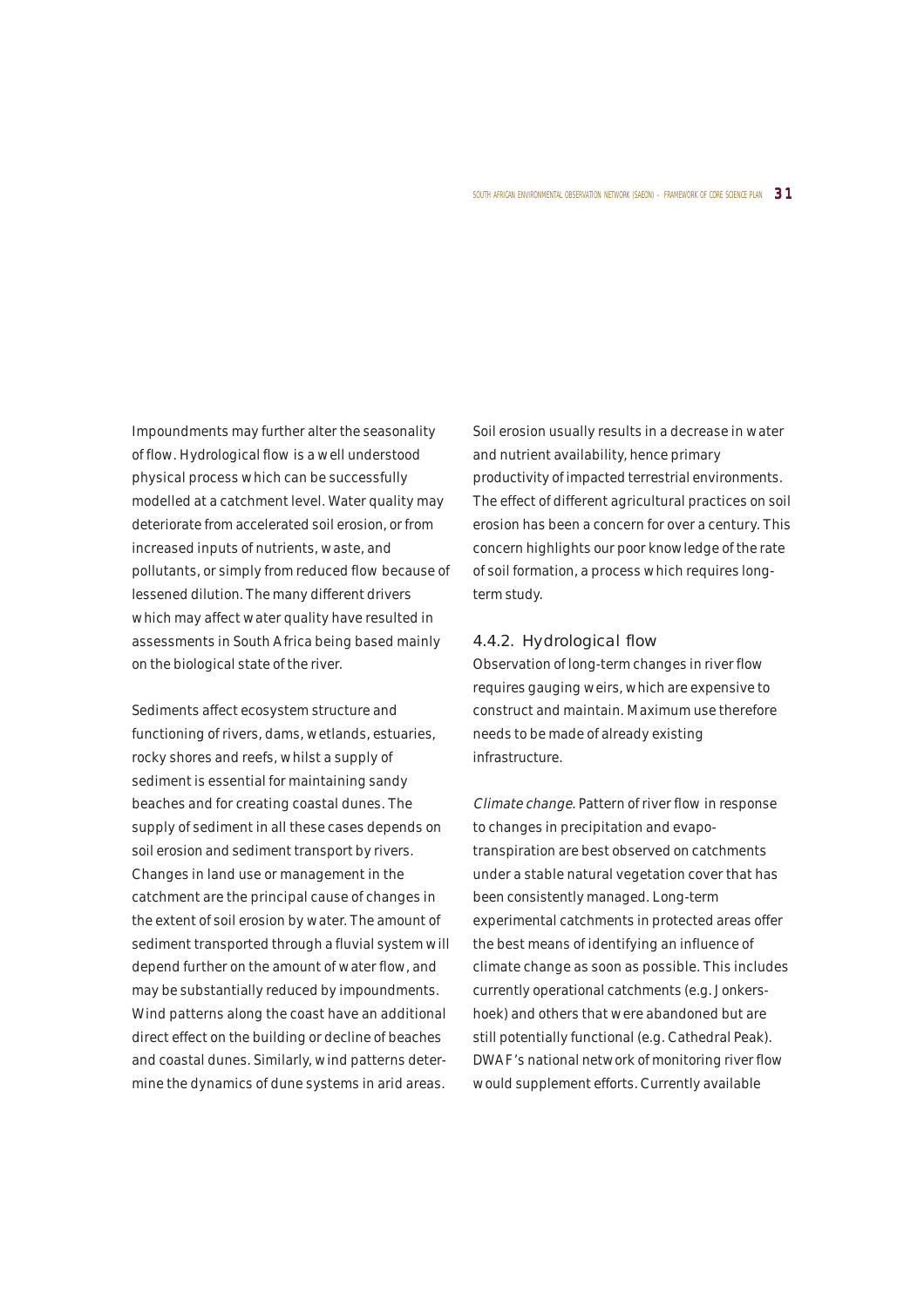

infrastructure would serve mainly the fynbos and grassland biomes, whereas semi-arid and arid areas would be poorly represented.

Land use, management, and alien invasives. The effect of different land uses, or different forms of management for the same land use, or areas infested with woody alien plants or not, can best be observed by comparing two or more catchments that are otherwise similar. Observation is best based on first-order or microcatchments because these are the only units which are likely to match the spatial scale of land uses and management areas.

Large, infrequent events. The DWAF national network of monitoring river flow would capture such events.

### 4.4.3. Water quality

Impacts on water quality include nutrient loading (mainly phosphorus and nitrogen), increased turbidity resulting from sedimentation, pollutants and other contaminants. A river functions as a continuum of flow from source to mouth, thus upstream inputs can affect downstream functioning. The impact of any of the above therefore depends on the amount entering the river and the point of entry. Sources may be of a point nature, such as waste outlets, or of a diffuse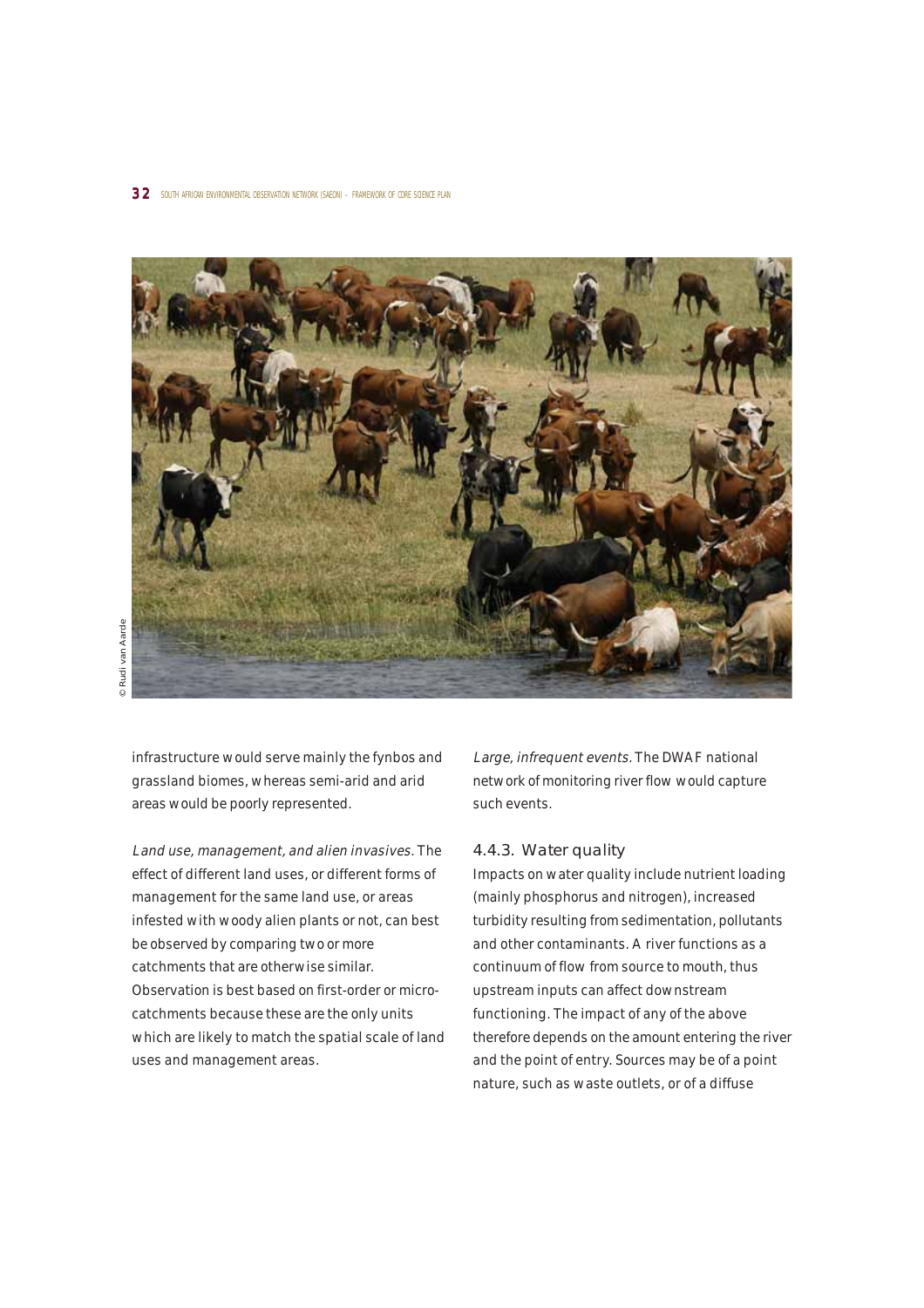#### SOUTH AFRICAN ENVIRONMENTAL OBSERVATION NETWORK (SAEON) - FRAMEWORK OF CORE SCIENCE PLAN  $\,$  3 3  $\,$

Human settlement frequently develops in close proximity to water sources with a resulting impact on water quality. Hydrological functioning is affected by this kind of land use with changes in water quality caused by (human-induced) accelerated soil erosion, or from increased inputs of nutrients, waste and pollutants. The effect of different land uses can best be observed by comparing two or more catchments that are otherwise similar

nature, such as fertilizer input from agricultural fields. Impacts may become diluted downstream depending on patterns of river flow. Effective observation of water quality therefore requires monitoring quality throughout the course of a river but it may be difficult, if not impossible, to distinguish different anthropogenic impacts.

Water quality of the main rivers, large impoundments, and river stretches in the vicinity of significant point impacts (eg wastewater works, mines) of the country is monitored by DWAF, water boards, CSIR, and metropoles, amongst others. DWAF monitor both bioindicators and water physico-chemical variables. These efforts would form a basis for observation of the net effect of a multitude of impacts without necessarily being able to distinguish the effect of individual anthropogenic impacts. Point-source impacts (e.g. wastewater) would be assessed by upstream-downstream comparison. Similarly, impact of a certain land use might be defined by change in water quality of a river passing through a region dominated by a single land use. For example, deteriorating water quality would be expected along a stretch of river flanked by irrigation cropping, whereas water quality might be expected to improve when flowing through a protected area.

The following specific impacts could best be observed based on comparison of impacted versus non-impacted first- or higher order catchments, including experimental catchments:

- Plantation forestry. A number of experimental sites afford comparison of planted versus indigenous vegetation.
- Acid deposition. Extant experimental catchments could reveal such effects over time. An opportunity would be provided by any new industrial development that would impact a relatively pristine catchment, for example the proposed development of coal fields and power generation in the Limpopo Province.
- Acid mine drainage. The current and expected increase of coal mining, especially in Mpumalanga, offers an opportunity for examining the impact of acid mine drainage.

Water quality of impoundments offers an overall indicator of the state of a catchment but does not necessarily reveal the impact of different drivers.

## 4.4.4. Observation of river systems Observation of hydrological flow (section 4.4.2) and water quality (section 4.4.3) were designed to gain insight of the relative impact of individual drivers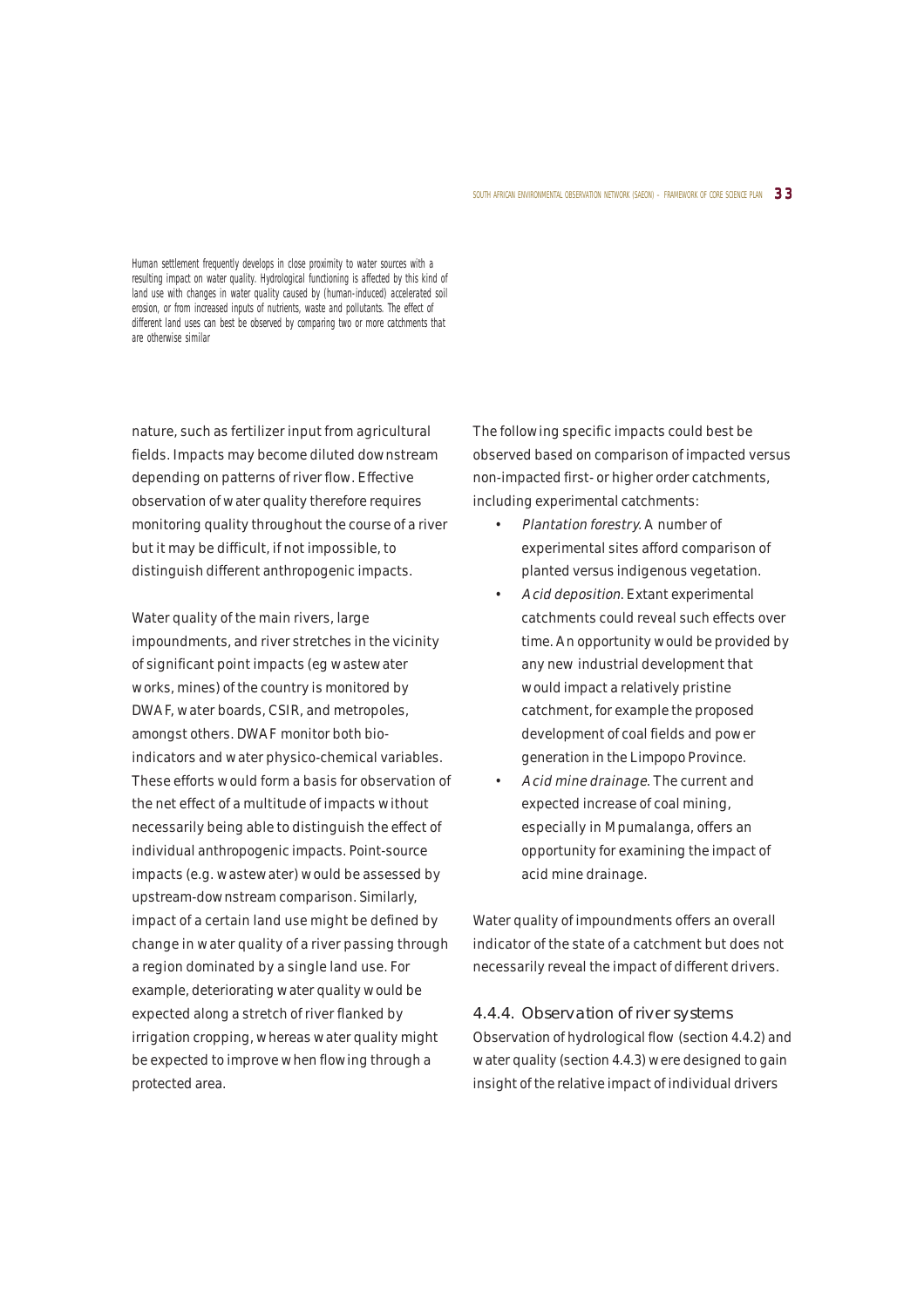

on these responses. Observation of individual impacts on hydrological functioning cannot necessarily be aggregated into total system impact because of synergistic, interactive, conditional, and indirect complex effects. Observation of a heavily impacted river from source to mouth can reveal the net effect of all drivers. The scale of this impact can be assessed by comparison with an otherwise similar, but lightly impacted, river. Initially, a comparison is planned for each of KwaZulu-Natal, Eastern Cape, Western Cape, and Mpumalanga. A number of heavily impacted rivers have a long history of monitoring. Hydrological modelling would provide an essential tool for study of the effect of climate change, land use and

management, impoundments, and waste-water release on hydrological functioning. Associated observation would reveal consequences of changes in hydrological functioning for biodiversity and functioning of its dependent aquatic, wetland, riparian, and estuarine systems.

## 4.4.5. National index of fluvial sediment transport

Dams present an opportunity for monitoring whether soil erosion is increasing or decreasing in a catchment. Bathymetric measurement of changes in dam volume can indicate the approximate volume of sediment which has collected over a period. DWAF routinely monitors a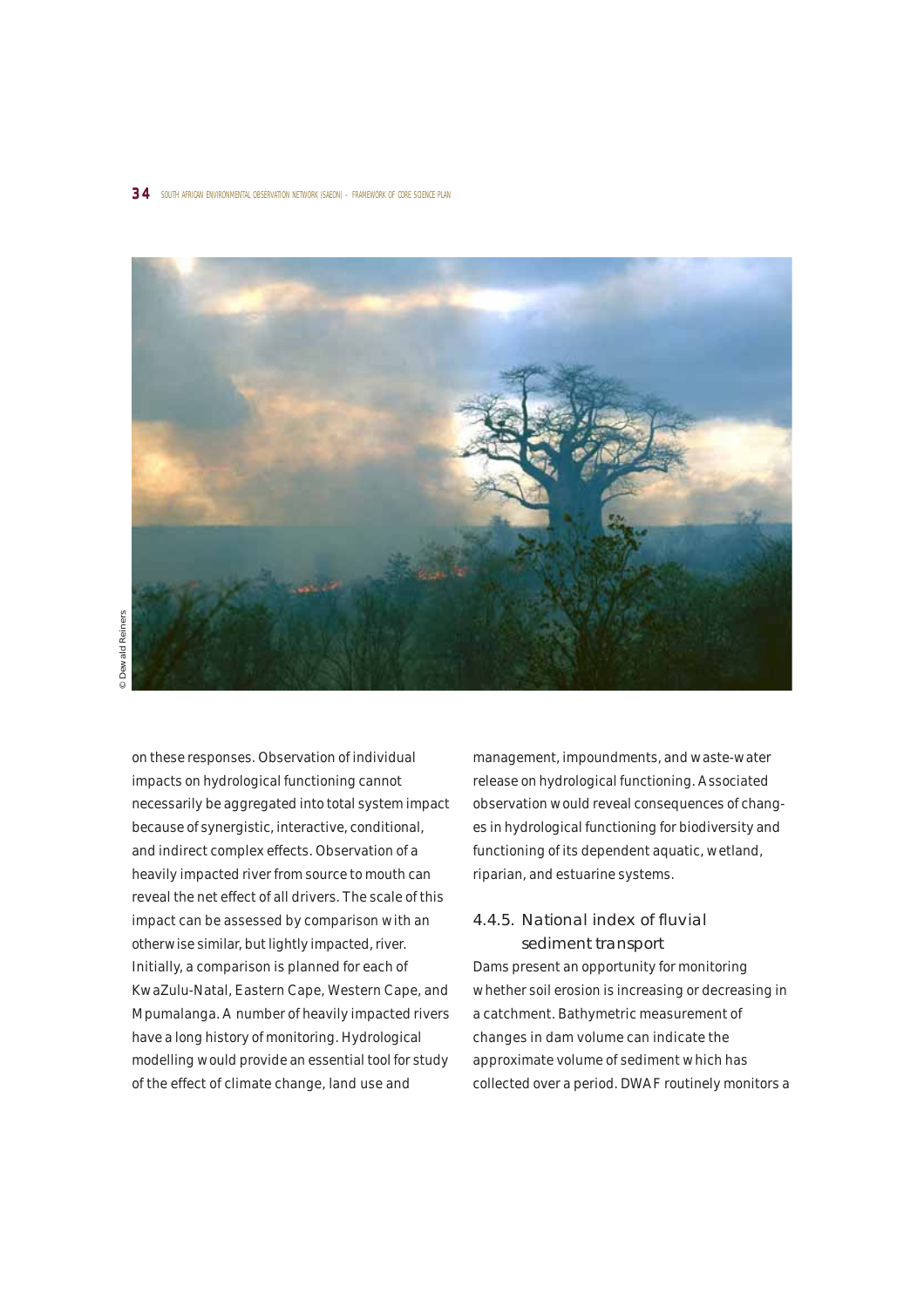#### SOUTH AFRICAN ENVIRONMENTAL OBSERVATION NETWORK (SAEON) - FRAMEWORK OF CORE SCIENCE PLAN  $\,3\,5\,$

Fire is an essential disturbance agent affecting more than 60 % of the land surface of the country. Our grassland, savanna, fynbos, and Nama-Karoo vegetation is adapted to a fire regime described by type and intensity of fire, and season and frequency of burning. Any alteration of this regime would have consequences for biodiversity, biogeochemical cycling, productivity, carbon sequestration and storage, hydrological functioning and sediment dynamics.

number of major impoundments in this manner. Rates of sedimentation would be interpreted using ancillary monitoring of river flow and land use patterns.

## 4.5. Fire Regime

Fire is a key determinant, hence primary management tool, of the structure and functioning of fynbos, grassland and savanna biomes, and a threat to forests. It may become more significant in the Nama-Karoo biome in response to climate change. Fire is arguably the most important driver of disturbance affecting more than 60 % of the land surface of the country. Any change in the fire regime (defined as type and intensity of fire, season and frequency of burning) may therefore have widespread consequences for biodiversity, biogeochemical cycling and productivity, carbon sequestration and storage, hydrological functioning and sediments. Regions far removed from biomes in which fires occur, such as estuaries, might also be affected.

Drivers that may induce a substantial change in the fire regime include those that could affect availability of fuel or conditions for ignition and burning.

- Climate change especially amount, interannual variability, and season of rainfall, winds, and temperature;
- Land transformation through the loss of fire-prone vegetation;
- Land use and management especially grazing regime; and
- Increases in alien woody plants and bush encroachment.

Observing changes in a fire regime have to be made at a landscape scale. This would be based on remote-sensing in conjunction with ground mapping and recording of individual fires.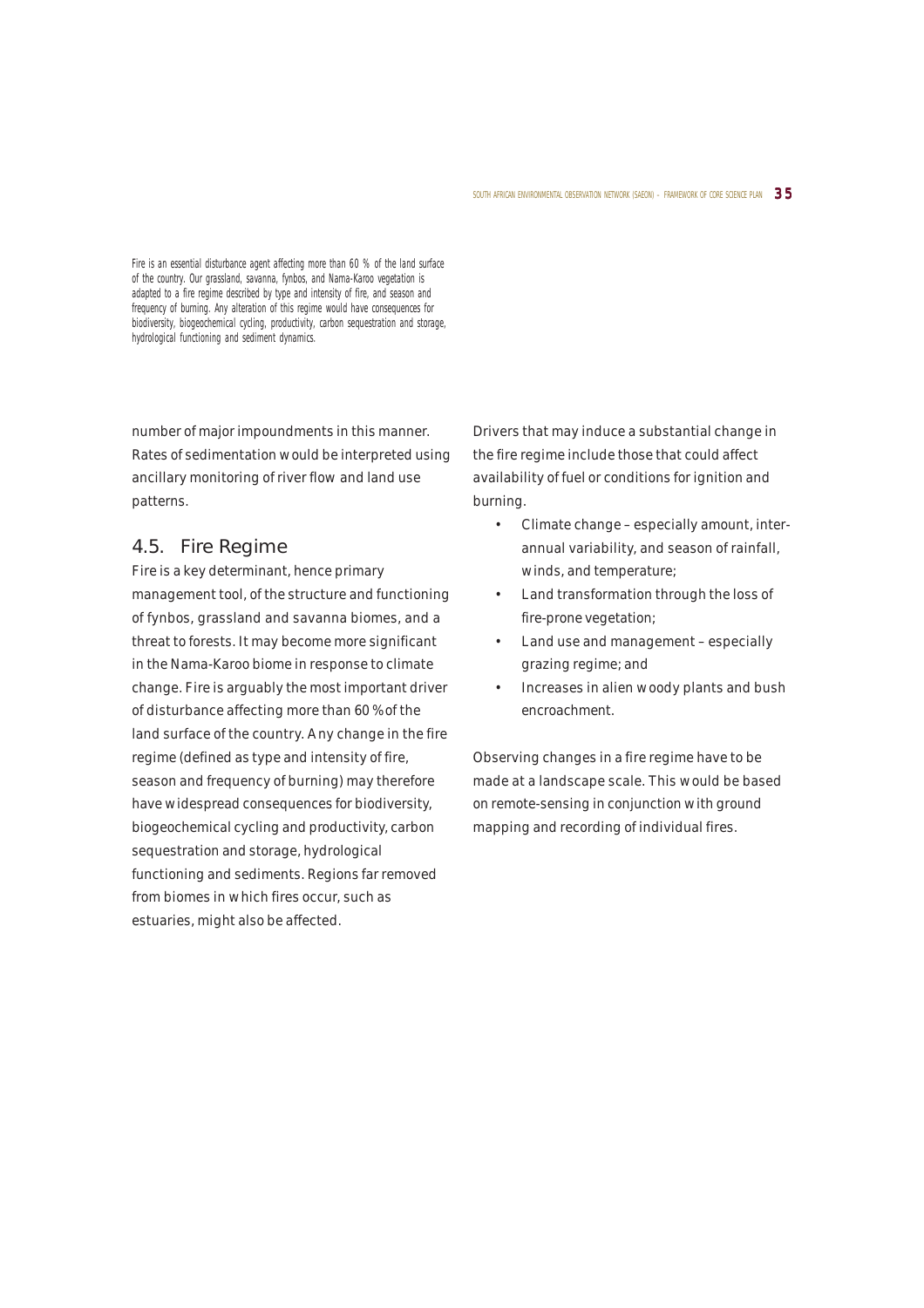## 36 SOUTH AFRICAN ENVIRONMENTAL OBSERVATION NETWORK (SAEON) - FRAMEWORK OF CORE SCIENCE PLAN

The response of ecosystem integrity or species diversity to climate-related versus other anthropogenic agents can be compared across all biomes, and also across habitats within a biome. The picture below illustrates sampling of a marine ecosystem from a ship in a monitoring programme of geophysical variables, carbon, nutrient availability, zooplankton, fish stocks, and top fish predators.



 $\odot$  Johan Pauw © Johan Pauw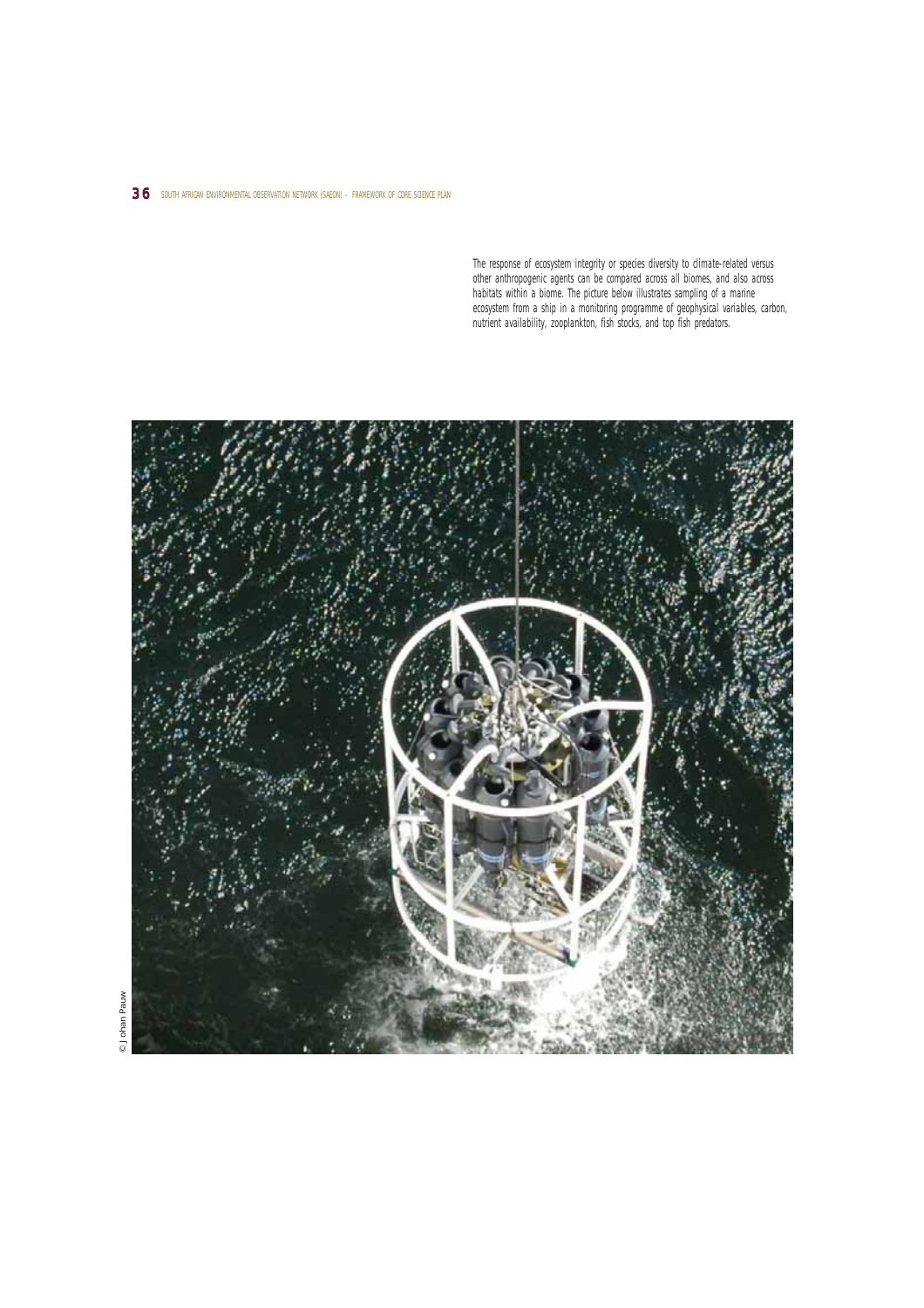# Integration and synthesis Synthesis

## 5.1. Within Nodes

The set of observation activities described in section 4 for an individual node will provide an integrated statement of the pattern of change in response to anthropogenic drivers and natural variability. An example is presented in Table 3 (p.36–37) of a minimum set of information for the savanna biome. The approach is similar for the other nodes. The following are some features of this approach that should be noted.

- Different responses are observed at different spatial scales. For example, intensive observation of a core site  $(\pm 100$  ha) serves mainly the purpose of improving understanding of the effect of climate change and carbon loading on carbon cycling. This cannot be achieved without detailed observation of biogeochemical cycling and primary production. By contrast, observation of secondary production is undertaken at a property scale while observation of biome shifts occurs on a widespread geographic basis.
- The choice of where to undertake observation will assist in providing a measure of the strength of effect of certain drivers acting alone or in combination with other drivers. Protected areas are

particularly important for revealing the impact of climate change and carbon loading because other human impacts are reduced.

- A comparative approach is ideal for understanding the impact of land use and management.
- Impact of infrequent events which are poorly predictable in space and time are most likely to be captured in a geographically distributed set of observation efforts, provided the temporal resolution of sampling is appropriate.

## 5.2. Across Nodes

The use of a driver-response structure for observation provides a consistent framework for integration across nodes that differ markedly in their biophysical character. Individual response variables can be compared in terms of which drivers have the greatest effect. Climate change is a driver expected to affect all environments and it is therefore used as a starting point for integration across nodes.

A question common to all nodes would be whether climate-related variables have had a greater impact than other anthropogenic drivers on a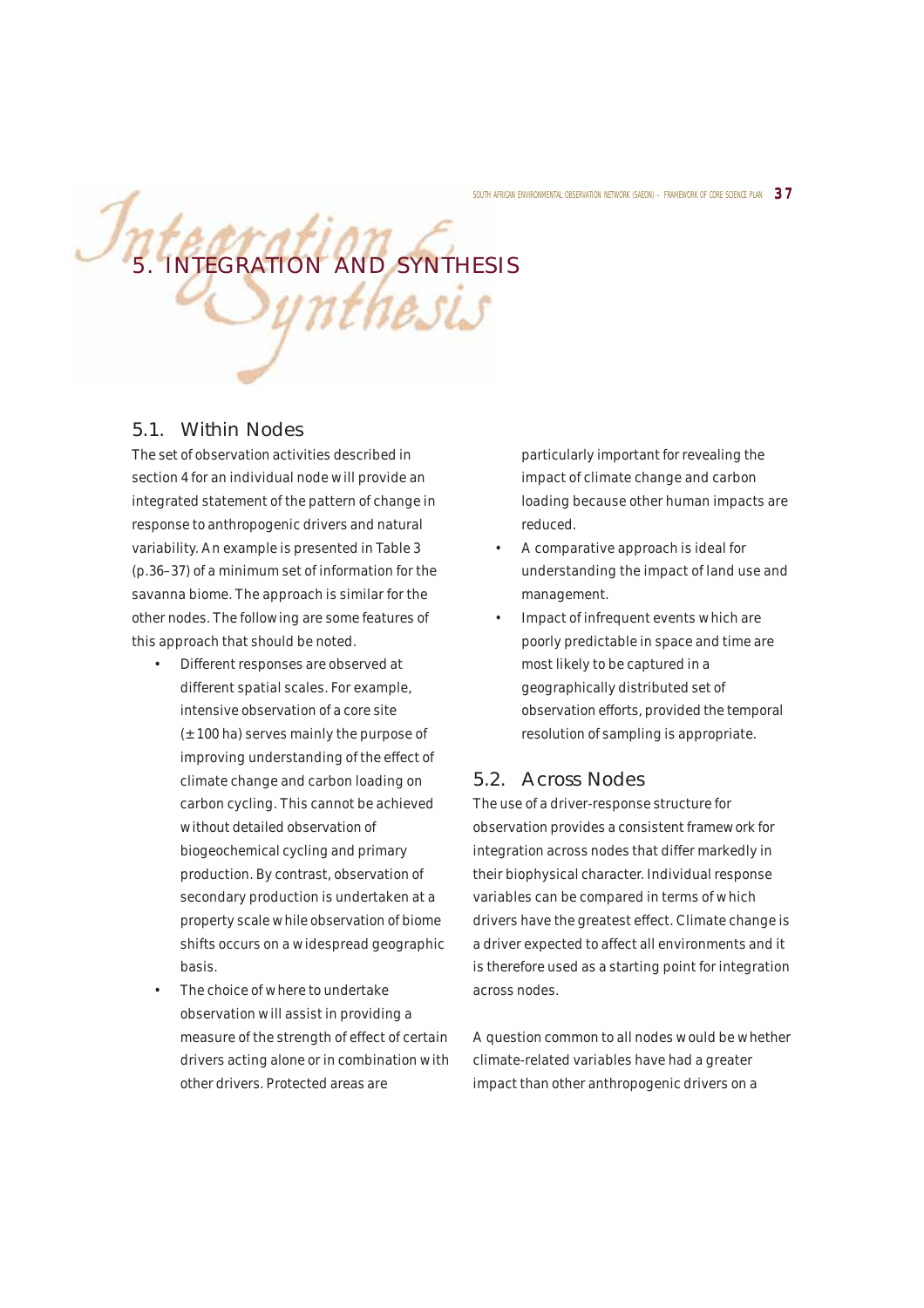## 3 8 SOUTH AFRICAN ENVIRONMENTAL OBSERVATION NETWORK (SAEON) – FRAMEWORK OF CORE SCIENCE PLAN

Table 3. Outline of observation design for the savanna node, illustrating that each response variable is observed in a manner which indicates the effect of individual driver variables. The table represents a shell for observation design, to which additional components might be added that increase the drivers under surveillance for a specific response if deemed to be necessary.

| <b>Response</b>                   | <b>Agents</b>                                                 | Observation design                                                                                                                                                                                                                                                  |
|-----------------------------------|---------------------------------------------------------------|---------------------------------------------------------------------------------------------------------------------------------------------------------------------------------------------------------------------------------------------------------------------|
| <b>Biome shift</b>                | i. Climate change and CO <sub>2</sub> loading                 | i. Woody ingress into grassland along altitudinal transects and<br>savanna-grassland interface at multiple localities.                                                                                                                                              |
|                                   | ii. Land use and fire regime                                  | ii. Direct loss of savanna to land transformation, and effect of altered fire regime<br>on savanna shift, observed at grassland-savanna interface using mainly<br>remote sensing.                                                                                   |
| Biodiversity: ecosystem shifts    | i. Climate change and $CO2$ loading                           | i. Displacement of ecosystem types with sharp boundaries within protected areas<br>(e.g., mopane within KNP)                                                                                                                                                        |
|                                   | ii. Land use (confounded with fire regime)                    | ii. Comparison of response across land uses (e.g., KNP, communal, private<br>conservation). Difference over time reveals interaction. Separate effect of<br>fire regime revealed through comparison of properties with same land use that<br>differ in fire regime. |
| Biodiversity: ecosystem integrity | i. Climate change and CO <sub>2</sub> loading                 | i. Site-based (GRADSECT) monitoring of richness, composition and structure across<br>trophic levels within KNP; special attention paid to tree-grass ratio.                                                                                                         |
|                                   | ii. Land use                                                  | ii. Comparison of response across land uses (e.g., KNP, communal, private<br>conservation). Difference over time reveals interaction.                                                                                                                               |
|                                   | iii. Management: fire and grazing regime                      | iii. Comparison of the most common regimes used for a specific land use across<br>properties in a locality; observed using site-based monitoring across trophic levels.                                                                                             |
|                                   | iv. Management: water distribution                            | iv. Site-based monitoring of richness, composition and structure across trophic levels<br>along gradients from water points within KNP. Interaction of land use and water<br>management revealed by comparison of such gradients in different land uses.            |
|                                   | v. Management: bush clearing<br>vi. Alien invasive species    | v. Use of experiments and cleared areas with paired 'control' sites.<br>vi. Comparison over time of sites that differ in the degree of invasion; monitoring of<br>biodiversity response on cleared sites.                                                           |
|                                   | vii. Large infrequent events                                  | vii. Response assessed by above efforts ensuring appropriate temporal resolution of<br>surveillance to capture the specific effect of a large infrequent event.                                                                                                     |
| <b>Biodiversity: species</b>      | i. Climate change and CO <sub>2</sub> loading<br>ii. Land use | i. Changes in the distribution and abundance of selected plant and animal species.<br>ii. Comparison among land uses of population abundance of plant and selected<br>animal species (operating at an appropriate spatial scale).                                   |
|                                   | iii. Management                                               | iii. Comparison among properties of a given land use which differ in fire/grazing<br>management, of population abundance of plant and selected animal species<br>(operating at an appropriate spatial scale).                                                       |
|                                   | iv. Alien invasive species                                    | iv. For invasive plant species, comparison of areas of differing infestation using plant<br>and animal taxa operating at that spatial scale.                                                                                                                        |
|                                   | v. Harvesting                                                 | v. Population response of a selected set of species (e.g., medicinal, food) that are<br>intensively harvested, assessed using observation and modelling to accommodate<br>other drivers.                                                                            |
|                                   | vi. Large infrequent events                                   | vi. Response assessed by above efforts ensuring appropriate temporal resolution of<br>surveillance to capture the specific effect of a large infrequent event.                                                                                                      |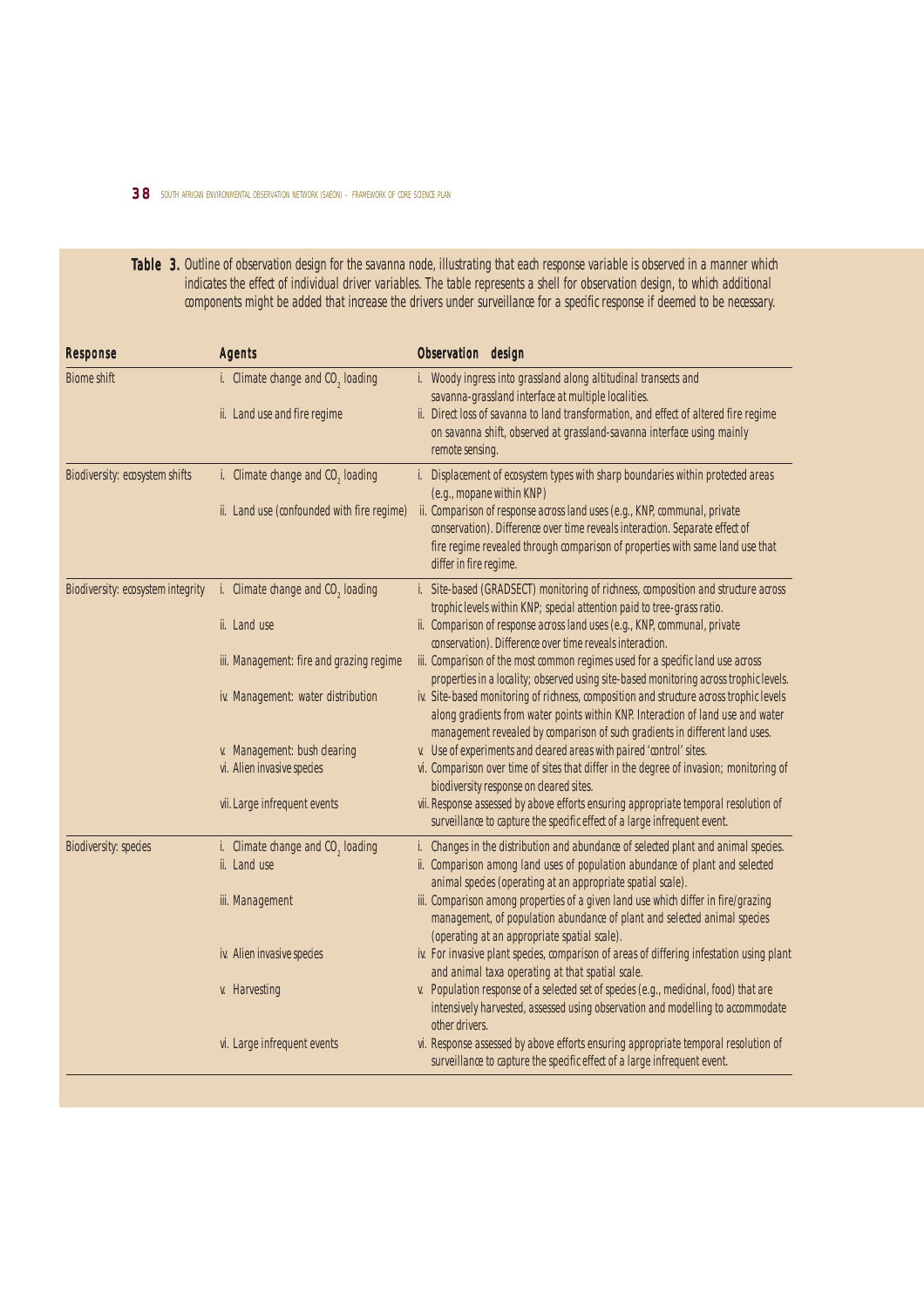| <b>Response</b>                                        | <b>Agents</b>                                        | Observation design                                                                                                                                                                                                                                                                                                          |
|--------------------------------------------------------|------------------------------------------------------|-----------------------------------------------------------------------------------------------------------------------------------------------------------------------------------------------------------------------------------------------------------------------------------------------------------------------------|
| Carbon                                                 | i. Climate change and carbon loading                 | i. Intensive observation of a core site according to GTOS protocol: biogeochemical<br>cycling and primary production                                                                                                                                                                                                        |
| <b>Primary production</b>                              | i. Climate change and carbon loading                 | i. In addition to a core site, surveillance of peak phytomass on experimental plots<br>under consistent management.                                                                                                                                                                                                         |
|                                                        | ii. Land use and management                          | ii. Comparison of patterns of primary production across different land uses and<br>and management regimes using remote-sensing in combination with<br>site-based sampling.                                                                                                                                                  |
| Secondary production                                   | i. Land use                                          | i. Comparison of land uses occurring at a locality over time for conspicuous or<br>selected components of secondary production (e.g., large mammals).<br>Entire property constitutes an observation unit.                                                                                                                   |
|                                                        | ii. Land management                                  | ii. Comparison of different management regimes (fire, grazing) for a specific land<br>use within a general locality over time for conspicuous or selected components<br>of secondary production (e.g., large mammals).                                                                                                      |
|                                                        | iii. Other                                           | iii. Other effects on secondary production such as extreme weather events or disease<br>outbreaks are captured by above efforts provided the temporal resolution of<br>surveillance matches that of the event.                                                                                                              |
| Fire regime                                            | i. Climate change and carbon loading                 | i. Changes in the distribution of burnt areas and types of fire in KNP over time.<br>Carbon loading has an indirect effect through increasing woody vegetation<br>affecting production of a fuel load.                                                                                                                      |
|                                                        | ii. Land use                                         | ii. Comparison of large protected areas with other land uses occurring at that<br>general locality, e.g., with communal or private conservation areas adjacent to<br>KNP. Observation is based on remote sensing and ground inspection of area<br>burnt, season of burn, landscape characteristics, and fire-return period. |
|                                                        | iii. Land management                                 | iii. Comparison of properties of a specific land use which have adopted different<br>grazing or fire management approaches, or have undergone a change in<br>approach (e.g., block to mosaic burning in KNP). Observation approach as<br>for land use.                                                                      |
| Hydrological regime: flow                              | i. Climate change<br>ii. Land use                    | i. Revealed by flow records for a protected high-order catchment.<br>ii. Comparison of otherwise similar high-order catchments that are under<br>different land uses.                                                                                                                                                       |
|                                                        | iii. Land management<br>iv. Large, infrequent events | iii. Comparison of micro-catchments that are under different management regimes.<br>iv. Captured by the above-described observation.                                                                                                                                                                                        |
| Hydrological regime:<br>quality (nutrients & sediment) | i. Land use                                          | i. Comparison of otherwise similar high-order catchments that are under different<br>land uses. Change over distance when river flows from one land use to another<br>(e.g., value of protected areas in 'cleaning' water).                                                                                                 |
|                                                        | ii. Land management                                  | ii. Comparison of micro-catchments that are under different management regimes.                                                                                                                                                                                                                                             |
| Sediment                                               | i. Land use or management                            | i. Comparison of soil loss and slope transport across properties using<br><i>in situ</i> measurement.                                                                                                                                                                                                                       |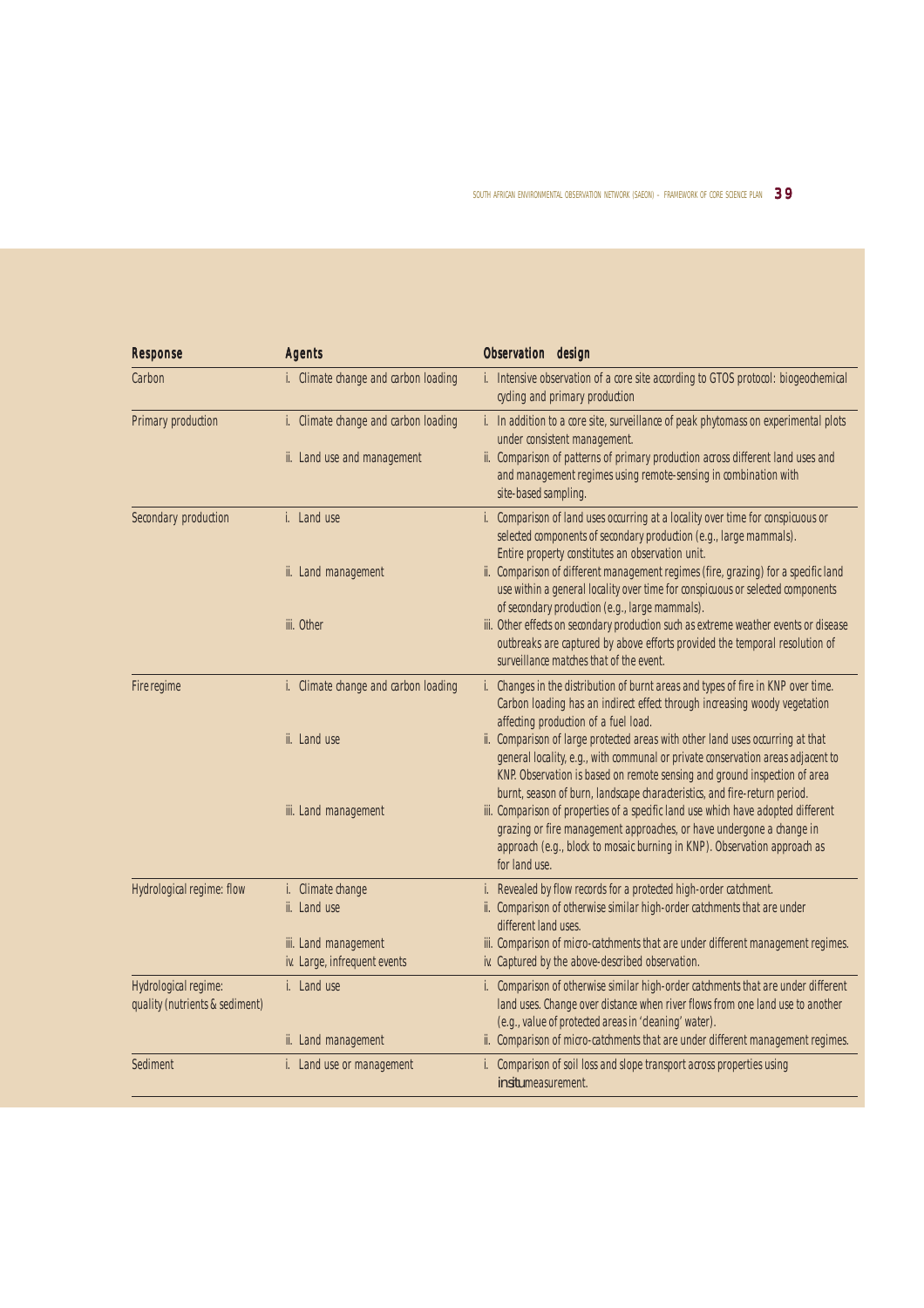#### 40 SOUTH AFRICAN ENVIRONMENTAL OBSERVATION NETWORK (SAEON) - FRAMEWORK OF CORE SCIENCE PLAN

Meeting the need for essential socio-economic services is recognised as a key anthropogenic driver of environmental change in South Africa. An example is the generation and distribution of energy, as signified by the electricity pylons shown below. The pressure for increased power generation in the future will result in further land transformation, additional impoundments to meet water requirements, acid mine drainage, soil acidification, and acid deposition.



response of interest. For example, the response of ecosystem integrity (site sampling) or species diversity to climate-related versus other anthropogenic drivers can be compared across all nodes, and also across habitats within a node. Some of the other anthropogenic drivers (e.g., harvesting, land use) can be compared for a

subset of nodes and a subset of response variables. Some key drivers are obviously relevant to only one or a few environments, such as the effect of ocean acidification on marine and coastal systems, or of sea level rise on coastal systems.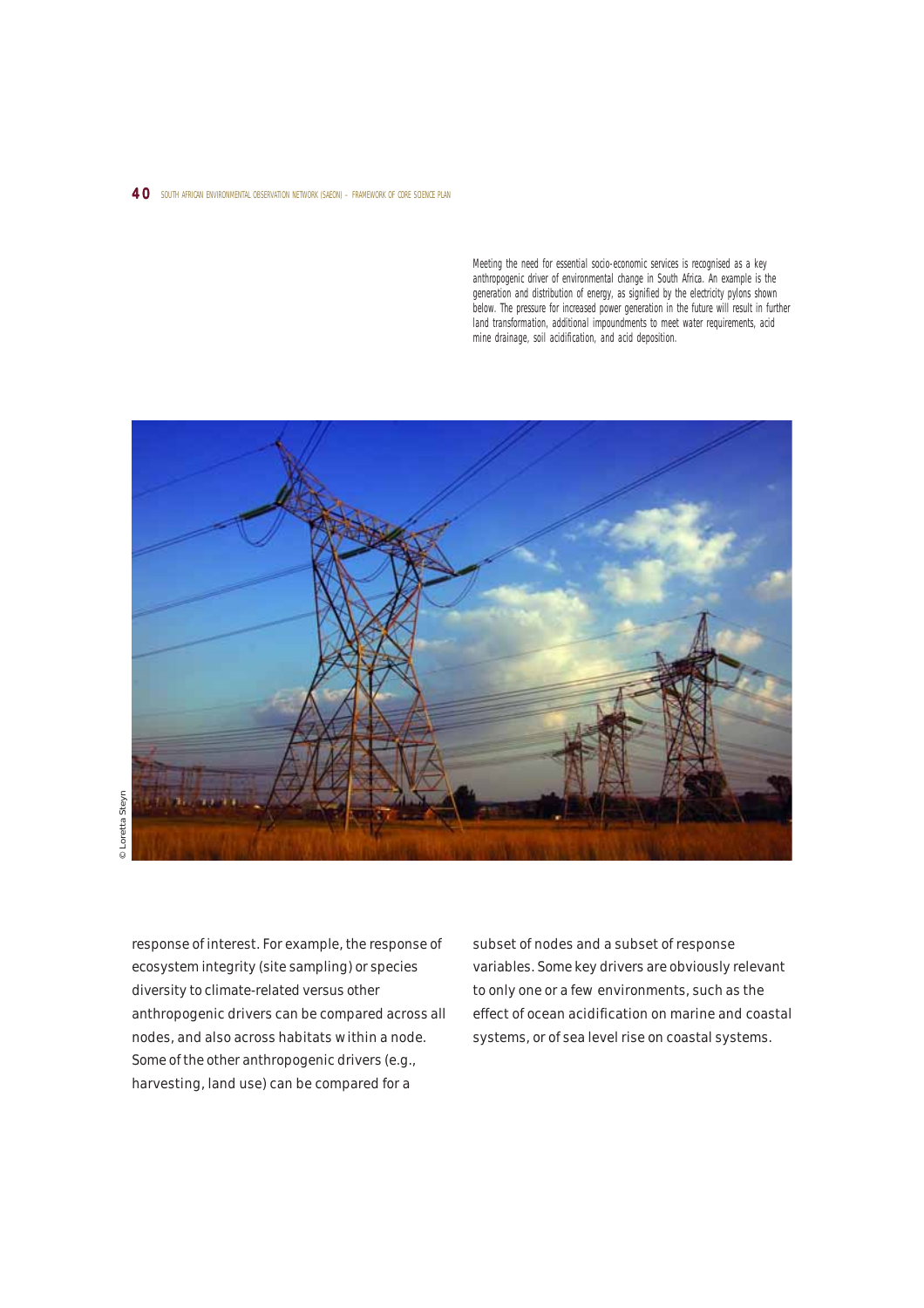SOUTH AFRICAN ENVIRONMENTAL OBSERVATION NETWORK (SAEON) - FRAMEWORK OF CORE SCIENCE PLAN  $\,\,4\,\,1\,$ 



## 6.1. Introduction

The design described thus far is compartmentalised in that different responses to different drivers are observed in different places. This structure is best suited for improving understanding of a specific response to the separate and collective influence of multiple drivers, but relations among response variables are not properly addressed. Ecosystems, however, function as an integrated unit and complementary approaches to observation are therefore required. The following sections briefly describe the main means whereby additional observation and study of change will be made. The first is observation of a selected set of discrete ecosystems. The second is pursuit of a select number of cross-cutting themes.

## 6.2. Observation of Ecosystems

A set of distinct ecosystems will be observed in order to gain insight about the nature of each system response to multiple impacts. Ecosystem here refers to a geographically defined area of the earth's surface (e.g., Algoa Bay, St Lucia estuary, Drakensberg) that functions as a relatively discrete entity. Case studies such as these provide the opportunity of gaining deeper understanding of complex responses to multiple drivers acting concurrently and synergistically. Ecosystems

selected for observation should be well studied and understood. It is particularly useful if the ecosystem is to be subject to a large perturbation or influence. For example, in the near future Algoa Bay will have a large port constructed on its shore, while freshwater input into St Lucia may be engineered.

## 6.3. Cross-cutting Themes

## 6.3.1. Degradation of rangelands and other systems

Rangelands cover more than 70 % of the land surface of South Africa and are critical for sustained provision of essential ecosystem services including agricultural products, water provision, carbon sequestration, and biodiversity. Degradation, defined as natural and anthropogenic processes resulting in loss of the land's biological or economic productivity, has been identified as a key threat to sustainable delivery of these services. A main challenge is to separate directional changes in degradation from the effects of pronounced inter-annual rainfall variability. A large number of biophysical indicators have been identified for observing degradation, including variables covering climate, soil, water, vegetation, domestic animals, wild animals, and socio-economic factors. Some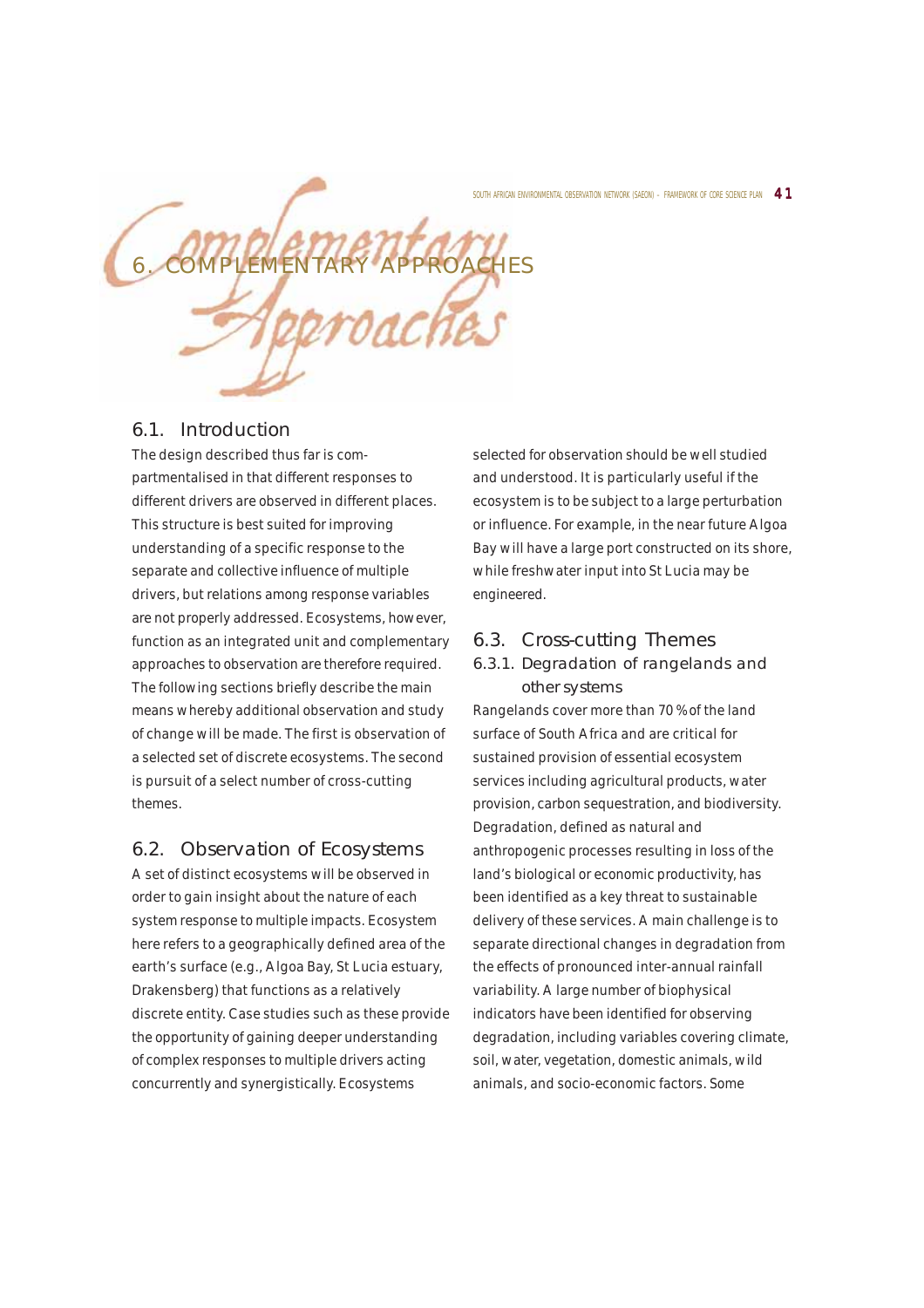#### 4 2 SOUTH AFRICAN ENVIRONMENTAL OBSERVATION NETWORK (SAEON) – FRAMEWORK OF CORE SCIENCE PLAN

indicators, for example botanical composition and animal performance, have a particularly strong history of study. These and other selected indicators would form the basis of investigation over the long-term of degradation in relation to land use, management, biophysical character of the region, climate change, and changing socioeconomic conditions. Palaeo-ecological study is a required component of this observation effort.

Wetland and riparian systems are of especial importance for water-related services but these systems have similarly been subject to a host of human impacts. They have not enjoyed the depth of study that dryland environments have, and the reasons for degradation relate mostly to impacts on hydrological regime and direct transformation, but the overall approach is similar to that used for rangelands.

## 6.3.2. Sustainable productivity of harvested systems

Harvesting of naturally produced secondary productivity is the characteristic pattern of resource use in marine, coastal and freshwater aquatic systems, and also for some terrestrial systems whose biotic resources are not under private ownership. The question of what is required for sustainable harvesting of selected

species is common to all systems. Despite differences in environment, tools for studying population biology and dynamics are similar and would allow comparative study across species and systems.

#### 6.3.3. Special case studies

The approach to environmental observation described in this document has in effect pigeonholed activities. Observation of special cases that may arise is one means of ensuring flexibility and of responding to new interests that fall within SAEON's mandate. This is not developed further in this document but potential examples include:

- development of a biofuels industry and its impact on land transformation, biodiversity, and ecosystem services; and
- pressure for increased power generation and its environmental consequences such as acid mine drainage, soil acidification, and acid deposition.

Observation of these is accommodated in the main observation design but would require targeted data collection and analysis.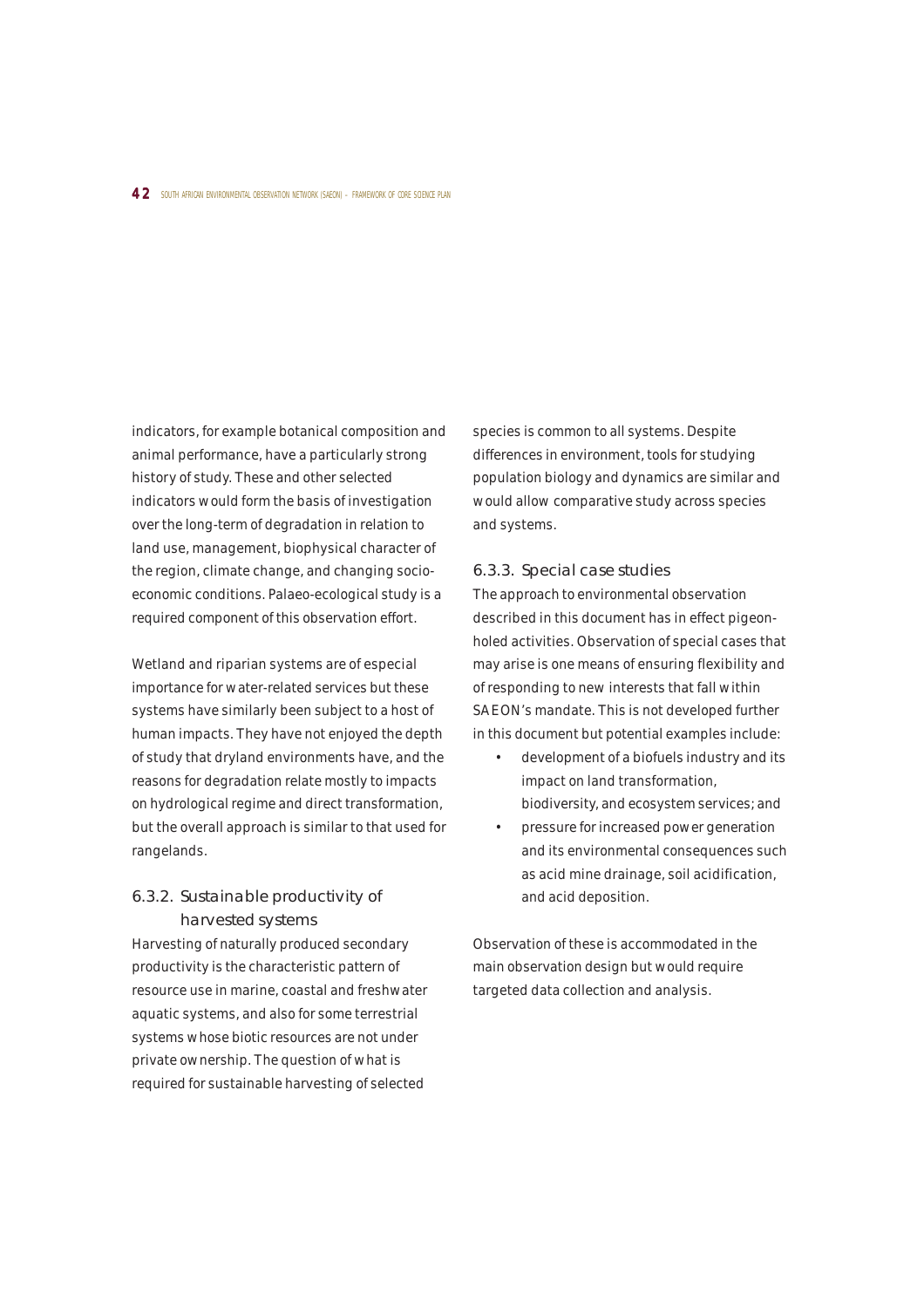SOUTH AFRICAN ENVIRONMENTAL OBSERVATION NETWORK (SAEON) – FRAMEWORK OF CORE SCIENCE PLAN  $\,$  4  $3$ 

# 7. About SAEON

The Southern African environment is characterised by high levels of variability and biodiversity. For example, rainfall is a primary driver of the ecosystems, but its high variability limits its usefulness as an indicator of environmental change. Rainfall outcomes are complicated by the timing, frequency and intensity of rainfall events, as well as conditions of surface temperature, humidity, soil, slope and vegetation. These complexities, coupled with differential responses by thousands of species, cause uncertainty about the direction and extent of rainfall-induced change (Pauw, 2007).

Southern Africa's indigenous biodiversity, landscapes and oceans are continuously changed by diverse and adjoining land uses such as mining, farming, conservation, forestry, urban sprawl, communal resource management, fishing and golf estates. Time-series data covering the spectrum of spatial scales is essential for reliable data on significant environmental changes, some of which are slow, while others may be sudden. Data obtained over short periods and at single locations offers limited value.

The advance of climate change is already being observed but how and where it will impact on Southern African society remains uncertain. Rural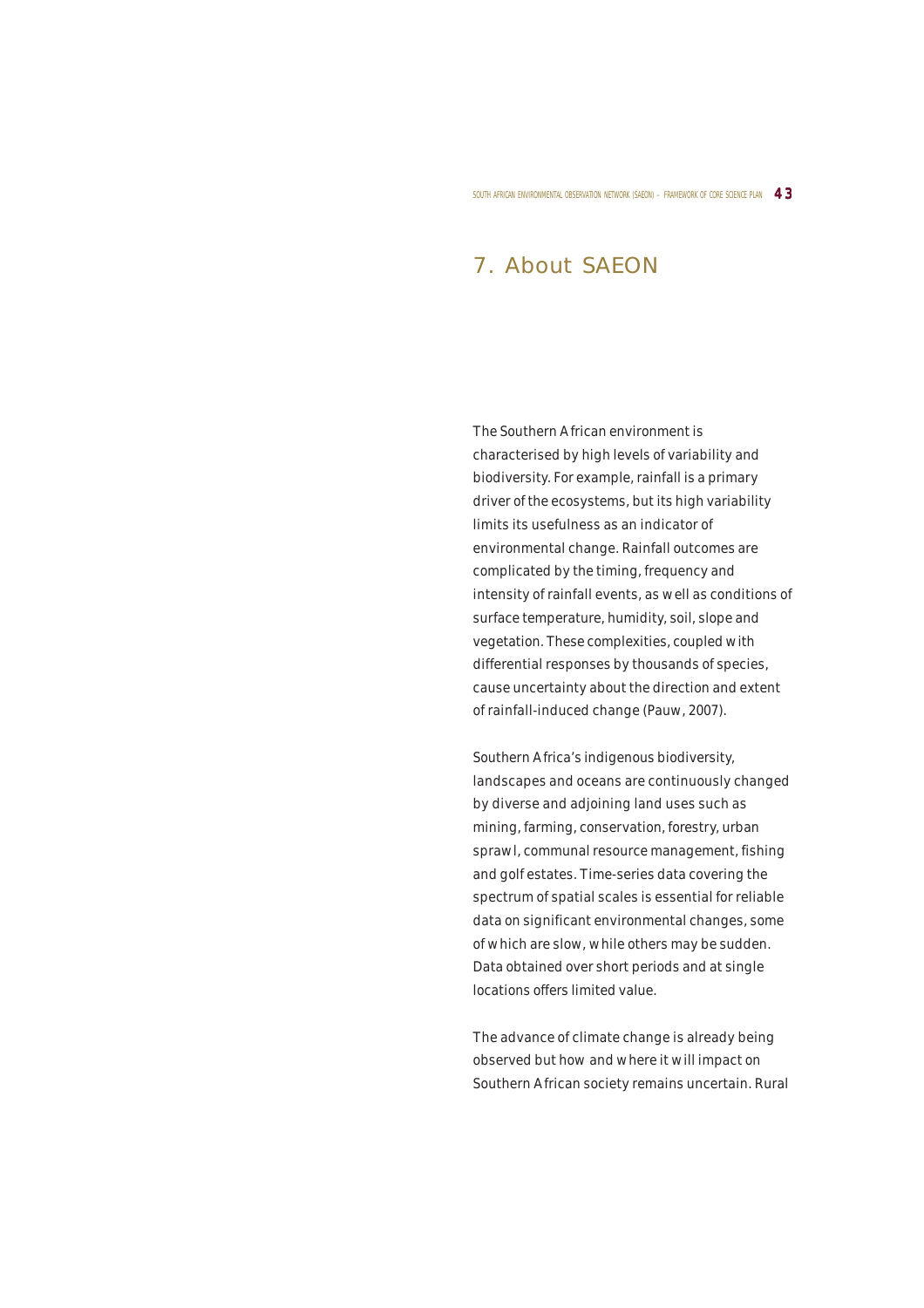#### 4 4 SOUTH AFRICAN ENVIRONMENTAL OBSERVATION NETWORK (SAEON) - FRAMEWORK OF CORE SCIENCE PLAN

communities, commonly desperate for resources and information, are particularly vulnerable to climatic variability, which is often aggravated by unsustainable agricultural and fishing practices, not only by those communities themselves, but also by commercial and illicit enterprises.

Earth observation science is thus urgently required to bring more certainty about environmental change, and to enable formulation of adaptive and mitigating management policies and practices, for themes ranging from food production to population health.

The South African Environmental Observation Network (SAEON) was established in 2002 after a process of deliberation within the research community. Following extensive consultation with its sister departments, the Department of Science and Technology (DST) took the lead by mandating and funding the National Research Foundation to develop SAEON as an institutionalised network of departments, universities, science institutions and industrial partners.

According to the SAEON mandate, its responsibilities rest on three mandates: observation, information and education.

## Integrating Earth Observation Systems

The Department of Science and Technology's vision was to establish a long-term in-situ environmental observation platform supporting the various mandates of the different participating organisations, and overall for the public good. It is vital for a national environmental observation system to be durable in its design and management. SAEON's network design promotes the integration of existing environmental observation systems, while it is stabilised by core funding from DST and a diverse range of participants.

SAEON seeks to coordinate and support long-term in-situ environmental observation systems through three tiers of stakeholder advisory committees — political, technical and operational. The Department of Environmental Affairs (DEA) and other relevant departments are members of the SAEON Advisory Board and Technical Steering Committee.

SAEON's scientific design is adaptively refined to be responsive to emerging environmental issues and corresponds largely with the societal benefit areas of the intergovernmental Group on Earth Observations (GEO).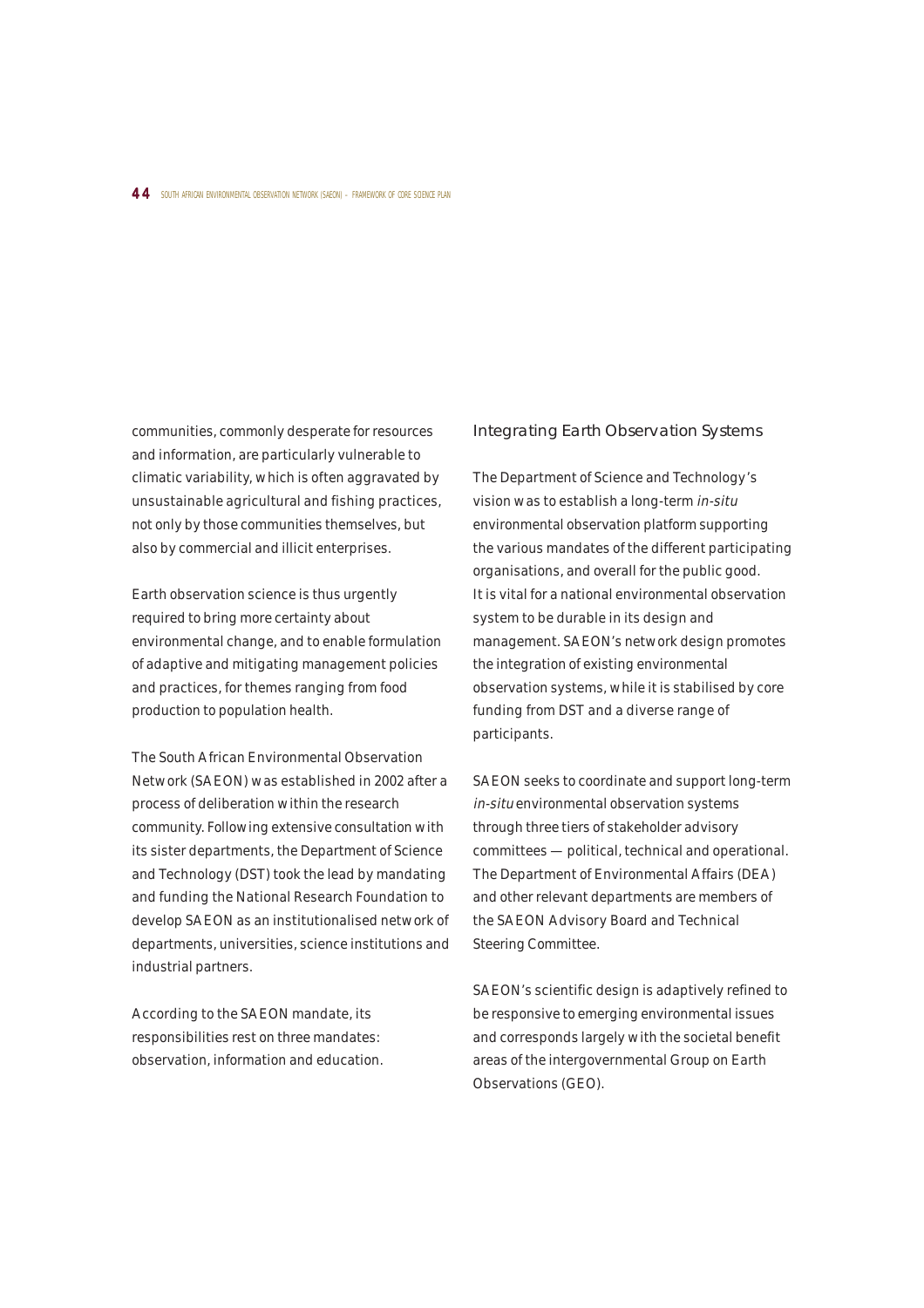Six SAEON nodes have been established, not only at locations selected for geographical spread, but also in different host organisations for organisational spread. These organisations are:

- Marine and Coastal Management (MCM)
- South African National Biodiversity Institute (SANBI)
- South African National Parks
- Ezemvelo KZN Wildlife
- South African Institute for Aquatic Biodiversity (SAIAB)

The nodes are field centres coordinating and facilitating observation and information systems for four biome-based terrestrial regions, the coastal zone (divided into three bio-geographic regions) and offshore-marine systems (divided into three large marine ecosystems). Once established, they become centres of gravity attracting world-wide research interest.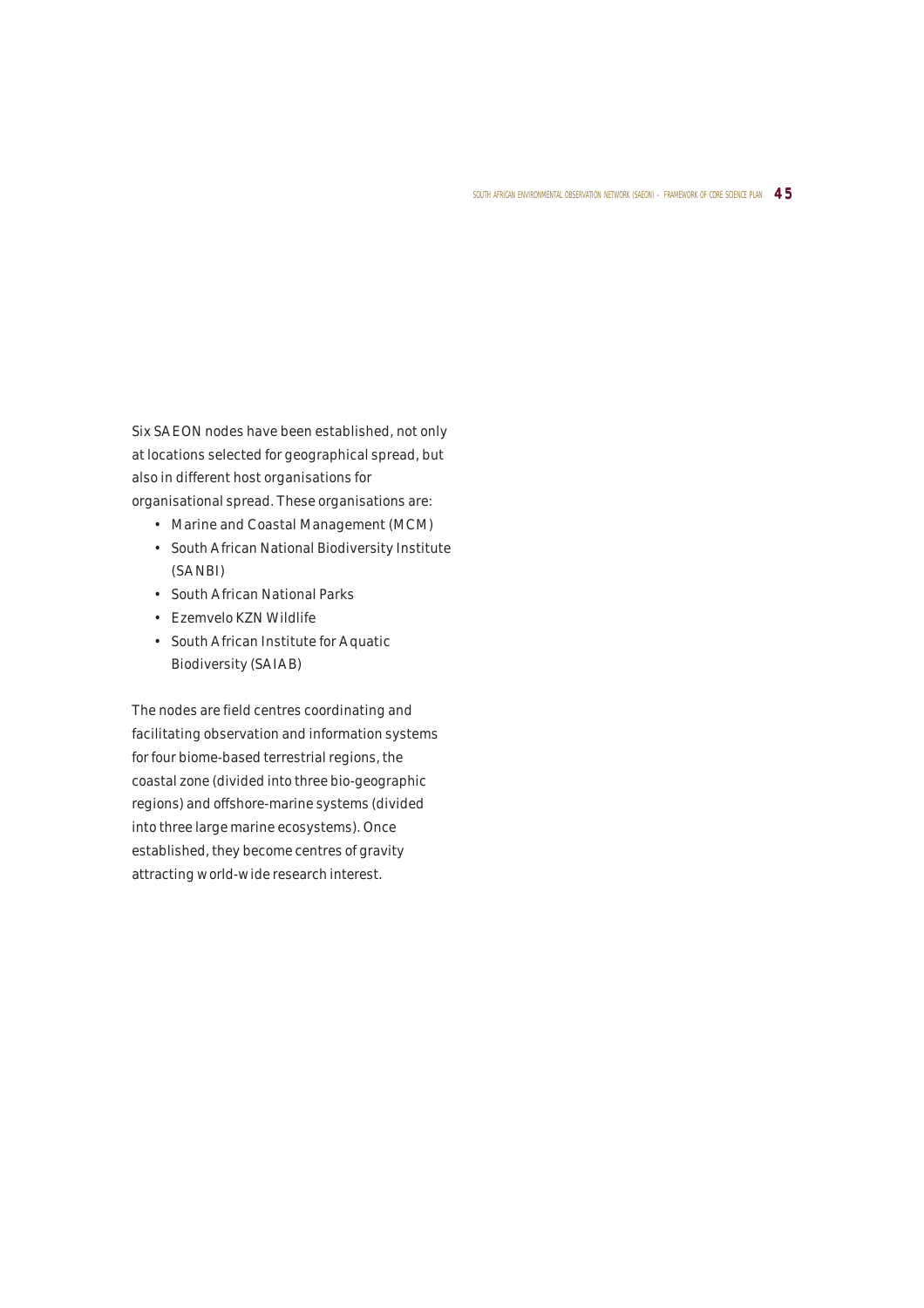# 8. REFERENCES

- Anon (2002) South African Environmental Observatory Network (SAEON) & associated research thrust for South Africa. Business Plan. Unpublished, 16 pp. NRF, Pretoria.
- Biggs, H.J., Kerley, G.I.H., and Tshighuvo, T. (1999) A South African long-term ecological research network: a first for Africa? In South African Journal of Science, 95, 244–245.
- Brown A.C. and Jarman N.G. (1978) Coastal marine habitats. In Biogeography and Ecology of Southern Africa. ed. M.J.A. Werger, pp. 1241–1277. W. Junk, The Hague
- Burns, M., Allsopp, N. and Van Wilgen, B. (2008) Global Change Grand Challenge. National Science Plan, South Africa. Unpublished report, Department of Science and Technology.
- Fischlin, A., Midgley, G.F., Price, J.T., Leemans, R., Gopal, B., Turley, C., Rounsevell, M.D.A., Dube, O.P., Tarazona, J. and Velichko, A.A. (2007) Ecosystems, their properties, goods and services. In M.L. Parry, O.F. Canziani, J.P. Palutikof, P.J. van der Linden and C.E. Hansen (eds), Climate Change 2007: Impacts, Adaptation and Vulnerability. Contribution of Working Group II to the Fourth Assessment Report of the Intergovernmental Panel on Climate Change. Cambridge University Press, Cambridge, pp. 211– 272.
- Millenium Ecosystem Assessment (2005) Ecosystems and Human Well-Being. World Resources Institute, Washington, D.C.
- Mucina, L. and Rutherford, M.C. (2006) The Vegetation of South Africa, Lesotho and Swaziland. In Strelitzia 19, South Africam National Biodiversity Institute, Pretoria, South Africa.
- Pauw, J.C. 2007. Reliable Earth Obsevation Systems for Science and Sustainable Development in South Africa. In GEO Secretariat (eds.). The Full Picture. Group on Earth Observation, Geneva.
- SAEON Advisory Board (2003). Design of the South African Environmental Observation Network (SAEON). 13 pp., unpublished report. SAEON, Pretoria.
- Scholes, B., Ajavon, A-L., Nyong, T., Tabo, R., Vogel, C., and Ansorge, I. (2008) Global Environmental Change (including Climate Change and Adaptation) in sub-Saharan Africa. ICSU Regional Office for Africa Science Plan, ICSU.
- Sherman, K. and Hempel, G. (eds.) 2009. The UNEP Large Marine Ecosystem Report: A perspective on changing conditions in LME's of the world's Regional Seas. UNEP Regional Seas Report and Studies No. 182. United Nations Environment Programme. Nairobi, Kenya. 2nd printing.
- Van Jaarsveld, A.J. and Biggs, H.J. (2000) Broad participation enhances initial steps towards a South African ecosystem observatory system (LTER). In South African Journal of Science, 96, 63–66.